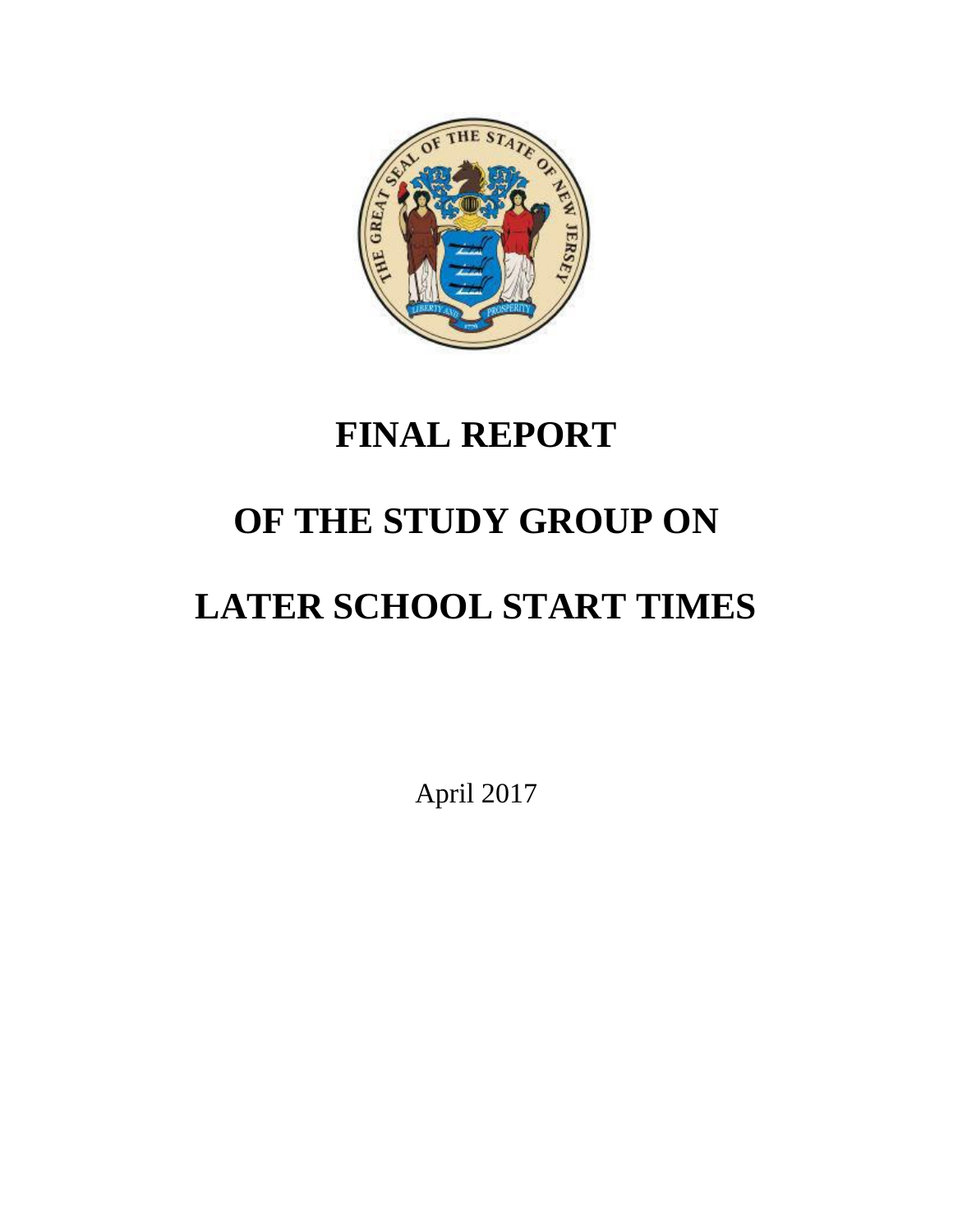

State of New Jersey **DEPARTMENT OF EDUCATION PO Box 500** TRENTON, NJ 08625-0500

**CHRIS CHRISTIE** Governor

**KIM GUADAGNO** Lt. Governor

April 25, 2017

The Honorable Chris Christie Governor, State of New Jersey

The Honorable Stephen Sweeney President of the New Jersey Senate

The Honorable Vincent Prieto Speaker of the New Jersey General Assembly State of New Jersey 125 West State Street P.O. Box 001 Trenton, NJ 08625-0001

Dear Sirs:

On behalf of our colleagues who served on the Study Group on Later School Start Times (Study Group), I am pleased to present you with their final report.

In accordance with P.L. 2015, Chapter 96, the New Jersey Department of Education (NJDOE) was charged with studying the issues, benefits, and options for instituting a later start time to the school day in middle schools and high schools. The purpose of the study was to determine the advisability of conducting a pilot program to test later school start times in selected schools that are interested in participating. In order to accomplish this goal, a study group of stakeholders was convened. The Study Group met seven times to discuss the important issues identified in the charge. It reviewed the scholarly literature, surveyed district and school administrators regarding their preferences for changes to school start times for middle schools and high schools, and conducted public outreach sessions and activities to elicit feedback from members of the general public, including students. Finally, the Study Group members engaged in robust discussions and deliberations regarding the issues, providing the perspectives of their organizations and the constituents they represent.

In the enclosed final report, the Study Group has summarized the relevant literature and has presented the findings of its own research and discussions. Further, consistent with the charge, the Study Group has presented for your consideration recommendations regarding next steps to assist districts in consideration of later start times.

Sincerely,<br>Kemberley Harrington

Kimberley Harrington Acting Commissioner

**KIMBERLEY HARRINGTON Acting Commissioner**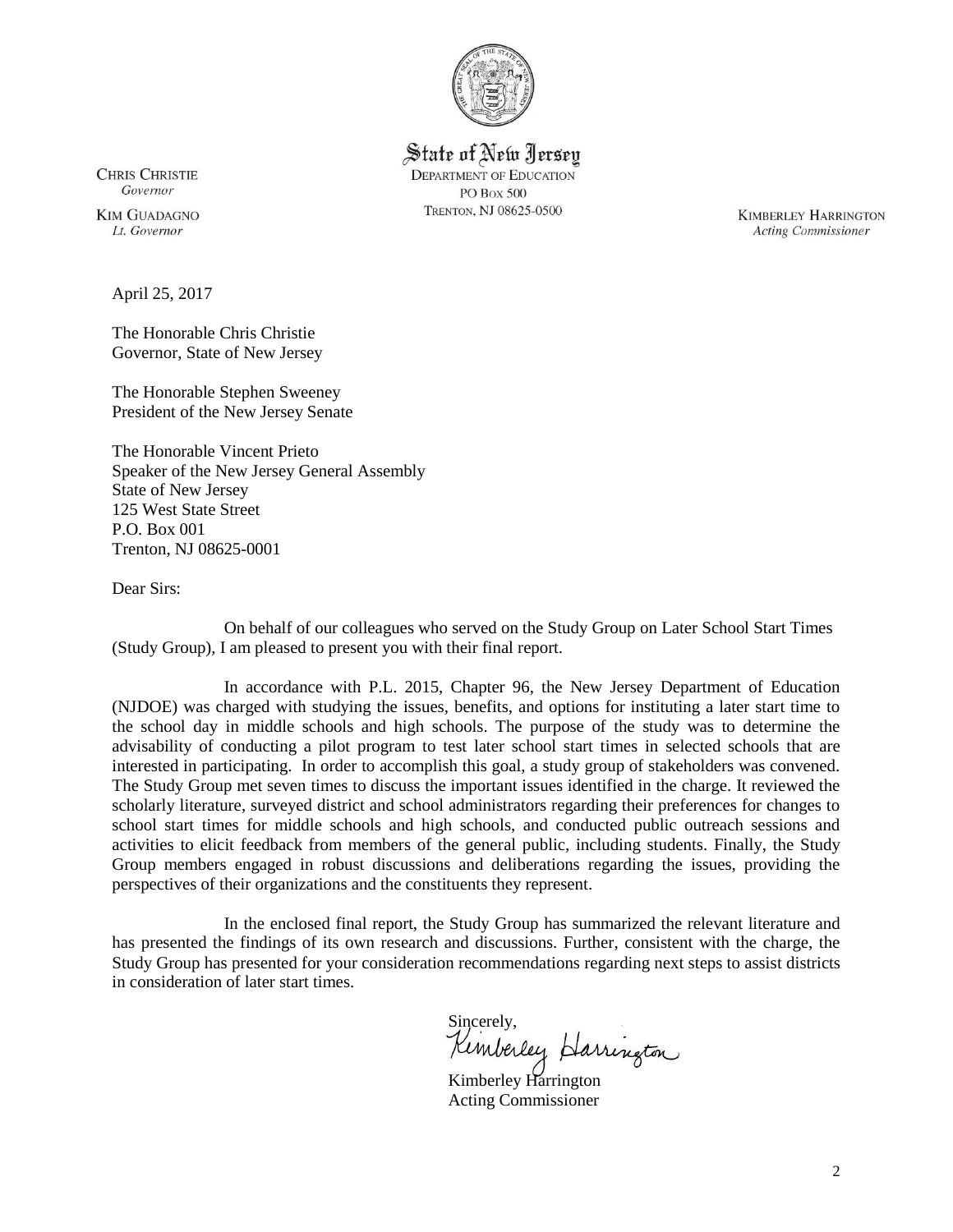# **Table of Contents**

| <b>Section</b><br>Page                                                   |  |
|--------------------------------------------------------------------------|--|
|                                                                          |  |
|                                                                          |  |
|                                                                          |  |
|                                                                          |  |
|                                                                          |  |
|                                                                          |  |
| Summary of Presentations by Study Group Members and Other Stakeholders24 |  |
|                                                                          |  |
|                                                                          |  |
| List of Research Reviewed and Other Selected Relevant Resources 37       |  |
| Appendices                                                               |  |
|                                                                          |  |
|                                                                          |  |
|                                                                          |  |
|                                                                          |  |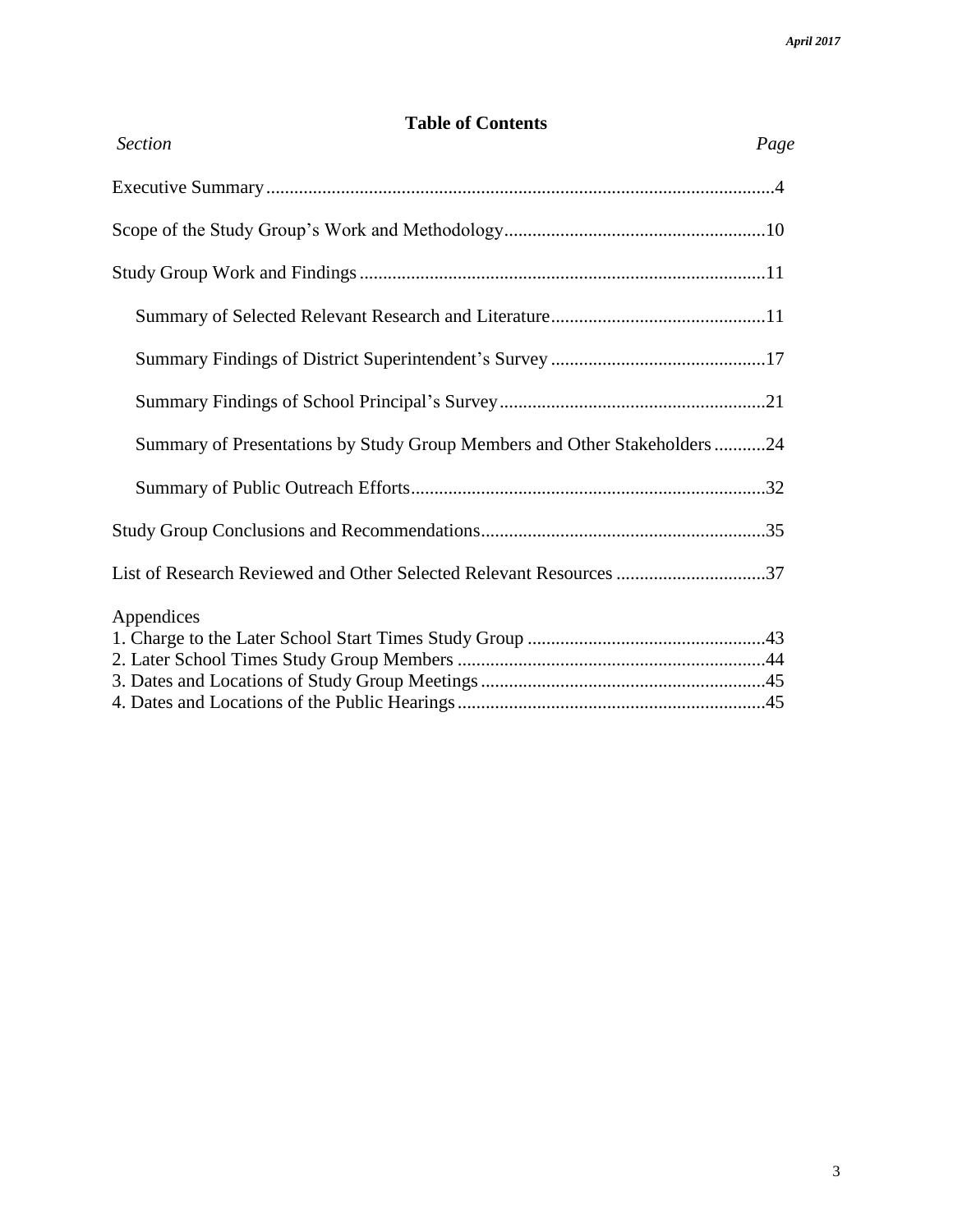# **Executive Summary**

#### **Summary of Major Study Group Findings**

In response to its charge outlined in P.L. 2015, Chapter 96, a Study Group was organized by the New Jersey Department of Education (NJDOE) to investigate the issue of later school start times for middle schools and high schools in the state. Consistent with its charge, the Study Group examined the current scholarly research and literature regarding adolescent sleep deprivation, including its causes and contributing factors, negative outcomes, and potential solutions to those outcomes. In addition, the Study Group surveyed district and school administrators regarding their perceptions of and experiences with later school start times; conducted outreach efforts in the form of public hearings and an email campaign to gauge public interest for later school start times; and engaged in robust discussions and deliberations regarding the issues attendant to adolescent sleep deprivation and later school start times<sup>1</sup>. A brief executive summary of the findings of the Study Group's efforts follows immediately, and a more detailed discussion of these findings is presented in the body of this report.

#### Brief Review of the Scholarly Research and Literature

There is a substantial body of research, including a report published by the American Academy of Pediatrics (AAP), clearly indicating that adolescents need, but are not getting, sufficient sleep. The research further suggests that adolescent sleep deprivation is a critical problem, which has numerous negative academic, health, safety, and well-being outcomes. One factor contributing to the lack of sleep is the start times for schools. Delaying the start times for schools has been shown to have significant advantages. However, changing the start times of most middle schools and high schools is also fraught with obstacles and challenges, primarily regarding transportation and after-school activities, including athletics and childcare.

#### District Survey

 $\overline{a}$ 

A survey, completed by 93% of the 428 targeted school district and charter school administrators, found that approximately 14% had middle schools or high schools with start times of 8:30 a.m. or later. Of the remaining districts with start times earlier than 8:30 a.m., approximately 91% reported that they were not considering any changes to their schedules -- half of which had not discussed any change and nearly half of which saw no need to change. Only 21 districts (6%) among the respondents without a later start time reported that they had previously considered a change in their schools' start times, but ultimately did not change. Nine schools with a start time before 8:30 a.m. reported that they were currently considering such a change. Among respondents who identified issues preventing them from having later school start times, transportation coordination/cost was the most frequently reported preventive factor, followed closely by athletic event conflicts. Other preventive factors that were identified included childcare issues and other parent concerns.

Among respondents to the district survey, the typical middle school and high school start time in districts without later start times was between 7:30 a.m. and 8:29 a.m. Most district administrators (78%) reported satisfaction (i.e., current start times were "just right") with their

<sup>&</sup>lt;sup>1</sup> For the purpose of this report, the term *later school start times* refers to start times of 8:30 a.m. or later.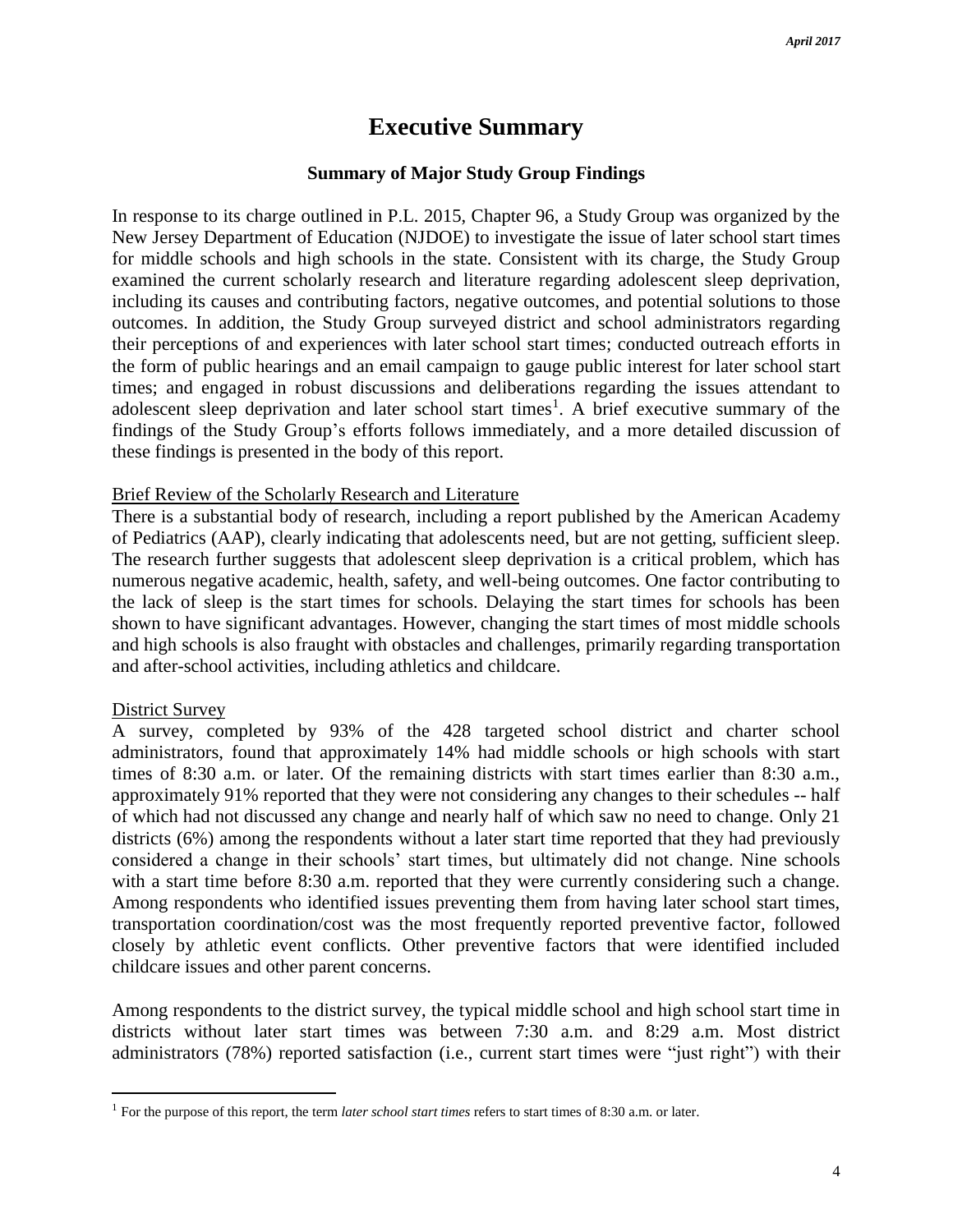current start times, although some administrators (22%) reported that school start times before 8:30 a.m. were too early. Among districts with later start times for middle schools and/or high schools, most (75%) reported that they were unable to identify any changes attributable to the later school start time due to the lengthy amount of time the later school start times had been in effect. However, among the 14 districts that reported on the impact of the school start time changes, all but one of the districts considered the changes to be responsible for either *much improved* or *somewhat improved* student academic performance, student attendance, teacher and parent satisfaction, child care coordination, and transportation.

All respondents were asked whether they thought the NJDOE should establish a pilot program to test later school start times. Responses were mixed: 36% reported that there should be a pilot program, 30% reported that there should not be a pilot program, and the remaining 34% were unsure about a pilot program.

Finally, in response to an open-ended question about what the NJDOE might do to support districts' efforts to change school start times, respondents reported that the NJDOE could: (a) undertake and/or disseminate research about relevant topics associated with school start times (24%); (b) consider providing funding to support start time changes (10%); (c) help to solicit community input as a component of the decision-making process regarding start times changes (5%); (d) enact mandatory legislation requiring changes in school start times (4%); and, if changes in start times were mandatory, they should be statewide or regional in order to work (6%). Some respondents (6%) reported that they did not believe that current school start times constituted a problem, and a small percentage (2%) urged the NJDOE not to change school start times.

## School Survey

Of the 847 middle schools and high schools in the state, only 80 (9%) were identified as having a start time of 8:30 a.m. or later. The NJDOE conducted a second survey of the principals of those 80 schools, and 52 (65%) responded. The findings from the 52 surveys that were returned are as follows:

- Nearly all (96%) of responding principals reported start times between 8:30 a.m. and 8:59 a.m. The remaining 4% started between 9:00 a.m. and 9:29 a.m.
- Nine respondents (17%) reported that a change to the current start time had occurred within the past five years.
- Among those schools with recent changes in the start times (to 8:30 a.m. or later), principals' opinions were generally split between those who saw *some* or *much* improvement and those for whom the change produced no difference. Among principals who reported that the impact tended to be positive, the most positive changes were reported in the areas of teacher satisfaction and student engagement and attentiveness. A substantial majority (78%) of responding principals reported that their current start times were "just right," although 20% reported they were "too late," and 2% reported "too early."
- Some disagreement was noted among responding principals regarding a possible NJDOEsponsored pilot program to test later start times in middle schools and high schools in New Jersey: 44% were in favor of a pilot, 34% were not in favor, and 22% were uncertain.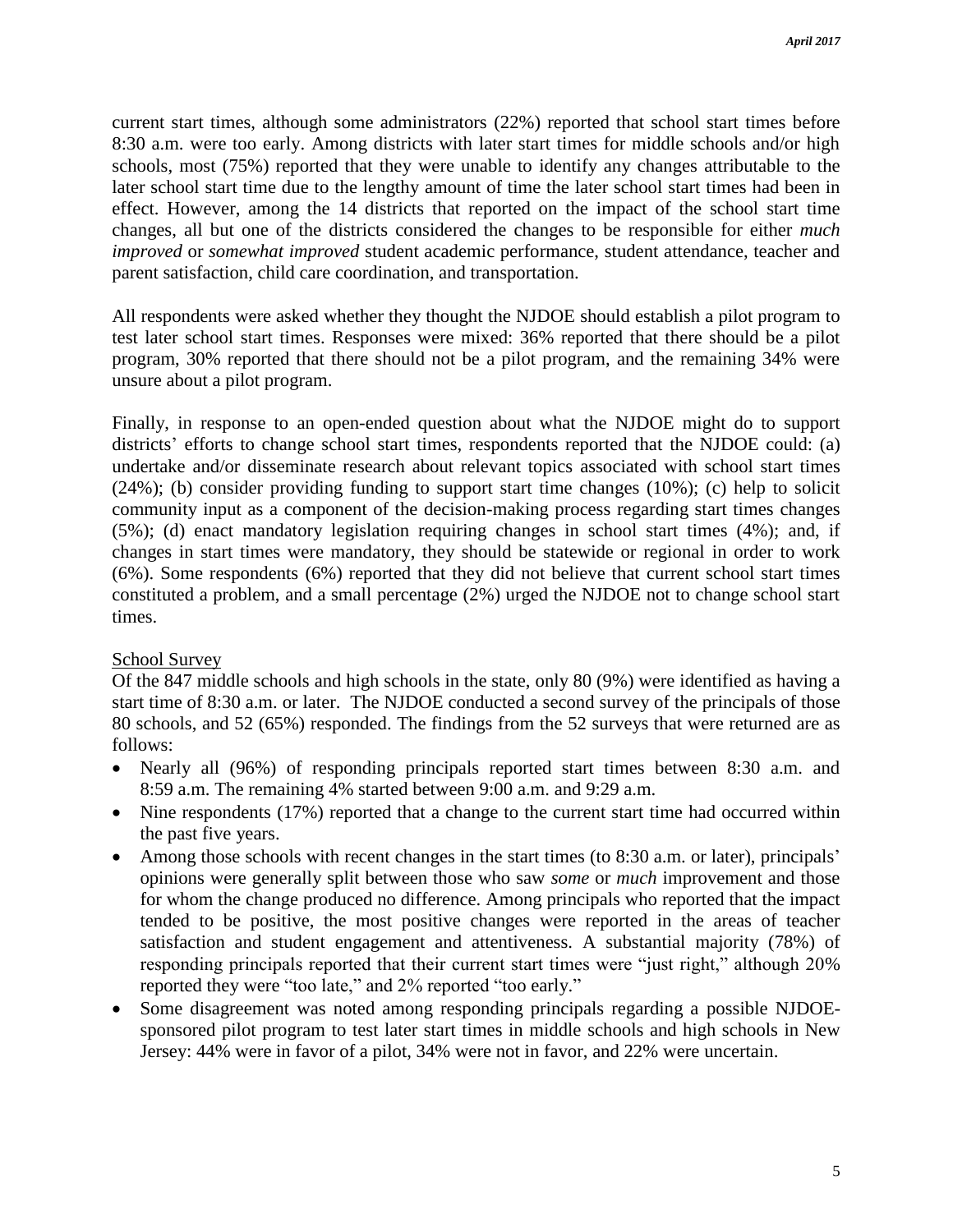### Stakeholder Positions

Study Group members submitted statements of the positions of their organizations for consideration. All of the organizations represented in the Study Group were in favor of an NJDOE-sponsored pilot program to test the concept of later school start times, except for the New Jersey State Interscholastic Athletic Association (NJSIAA), which was not in favor of a pilot program, and the New Jersey Association of School Administrators (NJASA), which decided to remain neutral on the issue of a pilot, but did support the need for the NJDOE to promote the importance of sleep among adolescents to avoid the negative effects of chronic sleep deprivation.

In offering their organizational position statements, the Study Group members acknowledged the abundance of scholarly literature on the problem of sleep deprivation among adolescents. It documents the factors that contribute to sleep deprivation, as well as the potential benefits of, and negative outcomes and obstacles associated with, changing school start times as a way to counter chronic sleep deprivation. Several stakeholders acknowledged that a pilot program could be beneficial in educating and informing the public about the issues related to adolescent sleep deprivation, as well as the impact of later school start times. Several Study Group members further recommended that the pilot study be predicated upon a local decision to participate. Finally, the New Jersey Education Association (NJEA) and the New Jersey Association of School Psychologists (NJASP) offered some valuable recommendations regarding the process and procedures for implementing a pilot study.

Study Group members were in agreement that the recommended pilot should be designed to include only districts/schools that are currently implementing later school start times and should collect information from those districts/schools about how they successfully changed the school start times and measured the impact of the change. Study Group members also agreed that the pilot should identify those districts/schools that are willing to serve as mentors to other interested schools. The members recommended that all of the information should be made available on the NJDOE website.

Other agencies not represented in the Study Group suggested caution about changing school start times in light of different factors (e.g., busing/transportation and shared high school programs) that need to be considered in deliberations about the issue.

#### Public Hearings

Three public hearings were held to elicit feedback from the public regarding the work of the Study Group.

Blackwood (May 2, 2016) – No individuals offered public testimony at this site.

Monroe Twp. (May 4, 2016) – Nine individuals offered testimony, including one school principal, three former or present members of district boards of education, and five parents.

In feedback from the May 4 hearing, all spoke in favor of delaying the start of school for their middle school or high school children. All were also in favor of having the NJDOE conduct a pilot study. During their testimonies, the presenters spoke to the issues of the need for children to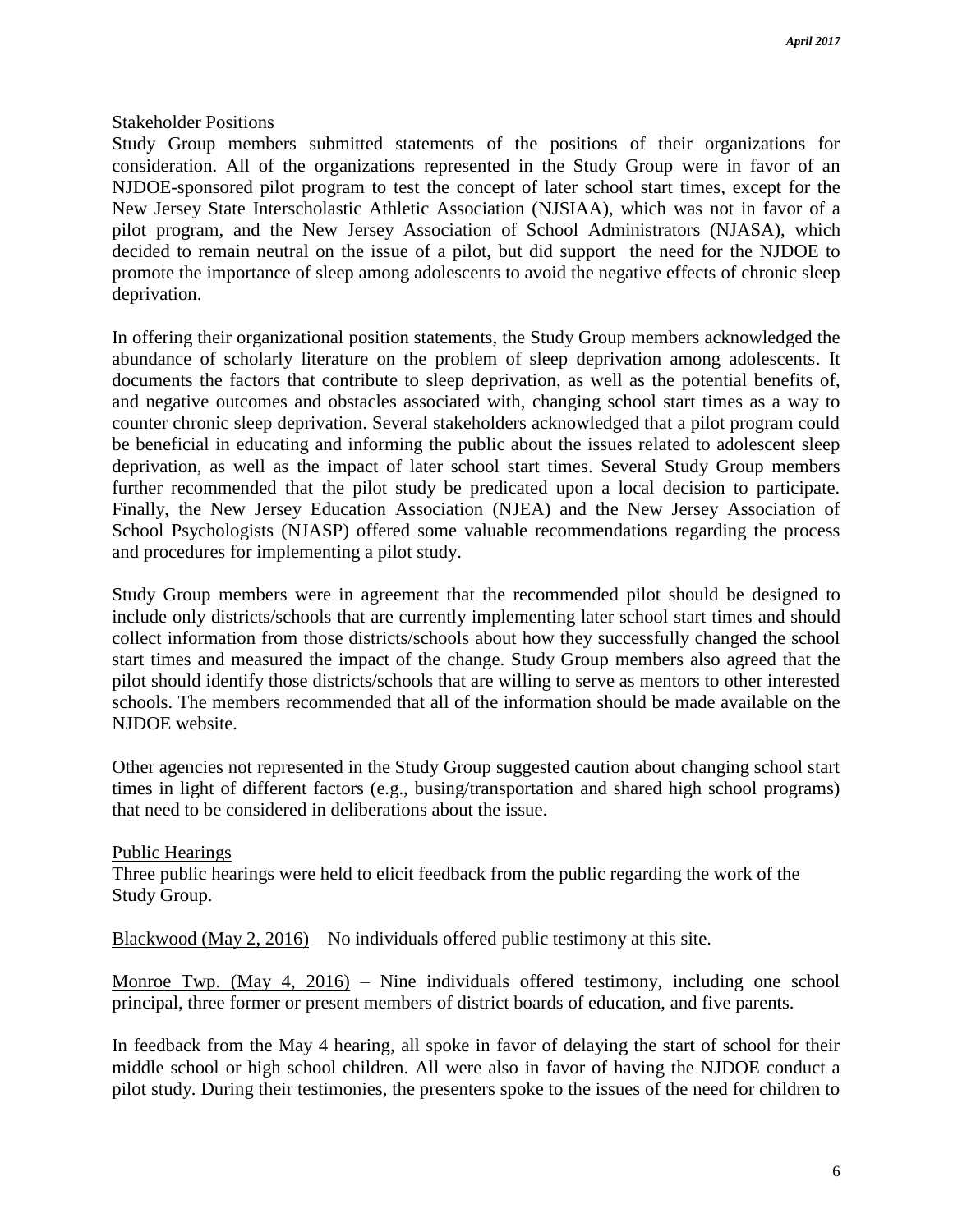get adequate sleep. They further addressed both the advantages (e.g., more efficient learning, less student depression, increased driver safety, improved personal relationships) and the obstacles and challenges to be faced in changing the school start times, including transportation and athletics.

Jersey City (May 10, 2016) – Only one individual offered public testimony at this site, former Governor Richard Codey, who spoke in favor of delaying the start times of schools.

Governor Codey, also a current member of the New Jersey Senate and a sponsor of the legislation authoring the Study Group's charge, cited recent research by the American Academy of Pediatrics and the importance of adequate sleep among adolescents. He suggested that, given what is known about the biological time clocks of elementary-aged children and adolescents, perhaps the current practice of earlier school start times for middle school and high school students and later school start times for elementary school students should be reversed. He further cited the advantages in terms of student learning, health, safety, and well-being of adequate sleep, as well as the negative outcomes associated with chronic sleep deprivation. He also pointed out that the current research suggests that changing school start times will not produce the negative effects predicted by opponents to the plan. Rather, he suggested that adolescents would retain their present sleep habits and patterns but, with the advent of later school start times, they would gain the opportunity for at least one additional hour of sleep per night. Finally, Governor Codey suggested that current school start times may be driven by what adults, including teachers and parents, perceive as what is best for them. In fact, he posited, the basic premise of when the school day should start should be driven by what is best for the children.

## Email Analysis

An email campaign was launched to elicit feedback from individuals, including students, who might have been unable to attend any of the public hearings. It is clear from the findings of the email content analysis that the 553 respondents were overwhelmingly in favor of later school start times for middle schools and high schools, as evidenced by the nearly 4:1 response rate – 437 (79%) in favor and 113 (21%) not in favor. The analysis suggests further that the need for increased sleep among adolescents was the most frequently cited reason for starting schools later. Clear majorities of respondents (parents, 84%; students, 68%; teachers, 69%; district and building administrators, 73%; board of education members, 50%; and others, 90%) favored starting middle schools and high schools later in the day.

Among the most frequently reported reasons that respondents provided for favoring later school start times, parents (67%), students (76%), and district and building administrators (63%) all cited the need for increased sleep. Teachers (53%) cited the opportunity for increased learning as the most frequently reported reason, and board of education members emphasized both the need for increased sleep (33%) and the opportunity for increased learning (33%).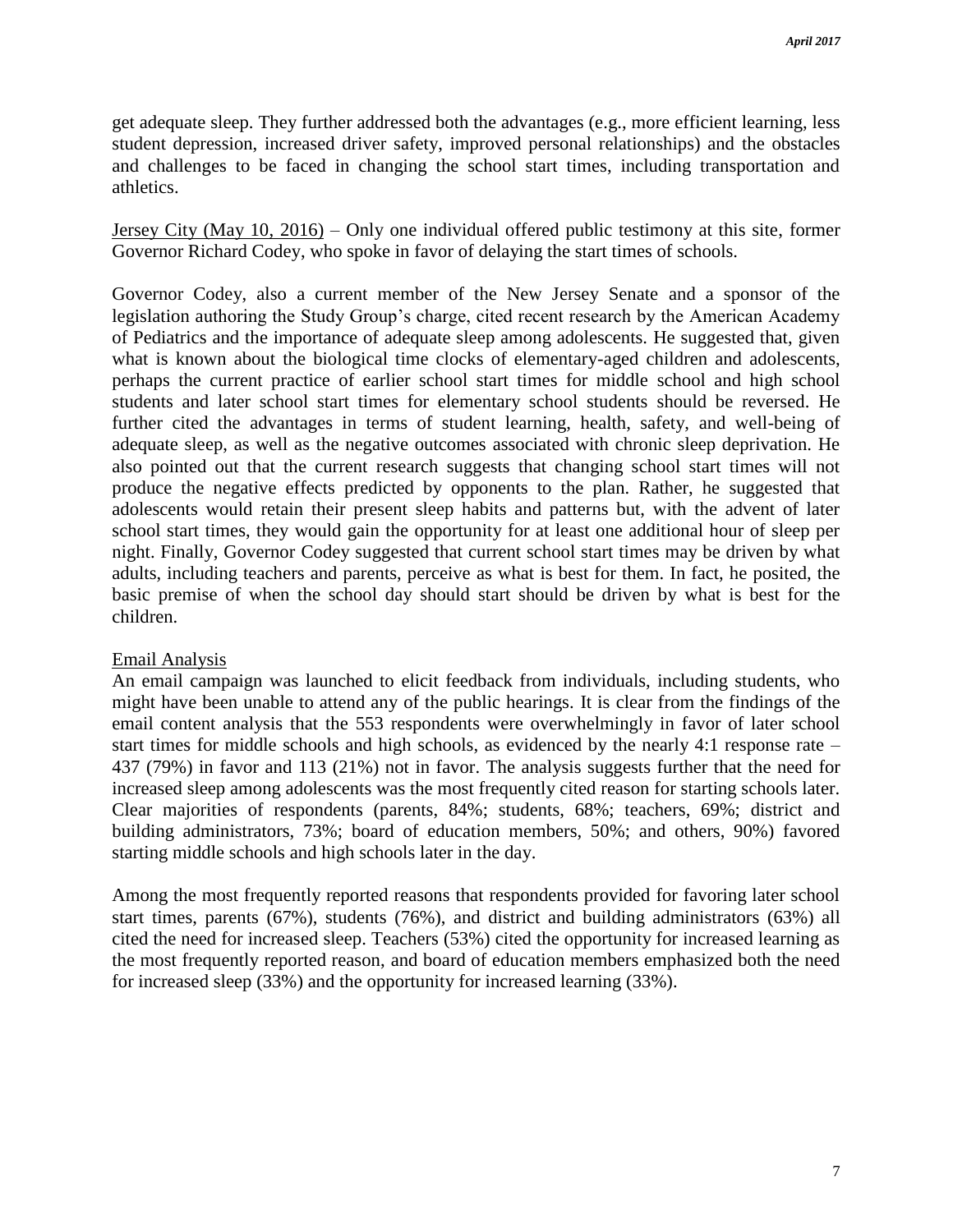## **Study Group Conclusions and Recommendations**

## **Conclusions**

Based on the research, discussions, and deliberations as presented and discussed in the above summary of major findings, the Study Group has arrived at the following conclusions:

- 1. The scholarly research, including that by the AAP, is resolute in its identification of chronic adolescent sleep deprivation as a serious endangerment to adolescents' health, safety, wellbeing, and academic performance. Moreover, the research strongly supports the many advantages and benefits of adequate sleep for adolescents.
- 2. Delaying school start times is fraught with obstacles and challenges, as it will undoubtedly affect not only middle schools and high schools, but elementary schools, as well. Chief among these obstacles and challenges are those associated with student transportation; after-school activities, including athletics, and childcare. The Study Group acknowledges these impediments to change; however, it also acknowledges that some school districts have chosen pathways that have enabled them to minimize such impediments.
- 3. A sustained public campaign about both the importance of adequate sleep for adolescents, as well as the serious negative outcomes associated with chronic sleep deprivation among adolescents, is necessary and beneficial.
- 4 Delaying the start of school times for middle schools and high schools, even for a short period of time, offers significant positive benefits and outcomes, including those attendant to students' health, safety, well-being, and academic performance; however, it would be difficult to determine the impact of such delays in isolation of other factors.

## Recommendations

- 1. School start times should not be mandated by the New Jersey Legislature or the NJDOE. Any decision to pursue later school start times must be determined solely by local school districts and must be driven by locally determined situations, conditions, and needs. Given the myriad characteristics, factors, and variables that distinguish school districts and schools from one another, communities should not be confronted with a "one-size fits all" school start time mandate. The Study Group does, however, strongly recommend that school districts carefully review the issues attendant to later start times for middle schools and high schools.
- 2. The Study Group has determined that there is a sufficient number of middle schools and high schools currently implementing a later start time for the NJDOE to obtain ample implementation information without conducting a formal pilot study. New Jersey students would be better served if the NJDOE spent its time and resources on gathering and providing information from districts/schools already implementing later start times and providing it to educators and families to guide their decision-making and implementation.
- 3. The NJDOE should publicize both this report, as well as its accompanying research on its website, so that parents and educators are informed about the negative impact of chronic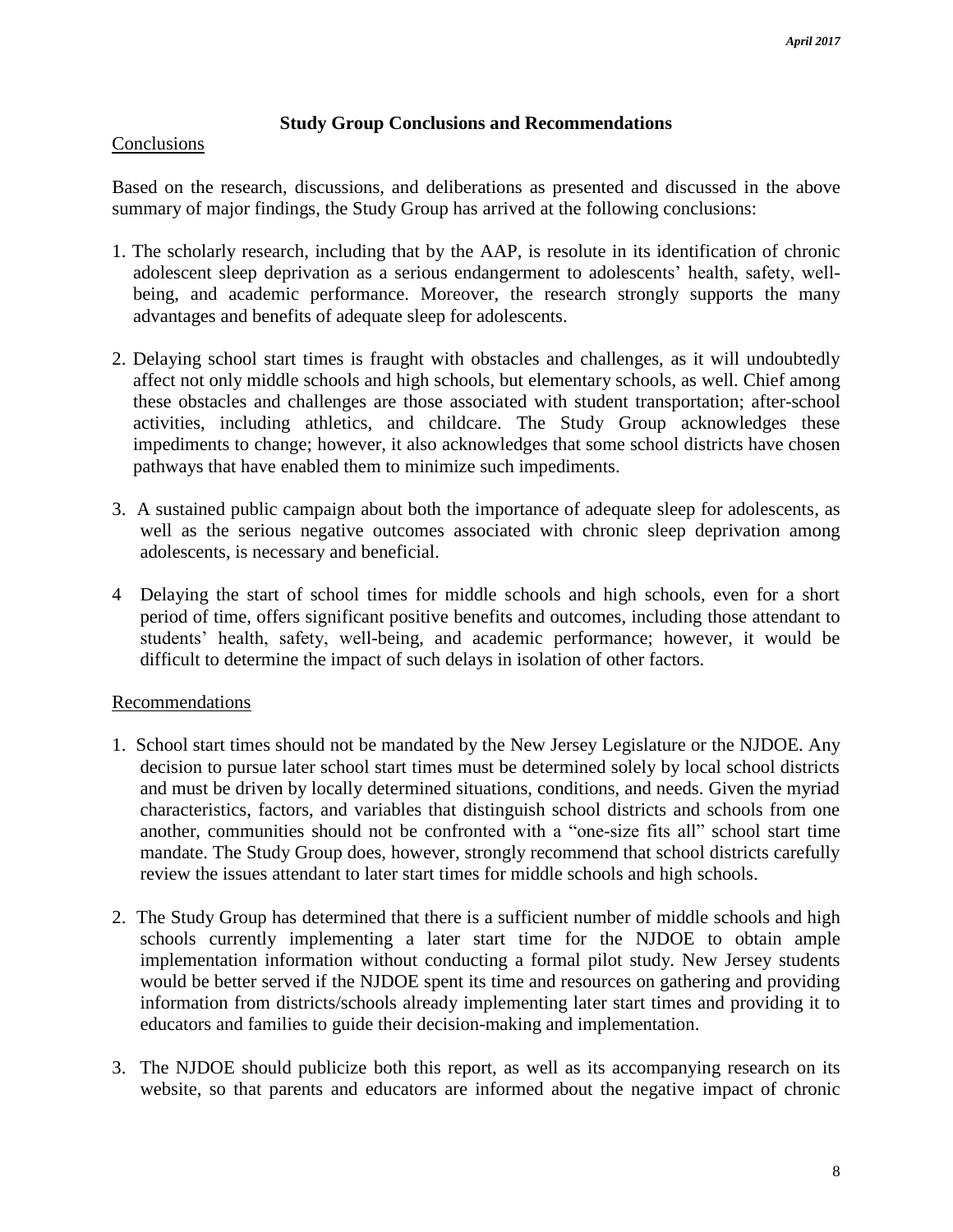sleep deprivation on adolescents. Furthermore, the NJDOE should notify schools about this report via communication directly from the NJDOE, through statewide associations and through the organizations represented in the Study Group.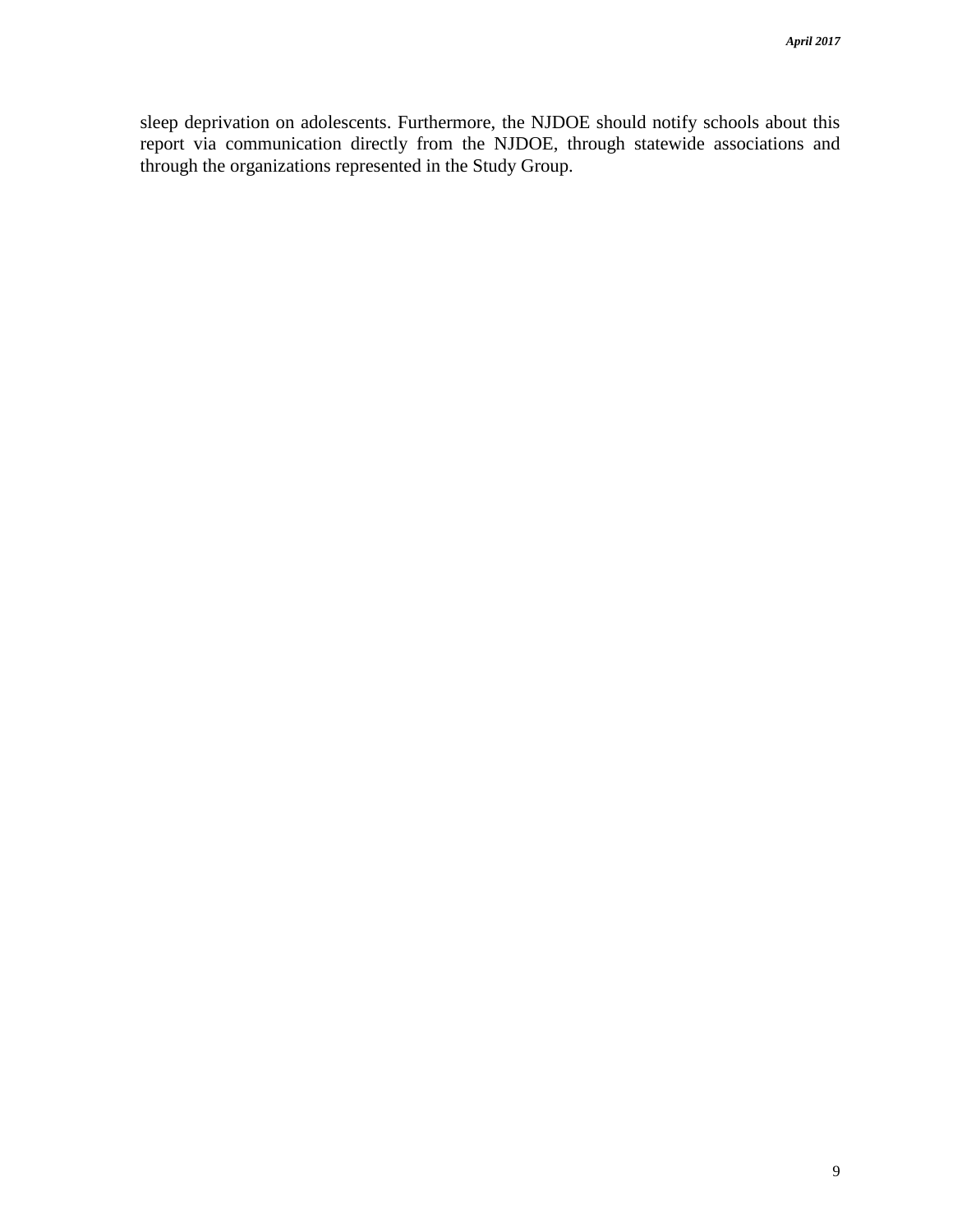# **Scope of the Study Group's Work and Methodology**

#### **Study Group Membership**

The Study Group was co-chaired by the Assistant Commissioner of the Division of Learning Supports and Specialized Services and the Deputy Chief Learning Supports and Specialized Services Officer and included staff members at the New Jersey Department of Education. In addition, the Study Group comprised representatives of several of the major educational stakeholder organizations in the state (see Appendix 2).

#### **Organizational Structure and Meetings**

The Study Group met seven times from March 2016 through early June 2016. In addition, the Study Group co-chairpersons convened bi-weekly staff meetings (both in-person and telephone conferencing) during the same period of time to discuss project management issues, scheduling, agendas, and progress. During its meetings, the Study Group reviewed the extant research literature and discussed the underlying causes of, as well as the negative outcomes associated with, chronic sleep deprivation among adolescents. The Study Group discussed the issues, considerations, and challenges to be faced by delaying school start times for middle schools and high schools and administered two surveys to district and school administrators to learn more about the experiences of districts and schools regarding school start times. The Study Group discussed the findings and implications of that research. Each stakeholder organization represented in the Study Group consulted with its constituency membership and made a brief presentation to the Study Group regarding the issues, concerns, and challenges for later school start times that were raised from its particular perspective. Three public meetings were held in northern, central, and southern New Jersey in May 2016, at which time the Study Group elicited comments from the public. Input was also received from more than 550 citizens, including students, who provided comments via the Study Group's email site. (For a complete list of locations and dates for Study Group meetings and public hearings, see Appendices 3-4.)

At the conclusion of the data collection effort, the Study Group engaged in robust discussion regarding the conclusions that had been reached based on its research and deliberations, and agreed upon its recommendation regarding a pilot project to test later school starting times in willing districts and schools.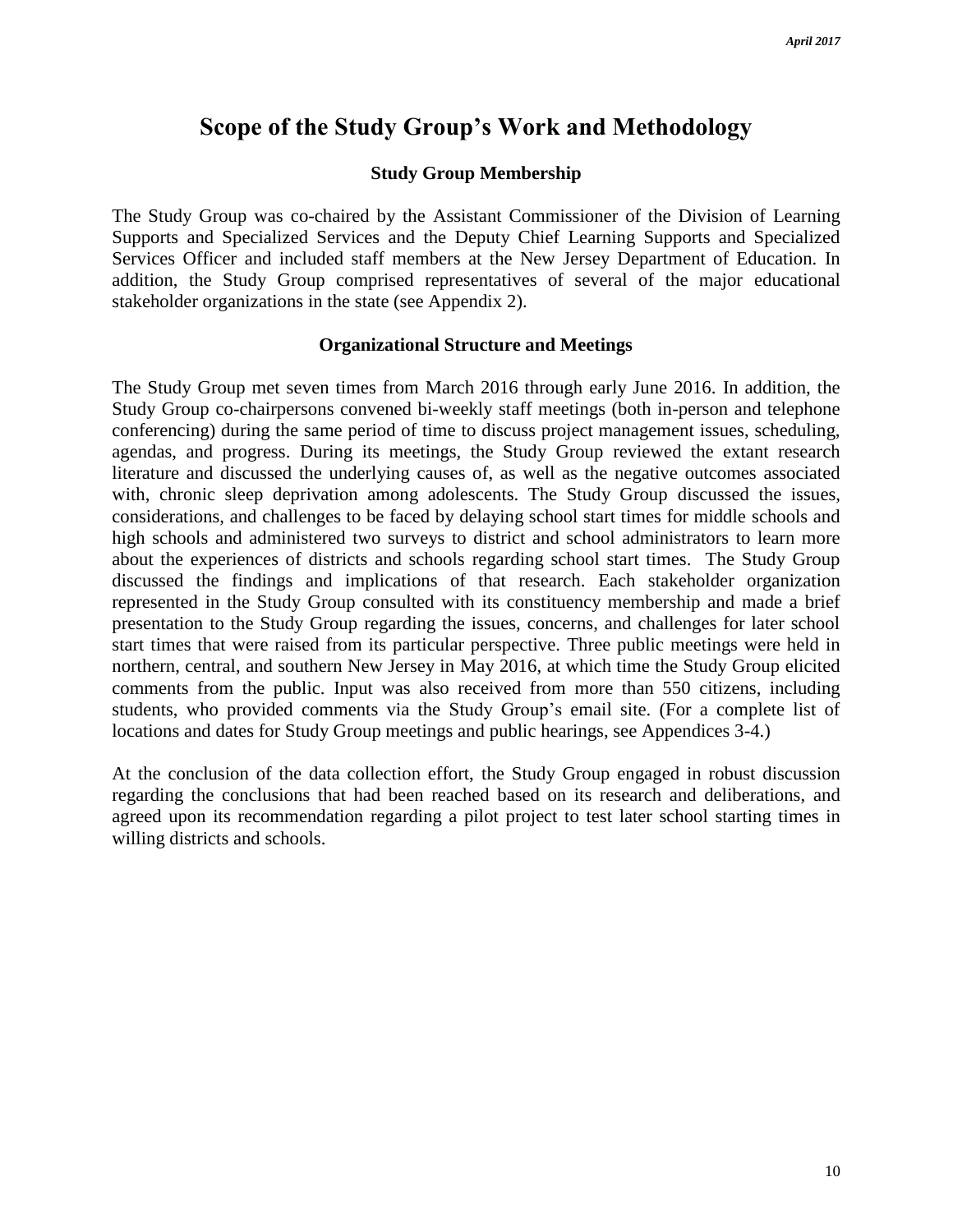# **Study Group Work and Findings**

#### **Summary of Selected Relevant Research and Literature**

The Study Group has benefited from the abundance of scholarly research that has been generated in the past two decades regarding the importance of sleep and the impact of chronic sleep deprivation among adolescents, and especially its relationship to the start times of middle schools and high schools. Accordingly, the Study Group acknowledges the contribution of this research in its presentation of the following brief summary, which is intended to be neither comprehensive nor exhaustive. Material in the following summary has been drawn from the papers and articles of this body of research<sup>2</sup> and often includes verbatim passages.

#### *What is Known about Sleep and Adolescents*

 $\overline{a}$ 

A substantial body of recent research has reported that adolescents are not getting sufficient sleep. For example, a recent National Sleep Foundation poll (National Sleep Foundation, 2006) found that 59% of sixth- through eighth-graders and 87% of high school students in the U.S. were getting less than the recommended 8.5 to 9.5 hours of sleep on school nights. In fact, according to a study by the American Academy of Pediatrics (AAP), 75% of twelfth-grade students self-reported sleep durations of less than eight hours of sleep per night compared with 16% of sixth-graders (Owens et al., 2014a, p. 922). In addition, a National Sleep Foundation study found that the average amount of school night sleep obtained by high school seniors was less than seven hours (Owens et al., 2014b, p. 643).

It is also worth noting that, among the National Sleep Foundation study respondents, 71% of parents believed that their adolescent children were obtaining sufficient sleep on school nights (Owens et al., 2014b, p. 643).

#### *Factors Influencing the Quantity and Quality of Adolescent Sleep*

The following factors have been cited in research conducted by, among others, Wahlstrom et al., 2014, Owens et al., 2014a, and Wolfson & Carskadon, 2005 as influencing both the quantity and quality of adolescent sleep.

Biological Changes at Puberty **–** Aside from the physiological changes associated with puberty, changes in natural sleep time preference also occurs during adolescence (Crowley et al., 2007; Hagenauer et al., 2009). As children reach more advanced stages of physical puberty, changes in their sleep patterns become more pronounced (Carskadon, 1999; Wahlstrom et al., 2014). Two principal biological changes in sleep regulation are thought to be responsible for this phenomenon (Frey et al., 2009; Carskadon et al., 2004). One factor is delayed timing of nocturnal melatonin secretion across adolescence (Carskadon et al., 2004; Crowley et al., 2007;

<sup>&</sup>lt;sup>1</sup> Many of the references and statements cited in this summary have previously been cited and presented in other sources including, but not limited to, the following: (1) *School Start Time Change: An In-depth Examination of School Districts in the United States* (Owens et al., 2014), (2) *Examining the Impact of Later School Start Times on the Health and Academic Performance of High School Students* (Wahlstrom et al., 2014), (3) *Insufficient Sleep in Adolescents and Young Adults: An Update on Causes and Consequences* (Owens et al., 2014a), (4) School *Start Times for Adolescents* (Owens et al., 2014b), and (5) *A Survey of Factors Influencing High School Start Times* (Wolfson & Carskadon, 2005). A complete list of research reviewed and other selected relevant resources can be found at the end of this report.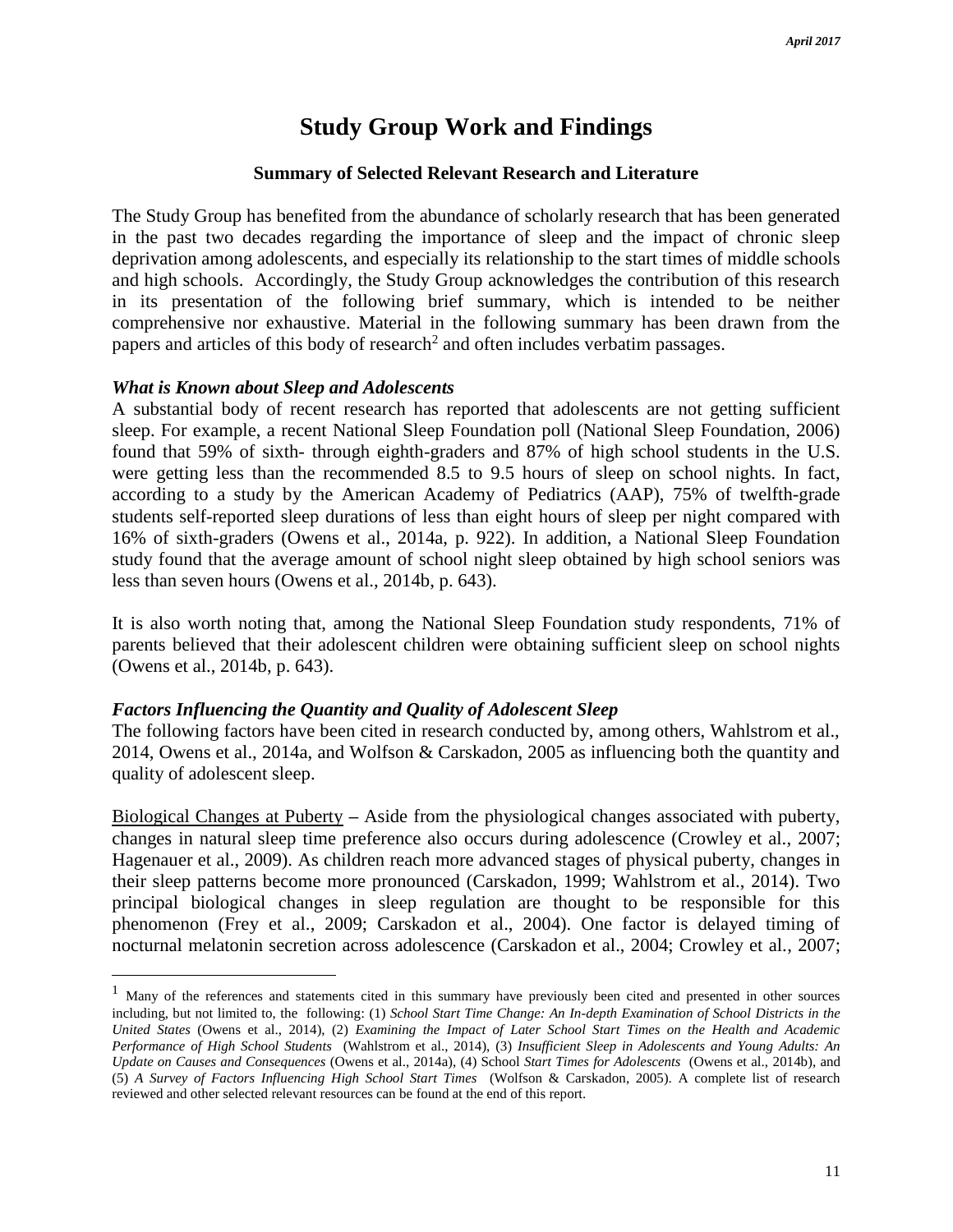Carskadon et al. 1998) that parallels a shift in an adolescent's circadian phase preference from more "morning" type to more "evening" type, which consequently results in difficulty falling asleep at an earlier bedtime (Frey et al., 2009). The second biological factor is an altered "sleep drive" across adolescence, in which the pressure to fall asleep accumulates more slowly, as demonstrated by the adolescent brain's response to sleep loss (Jenni et al., 2005).

Use of Technology **–** In addition to increased availability of technology (National Sleep Foundation, 2006), in adolescence there is increased reliance on technology for social interactions. Negative effects of nighttime use of computers or watching TV, such as difficulty falling asleep and problems with mood, behavior, and daytime cognitive functioning, have been reported. Many students with technology in their bedrooms report frequent awakenings at night due to receiving text messages, phone calls, or emails (Harvey et al., 2013; Wahlstrom et al., 2014.)

Light exposure – The circadian rhythm is influenced in part by exposure to light, which can be either natural, as from the sun, or artificial, as from electronics such as a computer or TV. Thus, adolescents who report using an electronic device that emits light, in particular blue light, shortly before bed may be artificially affecting their bodies' natural sleep rhythms (Calamaro et al., 2009; Carskadon, 2013). While light exposure in the morning helps adults to awaken more easily, there is some evidence that this facilitating factor is diminished in adolescence (Hansen et al., 2005), while the effect of evening light exposure inhibiting sleep may be enhanced (Carskadon et al., 2004).

Use of Stimulants – Another known inhibiter of sleep is the consumption of caffeine. Not only is drinking soda prevalent in adolescence, energy drinks high in caffeine content, as well as coffee and tea, are also consumed (Calamaro et al., 2009; Ludden & Wolfson, 2009; Pollak & Bright, 2003). Because caffeine is known to reduce sleep pressure, it is no surprise that studies looking at adolescent consumption find that students who have more caffeinated drinks slept less overall (Ludden & Wolfson, 2009; Pollak & Bright, 2003) and tended to have a harder time staying awake at school (Calamaro et al., 2009; Ludden & Wolfson, 2009).

School Start Time **–** In the United States, as students get older, school start times tend to be earlier (Wolfson & Carskadon, 2005). However, this pattern of earlier morning obligations seems to be in direct opposition to the students' natural sleep patterns. It has repeatedly been shown that when middle school or high school start times are pushed back (i.e., to a later start time), students still tend to go to bed about the same time, but, due to waking up later, they increase their sleep time (Carskadon et al., 1998; Vedaa et al., 2012; Lamberg, 2015).

A number of researchers have suggested that many schools start too early in the morning for adolescents to get adequate sleep, not only in the U.S. but also in other countries, such as Canada, Israel, Brazil, and Italy (Andrade et al., 1993; Carskadon & Acebo, 1997; Epstein et al., 1998; Giannotti & Cortesi, 2002; Wahlstrom, 2003). This suggests that the issue of sleep deprivation and its effects on adolescents may be universally physiological and not culturally induced.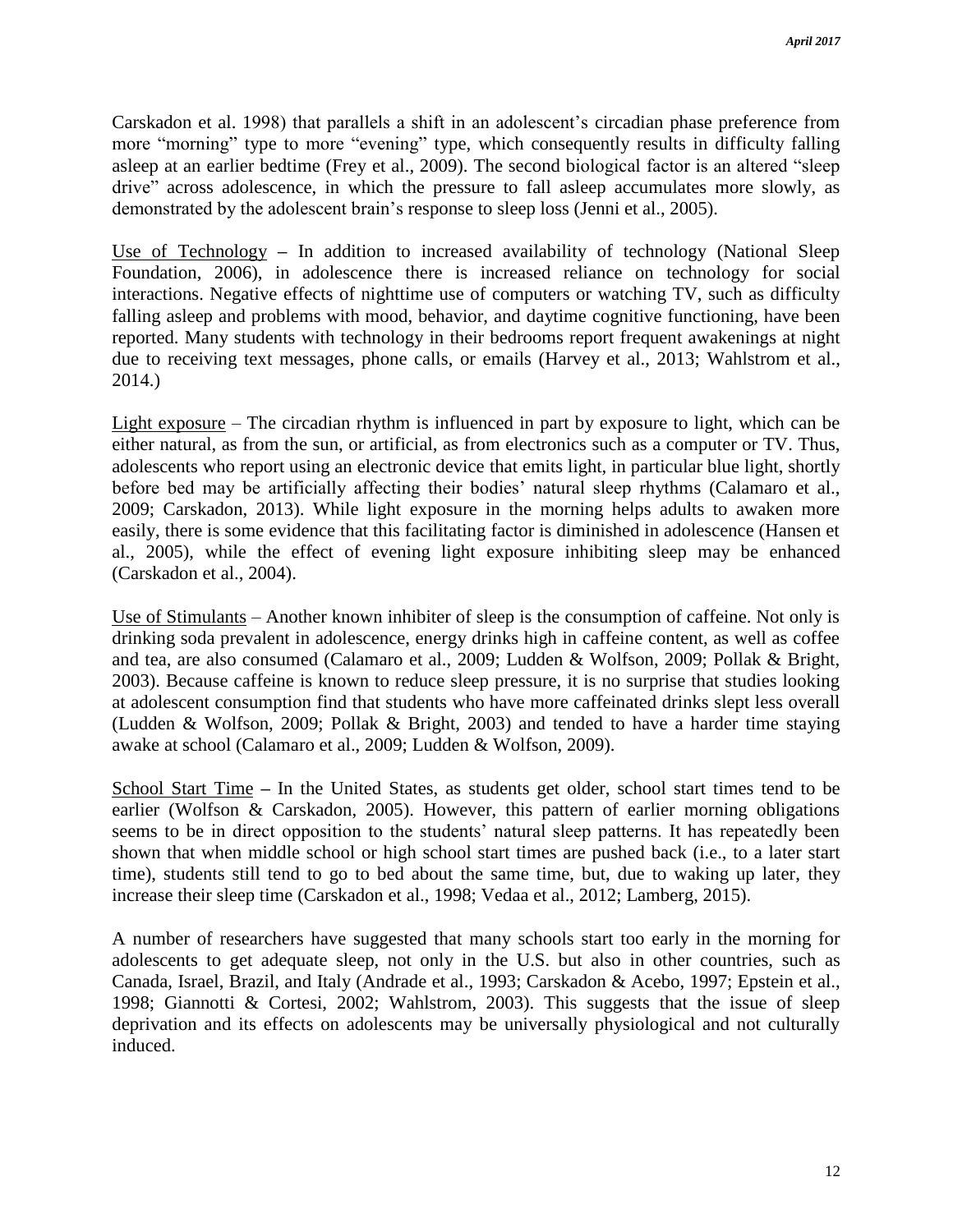## *Consequences of Insufficient Sleep among Adolescents*

Sleep plays an important role in all aspects of an adolescent's life. Wahlstrom et al. (2014) have reported that chronic insufficient sleep can be related to mental health and behavioral outcomes, including lack of emotional regulation and mood disorders; engaging in risky behaviors; impaired driving safety; attention problems both in and out of school; and negative academic outcomes.

Mental health and behavioral outcomes - Sleep problems in childhood are known to be predictive of the development of anxiety and depressive symptoms as children mature (Beebe, 2011). This negative effect of sleep deprivation appears to extend into adolescence, where teens are more likely to have lower self-esteem (Fredriksen et al., 2004), have a more negative attitude toward life (Perkinson-Gloor et al., 2013), experience more problems regulating their emotions (Dahl, 1999; Dahl & Lewin, 2002), have higher rates of mood disorders (Harvey et al., 2013), and thoughts of suicide (Fitzgerald et al., 2011).

High-risk behaviors - Many people who have mood disorders such as depression also tend to use drugs and alcohol more (Harvey et al., 2013). Teens who report having insufficient sleep have been found to be more likely to smoke cigarettes, use marijuana and alcohol, engage in sexual activity (McKnight-Eily et al., 2011; Dahl & Lewin, 2002), drink while driving, ride with a driver who has been drinking, and not wear seatbelts or safety helmets (Wallace, 2016; Wheaton et al., 2016). Furthermore, older adolescents and college students who are at the late end of the morningness-eveningness continuum are more likely to habitually use drugs and alcohol (Gau et al., 2007; Onyper et al., 2012).

Safety – Both lower quantity and quality of sleep have been shown to be associated with a higher prevalence of self-reported accidents among teen drivers (Pizza et al., 2010). A Virginia study that used state Department of Motor Vehicles records of teen automobile accidents found that adolescent automobile accidents occurred at a higher rate in a city that had an earlier high school start time than its neighboring, but demographically similar, city (Vorona et al., 2011). Because of the extensive research indicating that students who start school later get more sleep, it may be reasonable to assume that this difference in crash rates is due, at least in part, to differences in sleep amounts for teens in the two Virginia cities. In another study in Kentucky, Danner and Phillips (2008) showed that, within two years of changing the school start times in one Kentucky county, there was a statistically significant decrease (16.5%) in the number of car crashes in one identified county, while over the same period of time, there was a statistically significant increase (7.8%) in the rest of the state.

Attention problems **–** The ability to focus is important not only for learning new information, but also for the safe completion of activities such as driving. The level of inattentive behavior has been found to be higher among students who have had less sleep than recommended (Beebe et al., 2010; Lufi et al., 2011). Additionally, reaction times improve in students who have had more sleep (Lufi et al., 2011; Vedaa et al., 2012).

Academics - While the evidence pertaining to consequences of insufficient sleep in adolescents as related to academic outcomes (grades, test scores, attendance) is still emerging, the general consensus of research suggests that good sleep quantity and quality has a positive relationship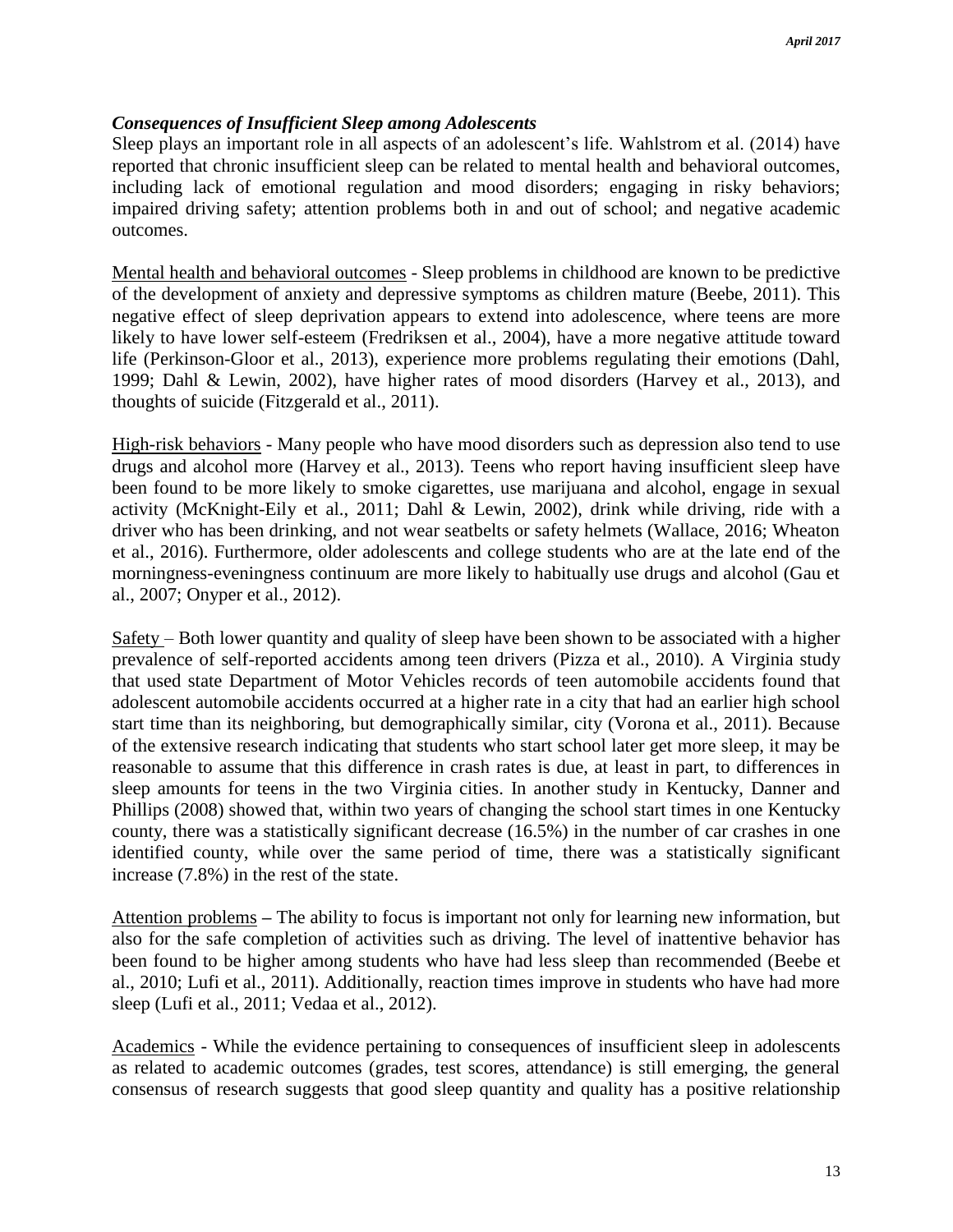with academic outcomes for students in middle school all the way through college (Wolfson & Carskadon, 2003; Edwards & Ridell, 2012; Wahlstrom, 2002; Carrell et al., 2011; Hanover Research, 2013). Studies at the University of Minnesota (Wahlstrom et al., 2014) and elsewhere (Wallace, 2016) have shown that students who achieved the recommended amount of sleep showed improvement in core areas of English, math, science, and social studies, as well as improved scores on state and national achievement tests. Additionally, if students do not obtain enough sleep before beginning their school day, they are more likely to experience difficulty understanding material taught that day and struggle to complete an assignment or test, regardless of the amount of time spent studying (Gillen-O'Neel et al., 2013). Studies have shown that when school start times are pushed back, increases in amount of sleep, academic performance, and attendance, as well as decreases in tardiness to first period classes are observed (Drake et al., 2003; Wahlstrom, 2002, Wallace, 2016). While some studies do not report a significant relationship between grade point average (GPA) and amount of sleep (Eliasson et al., 2002; Wahlstrom, 2002; Fredriksen et al., 2004), studies where the variables in the methodology could be adequately controlled do show a positive relationship between amount of sleep and GPA (Carrell et al., 2011; Perkinson-Gloor et al., 2013). In studies that examined subject areas independently, mathematics grades appear to be more related to amount of sleep obtained than other core courses (Ng, Ng, & Chan, 2009). As with grades, there are inconsistent results in studies that examined changes in test scores related to more sleep, with some reporting a positive effect (Edwards & Ridell, 2012; Carrell et al., 2011) and others reporting no effect (Hinrichs, 2012). However, as with the studies looking at grades, those that found significant, positive relationships used stronger and more valid methodologies to assess the relationship between sleep and test scores. Edwards and Ridell (2012) have even suggested that later school start times may even prove to be a more cost-effective method of increasing student achievement than other common educational interventions, such as reducing class size.

#### *What is Known about School Start Times in the U.S. and in New Jersey*

A growing body of research has also now demonstrated that delaying school start times is an effective countermeasure to chronic sleep loss and has a wide range of potential benefits to students with regard to physical and mental health, safety, and academic achievement (Owens et al., 2014b, p.642). A study conducted by the National Center for Education Statistics (NCES) reports that the average school start time in 2011-12 among nearly 40,000 elementary, middle, and high schools in the U.S. was 8:03 a.m., while in New Jersey, it was slightly earlier at 8:00 a.m. The NCES study also reports that more than 61% of schools in the U.S., and 56% in New Jersey, start after 8:00 a.m. However, only slightly less than 18% of schools in the U.S. and slightly less than 15% of schools in New Jersey start at 8:30 a.m. or later (see Table 1). Moreover, the Study Group's superintendent survey suggests that in 2015-16 about 9% of middle schools and high schools in New Jersey started at 8:30 a.m. or later.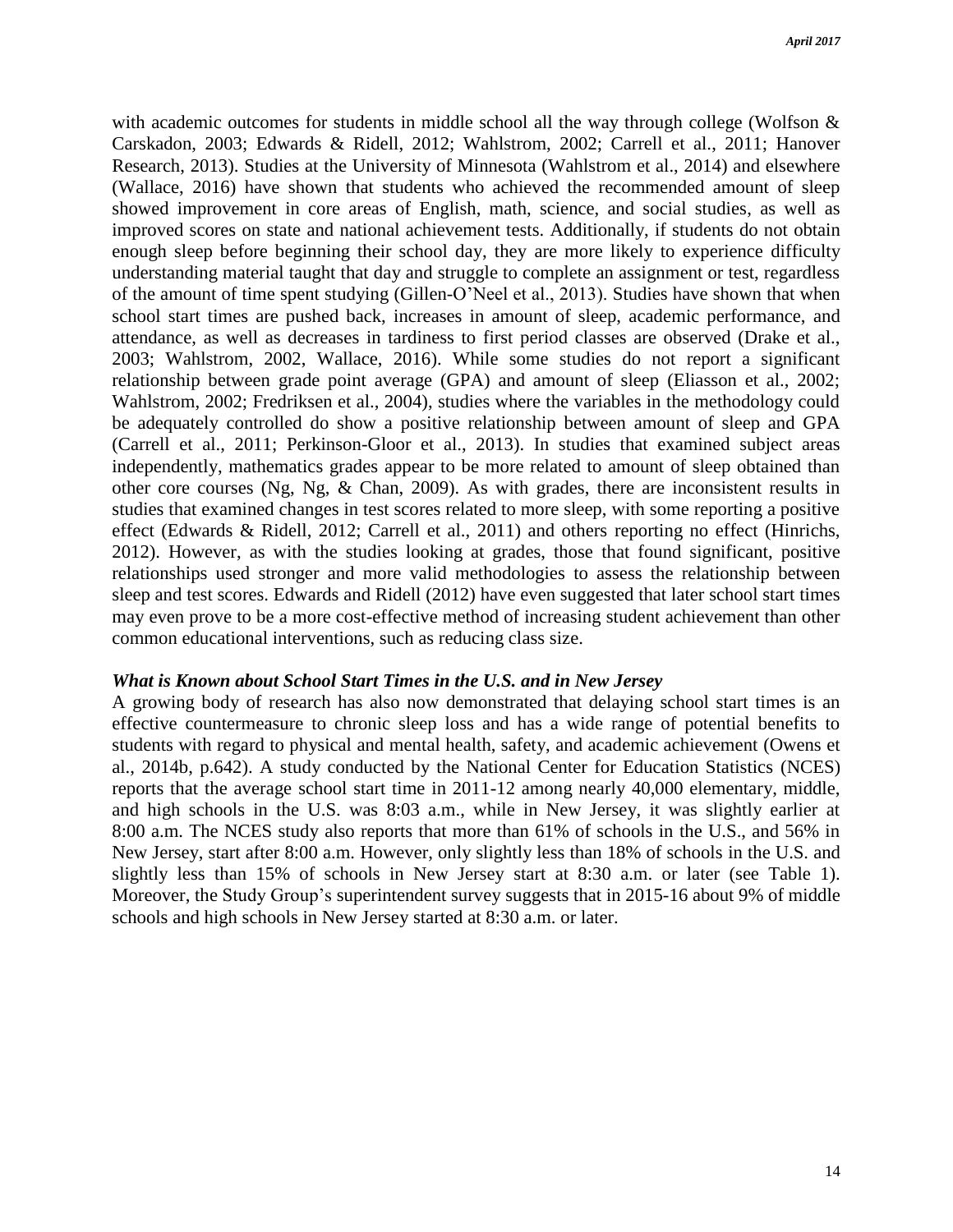|      | Average<br><b>Start Time</b> | Percentage<br><b>Starting Before</b><br>$7:30$ a.m. | Percentage<br><b>Starting Between</b><br>$7:30$ a.m. and<br>$7:59$ a.m. | <b>Percentage Starting</b><br>Between 8:00 a.m.<br>and 8:29 a.m. | Percentage<br><b>Starting at</b><br>8:30 a.m. or<br>later |
|------|------------------------------|-----------------------------------------------------|-------------------------------------------------------------------------|------------------------------------------------------------------|-----------------------------------------------------------|
| U.S. | $8:03$ a.m.                  | 6.7%                                                | 31.9%                                                                   | 43.7%                                                            | 17.7%                                                     |
| N.J. | 8:00 a.m.                    | 6.7%                                                | 37.2%                                                                   | 41.2%                                                            | 14.9%                                                     |

Table 1: Average Start Times Among Schools in the U.S. and New Jersey

 **Source:** National Center for Education Statistics. *Schools and Staffing Survey: Public School Data File 2011-12,*  *p.*810*.*

Note: Demographics in 2011-12: 39,700 elementary, middle, and high schools in the U.S. with approximately 26.3 million students. In New Jersey: 870 middle schools and high schools with 698,000 students.

#### *Positive Outcomes Associated with Later School Start Time in Middle and High Schools*

Although a number of factors (including biological changes in sleep associated with puberty, lifestyle choices, and academic demands) negatively affect middle and high school students' ability to get sufficient sleep, the evidence strongly implicates earlier school start times (i.e., before 8:30 a.m.) as a key modifiable contributor to insufficient sleep, as well as circadian rhythm disruption, among adolescents. Furthermore, a substantial body of research has now demonstrated that delaying school start times is an effective countermeasure to chronic sleep loss and has a wide range of potential benefits to students with regard to physical and mental health, safety, and academic achievement (Owens et al., 2014b, p.642). Among these benefits that have been cited by a number of different studies (e.g., Owens et al., 2014a; 2014b; Wahlstrom 2014; Wolfson & Carskadon, 2005) are: increased sleep duration (at least one additional hour of sleep); improved academic performance (as measured primarily by regular classroom grades); improved health and well-being (as evidenced by fewer visits to school nurses and health centers); reduced absenteeism, tardiness, and dropout rates; improved alertness, attentiveness, and student engagement; and fewer accidents caused by drowsy driving. Other positive outcomes are happier kids with more positive moods and personal behaviors; decreased depressive symptoms and ideas of suicide; increased continuous enrollment in the same school from one year to the next; and decreased risk of alcohol, drug, and tobacco abuse.

One research study did, however, identify some potential negative outcomes associated with a delayed school start time. The study, entitled *A Survey of Factors Influencing High School Start Times* by Wolfson and Carskadon (2005, p.56), identified a small number of negative outcomes possibly associated with delaying school start times, including decreased teacher satisfaction (13%), poorer athletic performance (4%), lower student grades (4%), moodier students (2%), increased tardiness (3%), increased absenteeism (3%), and reduced parental involvement (1%).

#### *Obstacles and Challenges to Later School Start Times in Middle Schools and High Schools*

The following have been cited in the research (e.g., Owens et al., 2014; Owens et al., 2014b; Wolfson & Carskadon, 2005; Sleep Foundation, 2016) as obstacles and challenges to later start times in middle and high schools.

Increased Transportation Costs - The specific circumstances regarding busing costs in each district have been shown to vary, but problems that normally arise have included, among others, costs associated with redesigning the routes, maintaining efficiency, recruiting and retaining drivers, and, in places, purchasing additional buses. Some communities face another problem,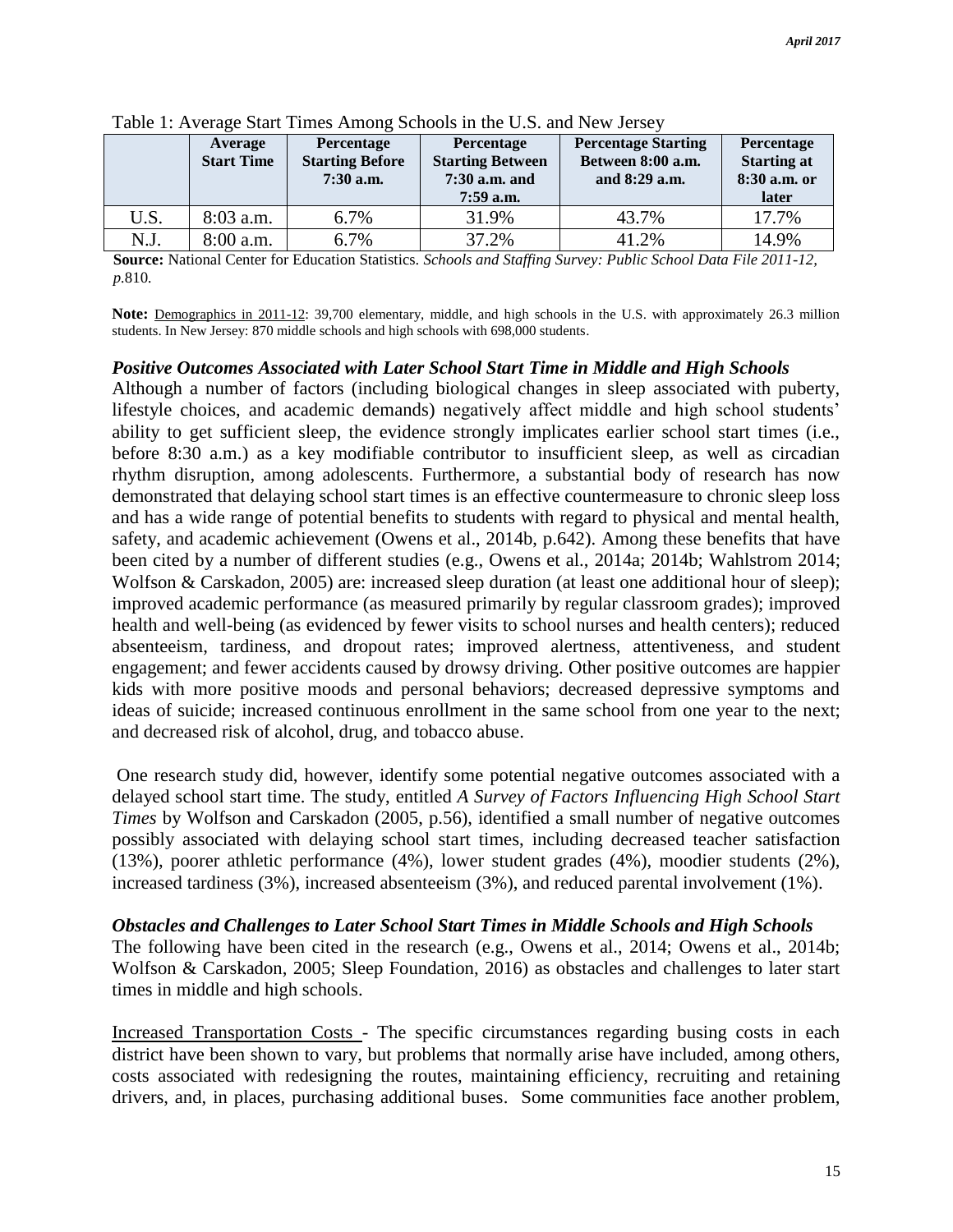which is that shifting start times impacts traffic congestion and commuting times for the general public, including teachers and students.

Difficulty in Scheduling After-School Activities, Especially Sports Programs - Any delay in the start of school will most likely result in a later release time, which may reduce time available for athletic and club practices and games and will almost certainly impact scheduling of interscholastic sports games, matches, and meets. There is also likely to be increased competition for athletic venues and other school properties and facilities. Some schools may face other costs associated with sports, including the installation of lights on outside playing fields. The delay in release time for students also means that students with after-school jobs may be affected. This issue is important for certain students and their families who rely on the extra income to supplement family resources. Therefore, the change may disproportionately affect low-income families. Finally, participation in other activities such as after-school tutorials, religious classes, community service, or clubs may also be jeopardized by a later release time.

Unintended Impact on Other Students and Programs - Any change in the school schedule for middle school or high school students will usually result in a corresponding change for elementary level students. If elementary students have the earliest start times, they may be waiting for the bus in the dark on fall and winter mornings, or waiting at home alone after school. A change in transportation can be especially difficult for special education populations and programs.

Traffic Congestion for Students, Faculty, and the Community-at-Large - Changes in school start times may increase traffic congestion at "rush hour" times that could have an adverse effect on students and faculty, as well as on the community-at-large.

Reduced Time for Community Access and Use of School Resources - Any change in school start times for middle school or high school students may also result in increased competition among community and civic groups for access to and use of school facilities for events that benefit the community-at-large.

Stress on Families and Home Life Issues - Many families have a highly coordinated schedule worked out in advance to balance the many activities of each of its members. A revised school start time can cause stress on families and home life and disrupt family meal times, bedtimes (especially for younger elementary school-age children), student household chores and other responsibilities (e.g., caring for younger siblings), parent employment, and student employment. These disruptions and stresses can be more pronounced in low-income families, who may not have access to all the support mechanisms and resources afforded to families with higher incomes.

Lack of Information Dissemination - One of the biggest obstacles in any campaign for a change in school start times is a community that has not been informed about the advantages and benefits that might accrue to children's education, health, and safety as a result of increased sleep duration.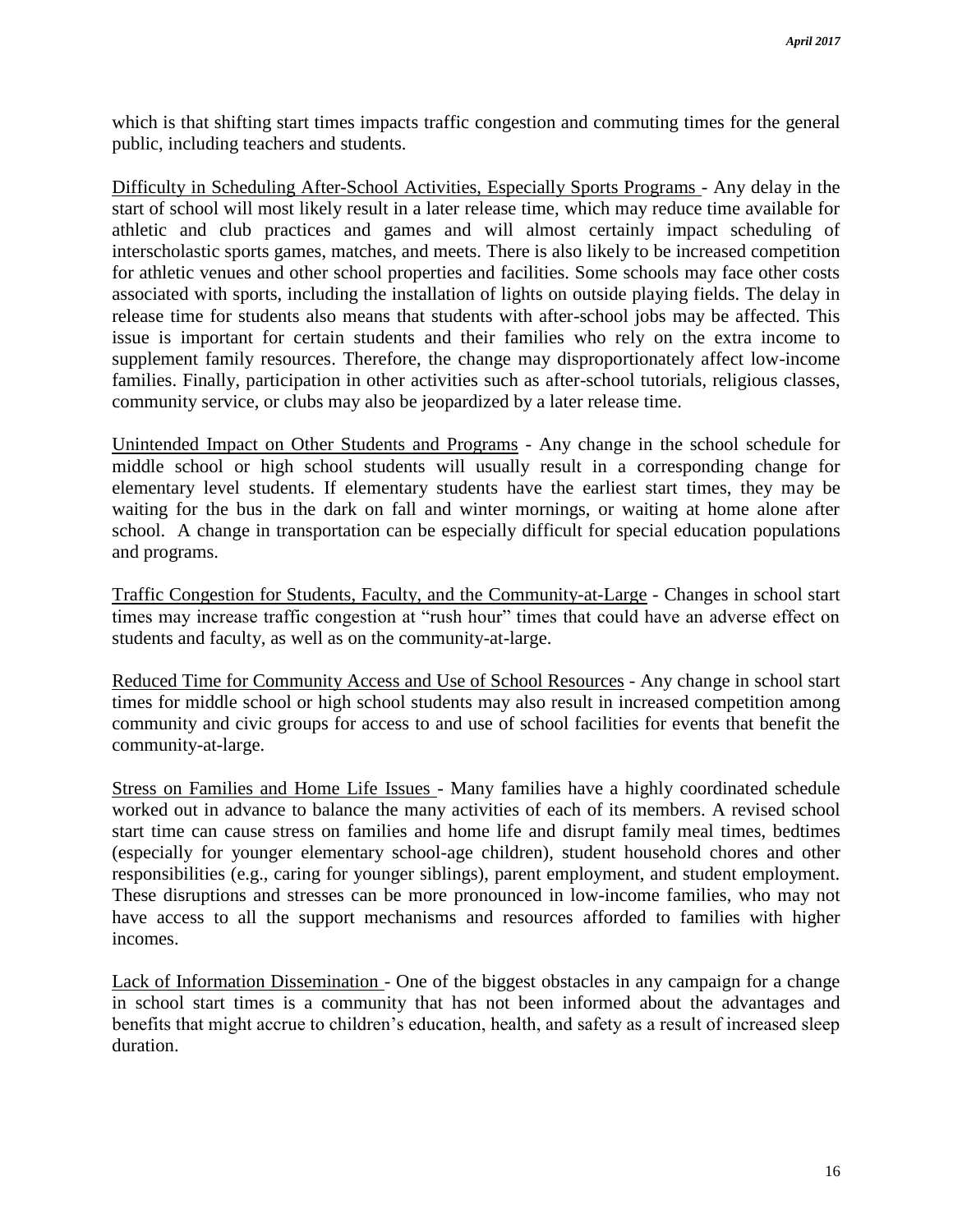Natural Resistance to Change - Many living beings are naturally resistant to change. For nearly everyone, change creates confusion and conflict. People enjoy living within their respective "comfort zones," and they resist attempts to force them to change. Too often, people approach change with a powerful double standard. They acknowledge the value of change, but primarily when the change is made *by other people.* Most people understand the changes they seek from others in positive terms usually associated with growth and progress, but changes that others seek from them are often experienced in negative terms associated with loss, confusion, and conflict. People readily make the case for change on the part of others, but when called upon to change themselves, they resist it strongly.

#### Summary

In summary, there is abundant research that shows that adolescents need, but are not getting, sufficient sleep for their health and well-being. The research further suggests that one of the reasons for this lack of sleep is the starting times for school. Delaying the start times for schools has been shown to have significant advantages and few disadvantages. Changing the start times of most middle schools and high schools is also fraught with obstacles and challenges, not the least of which is the natural human resistance to change.

## **Summary Findings of District Superintendent Survey**

In the state of New Jersey during the 2015-16 school year, there were 655 school districts and charter schools that served students in grade 6 or higher, and 428 were identified as having at least one middle school or high school. Online surveys were administered to the superintendents/chief school administrators/charter school lead persons of those districts and charter schools, and of the 428 who were identified as having at least one middle school or high school, 400 responded to the survey for a response rate of 93%. Among those responding districts, 57 (14%) reported having a school that serves students in grade 6 or higher with a start time of 8:30 a.m. or later ("later school start time").

In addition, 144 administrators in districts that had a school with sixth grade or higher, but which did not include a stand-alone middle school or high school, also responded to the survey. While the responses from this latter group have not been included in this analysis which focuses primarily on stand-alone middle schools and high schools, the comments they have offered to the open-ended questions in the survey were determined to be informative and useful and, therefore, have been included in the qualitative analysis.

Administrators from 50 (13%) districts reported that *some* of their students started school at 8:30 a.m. or later. Included in that group were those students attending a school's alternative education program, students receiving special education services in self-contained programs, high school students with study hall in the first block, high school seniors by request, students with certain medical conditions, and students taking college courses.

Of the 343 districts which reported in the survey that they did not have a later start time (i.e., 8:30 a.m. or later) in their middle schools or high schools, most (91%). are not currently considering any changes in start times. Half of the districts have not discussed the change recently, and nearly half (43%) see no need to change. Among those respondents who identified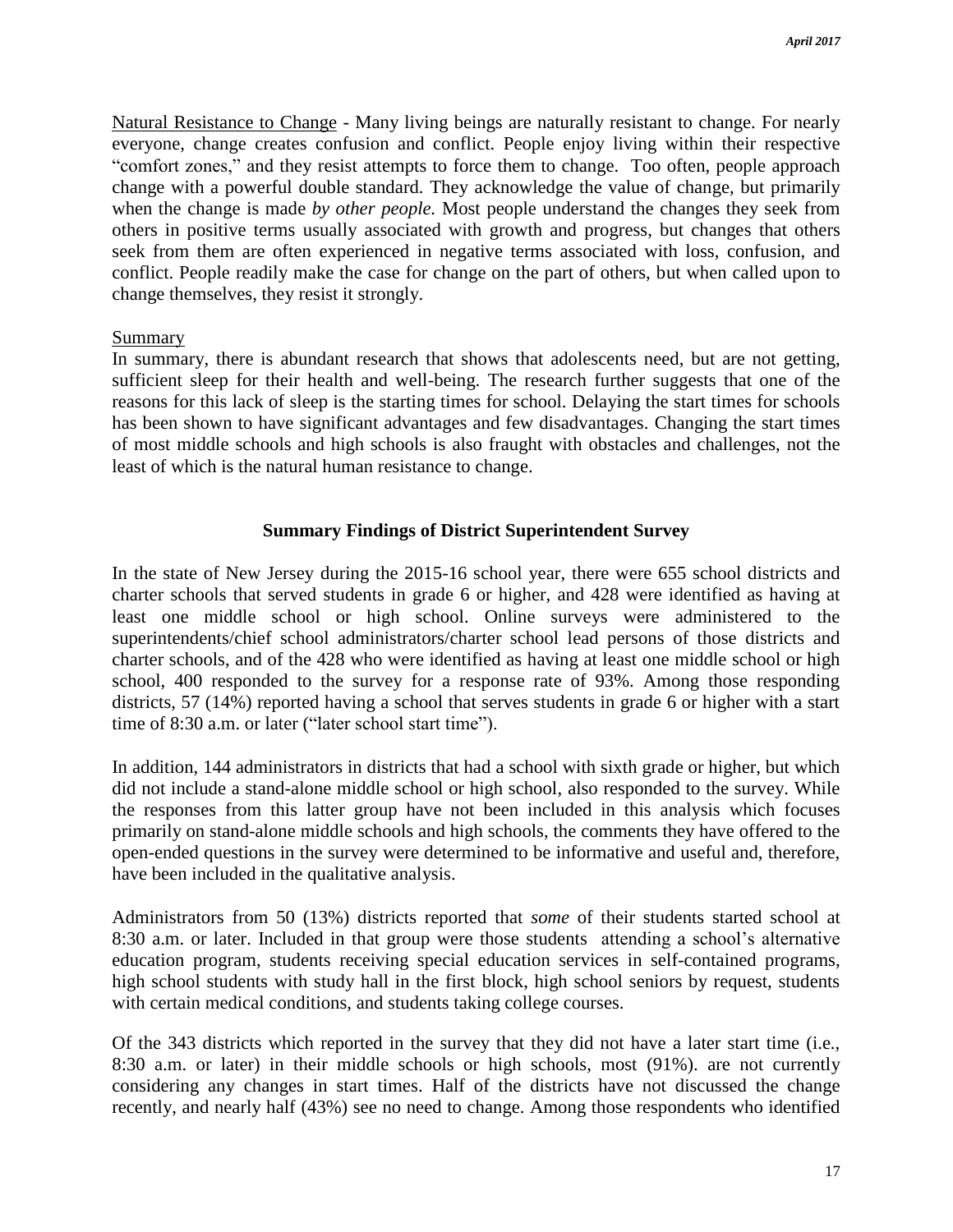issues preventing them from having start times of 8:30 a.m. or later, transportation coordination/cost was the most frequently reported preventive factor (60%), followed closely by athletic event conflicts (56%). Other preventive factors that were identified included childcare issues (26%), general parent concerns (14%), and other concerns (13%). Respondents could identify more than one reason for preventing a later school start time (see Figure 1).



Figure 1: Factors that Prevent Middle/High Schools from Having Start Times of 8:30 a.m. or Later ( $n = 343$ )

Only 21 districts (6%) among the respondents without a start time of 8:30 a.m. or later reported that they had previously considered a change in their schools' start times, but ultimately did not change. Nine schools with a start time before 8:30 a.m. reported that they are currently considering making a change.

Among the survey respondents, the typical middle school and high school start time in districts without later start times (i.e., 8:30 a.m. or later) are between 7:30 a.m. and 8:29 a.m. (see Figure 2). Most district administrators (78%) reported satisfaction (i.e., "just right") with their current start times, although some administrators (22%) reported that they believed the school start times before 8:30 a.m. were too early.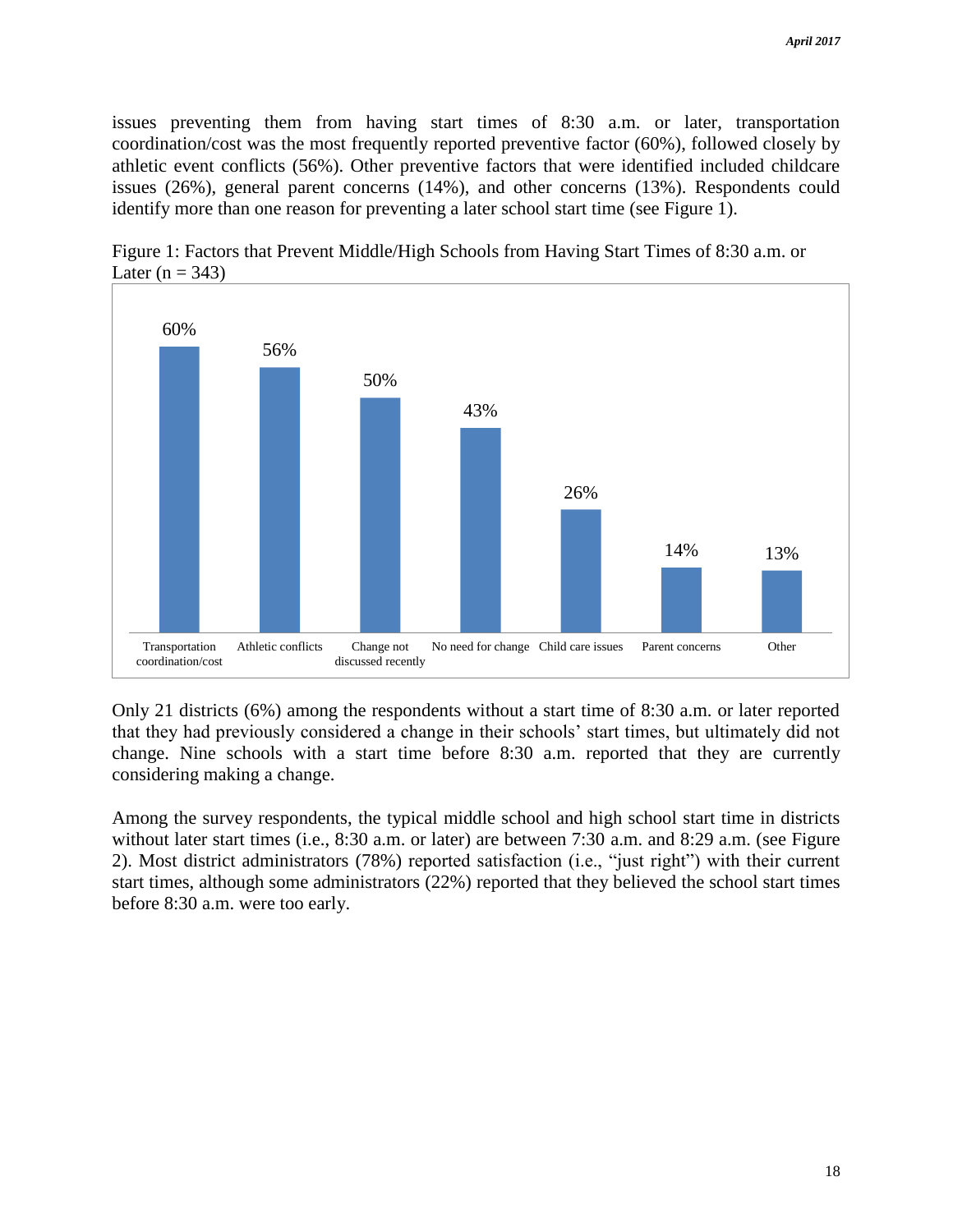

Figure 2: Start Times of Typical Middle/High Schools  $(n = 334)$ 

Among the 57 districts with later start times for middle schools and/or high schools (i.e., 8:30 a.m. or later), most (75%) reported that they were unable to discern any changes due to the later school start time, because in many cases the start time has been established for many years. Among the 14 (15%) districts that reported the impact of the changes due to a later school start time, all but one of the districts considered the changes to have either *much improved* or *somewhat improved* student academic performance (e.g., test scores, grades), student attendance, teacher and parent satisfaction, child care coordination, and/or transportation efficiency. One district considered the changes to have made things worse than before in all categories.

Finally, at the end of the survey, all respondents were asked whether they thought the New Jersey Department of Education should establish a pilot program to test later school start times in select middle schools and high schools that may be interested in participating in the program. Responses were mixed: 36% reported that there should be a pilot program, 30% reported that there should not be one, and the remaining 34% were unsure (see Figure 3).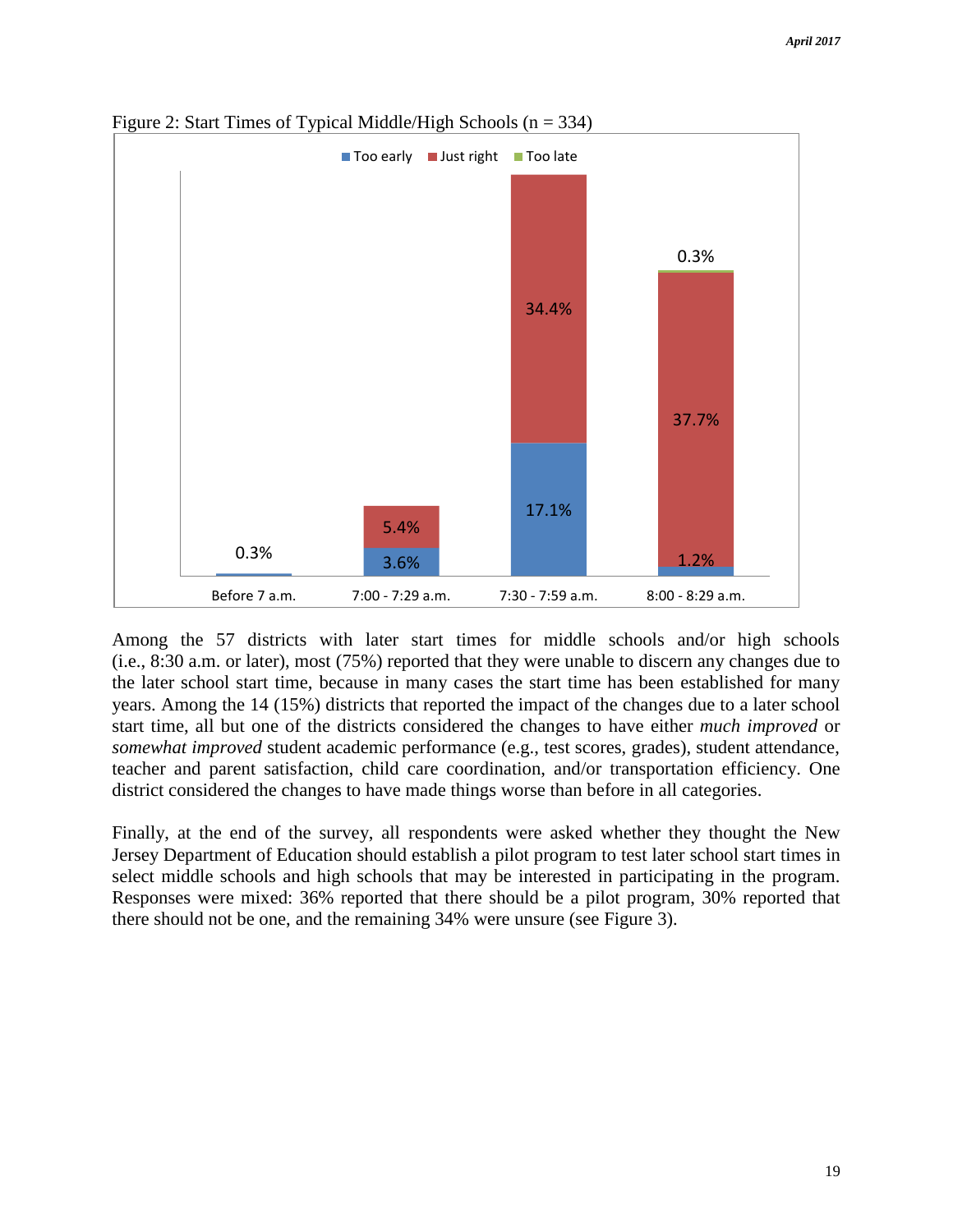

Figure 3: Should the NJDOE Establish a Pilot Program to Test Later School Start Times?  $(n=396)$ 

Respondents to the survey were also asked two open-ended questions that required narrative responses:

## **Question 1: "How could the New Jersey Department of Education support districts in efforts to change school start times?"**

A substantial percentage (24%) of respondents reported that the NJDOE could undertake and/or disseminate research about relevant topics associated with school start times, e.g., chronic sleep deprivation among adolescents, the causes and contributing factors to chronic sleep deprivation, potential solutions (including later school start times), and insights, processes, and procedures that may prove helpful to districts and schools considering changes in their school start times. Among other things that were reported that the NJDOE might consider included funding to support school start time changes (10%); enacting mandatory legislation requiring changes in school start times (4%) and, if changes in school start times were to be mandatory, they should be statewide or regional if they were to work (6%); and helping to solicit community input (5%) as a component of the decision-making process regarding changes in school start times. Some respondents (6%) reported that they did not believe that school start times were a problem, and a small percentage (2%) urged the NJDOE not to change school start times.

**Question 2: "Please share any additional comments you have concerning later school start times for middle/high schools in New Jersey, including any comments regarding the practicality, advantages, or shortcomings you may have previously experienced with the implementation of later school start times in this or other school districts in which you have worked."**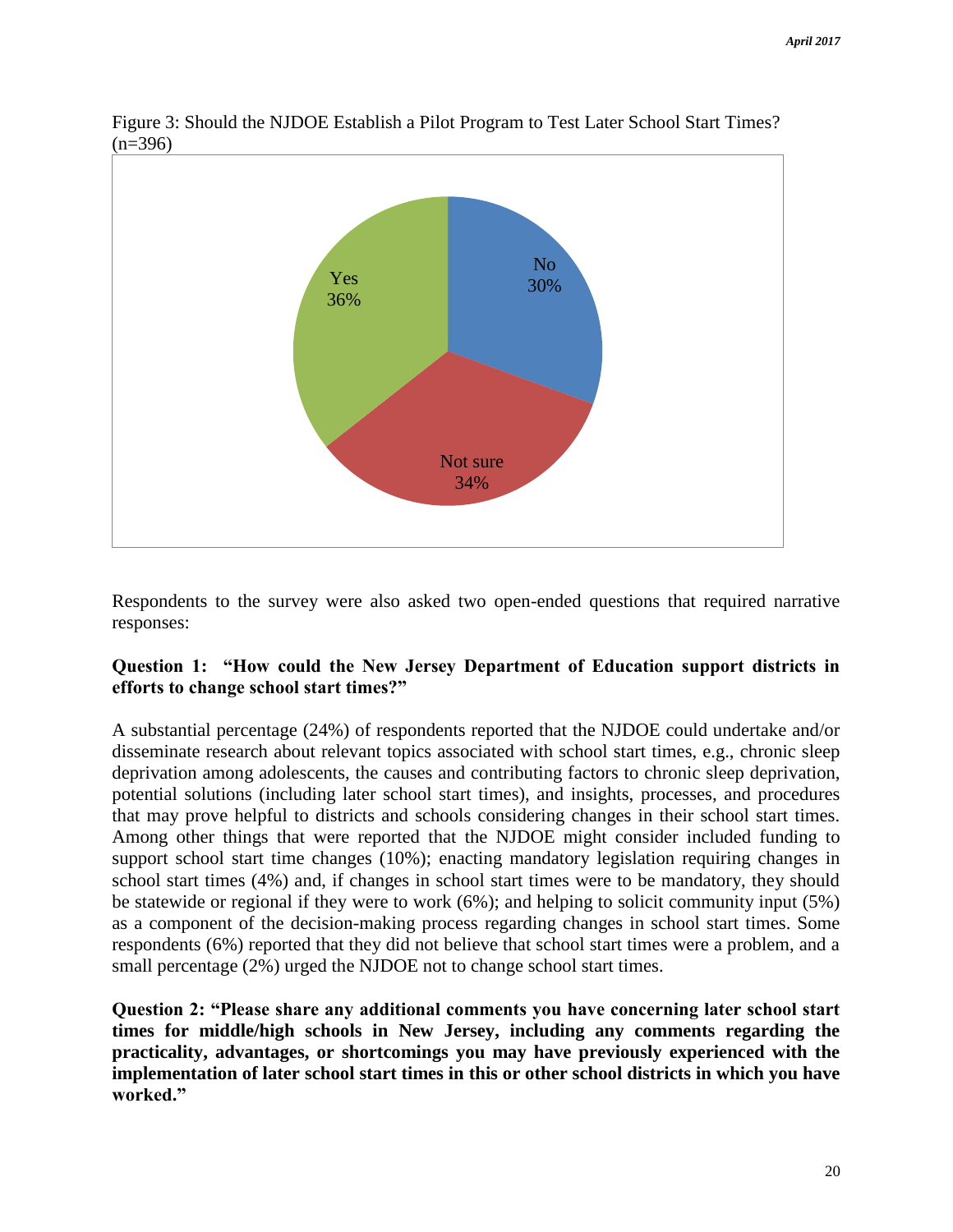A total of 35% of the respondents reported that transportation, with all of its tangential issues, was a major concern. Other respondents (18%) reported that any decision to change a school's start times must be made locally and should be predicated on the unique needs of the district and school. The impact of a later school start time on after-school activities was also raised as a significant concern. Among the issues raised were the following: athletic timing might impede the ability of schools to start later (22%); concerns about after-school childcare (10%); limitations on time for extra-curricular activities (5%), student employment (3%), and homework (1%); and other general concerns (11%). Other issues that were reported are as follows: teacher contract concerns (5%); student health (i.e., need for adequate sleep) concerns (4%); and the impact of school start time changes on instructional time (3%), attendance (1%), and breakfast (1%). Some of the respondents (1%) reported that the later start times had made a positive difference in their districts. Other respondents reported that schools with multiple elementary and middle school grades should not have multiple start times (3%) and that the focus of changes in school start times should be at the high school level and not in the earlier grades (1%).

## **Summary Findings of School Principal Survey**

During the 2015-2016 school year, there were 847 middle schools and high schools in the state. Among those schools, 80 (approximately 9%) were reported by their superintendents to have a starting time of 8:30 a.m. or later. A brief survey regarding their start times was sent to those 80 middle schools and high schools, and principals in 52 schools responded for a response rate of 65%. Most schools (50 out of 52, or 96%) start between 8:30 a.m. and 8:59 a.m.

A total of nine (18%) responding schools that start at 8:30 a.m. or later made the change to a later start time within the past five years. Among the nine schools with later start times, eight principals responded to a question regarding specific outcomes experienced as a result of the later start time. Among this small group, the impact of the changes was generally split between those who experienced *some* or *much* improvement and those for whom there was no difference. The most positive outcomes were reported for the areas of teacher satisfaction and student engagement and attentiveness (see Figure 4.)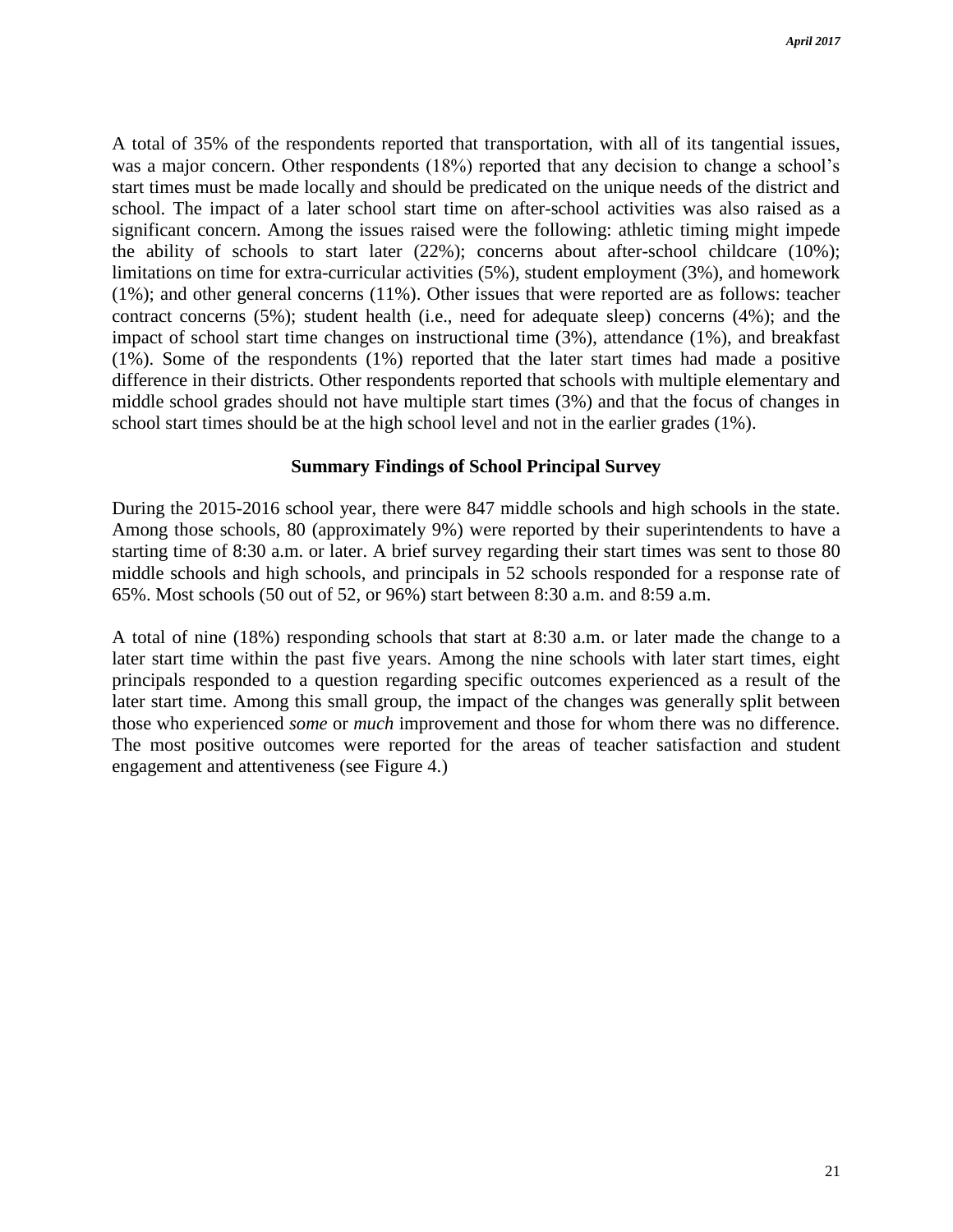| No Difference<br>■ Worse                           |             | Much Improved<br>Somewhat Improved |                |   |   |   |   |                |   |
|----------------------------------------------------|-------------|------------------------------------|----------------|---|---|---|---|----------------|---|
|                                                    | $\mathbf 0$ | $\mathbf{1}$                       | $\overline{2}$ | 3 | 4 | 5 | 6 | $\overline{7}$ | 8 |
| Teacher satisfaction                               |             |                                    |                |   |   |   |   |                |   |
| Student engagement                                 |             |                                    |                |   |   |   |   |                |   |
| <b>Student attentiveness</b>                       |             |                                    |                |   |   |   |   |                |   |
| Parent satisfaction                                |             |                                    |                |   |   |   |   |                |   |
| After-school activity/club coordination            |             |                                    |                |   |   |   |   |                |   |
| Student academics (e.g. test scores, class grades) |             |                                    |                |   |   |   |   |                |   |
| Before-school activity coordination                |             |                                    |                |   |   |   |   |                |   |
| Athletic scheduling                                |             |                                    |                |   |   |   |   |                |   |
| <b>Transportation logistics</b>                    |             |                                    |                |   |   |   |   |                |   |
| Student attendance (e.g. absences, tardiness)      |             |                                    |                |   |   |   |   |                |   |
| Student behavior                                   |             |                                    |                |   |   |   |   |                |   |
| Transportation costs                               |             |                                    |                |   |   |   |   |                |   |
| Student employment coordination                    |             |                                    |                |   |   |   |   |                |   |
| Child care coordination                            |             |                                    |                |   |   |   |   |                |   |
| Traffic incidents to/from school                   |             |                                    |                |   |   |   |   |                |   |

## Figure 4: Perceived Effects of Recent Move to a Later Start Time  $(n = 8)$

Most (78%) of the principals in schools that start at 8:30 a.m. or later are satisfied ("just right") with the start times of their schools, although 10 (20% ) reported that their start time is too late and a very small percentage (2%) reported that their current start time is too early (see figure 5).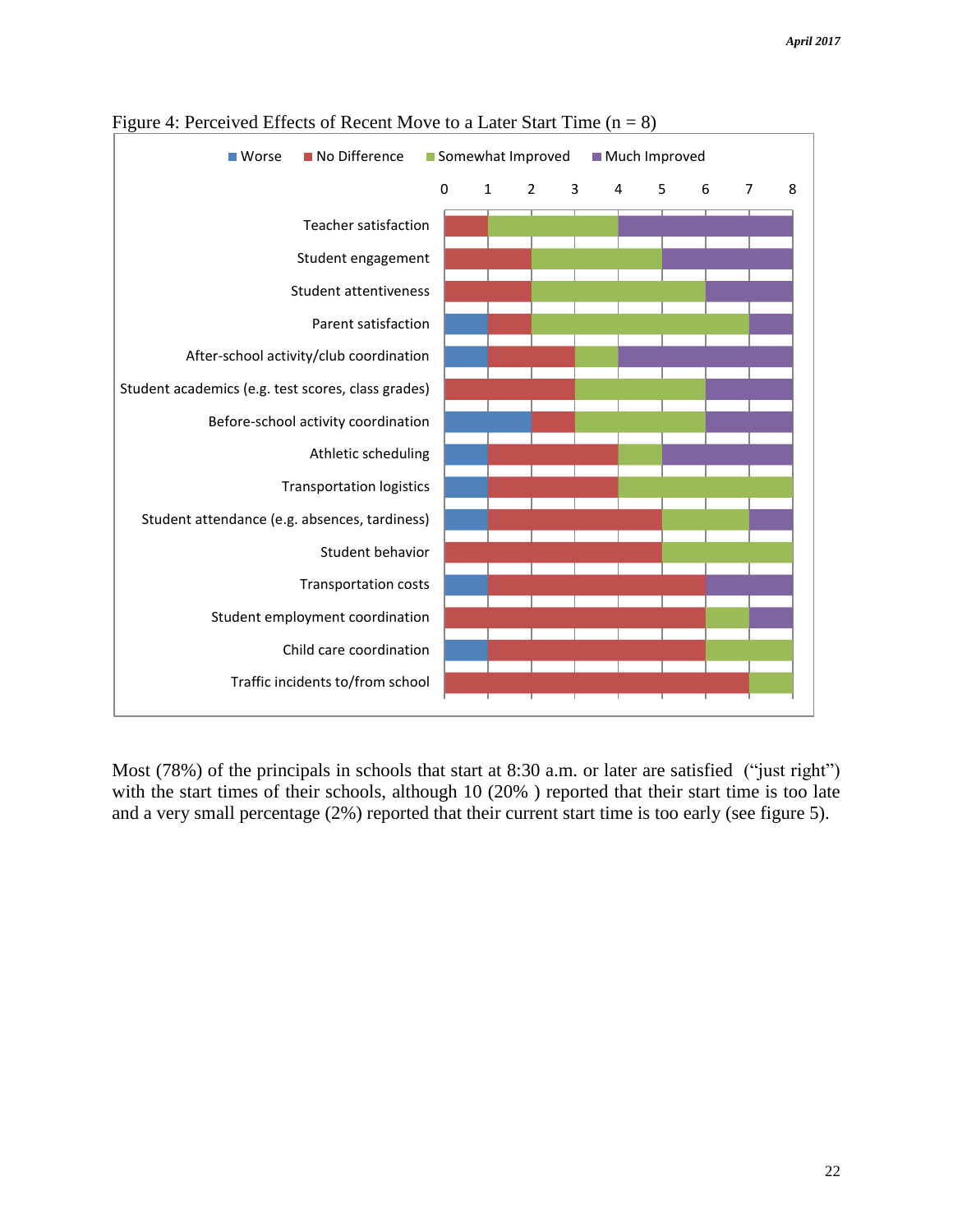

Figure 5: Is the Current Start Time Too Early, Just Right, or Too Late?  $(n = 51)$ 

Principals of schools with start times of 8:30 a.m. or later are divided about whether the NJDOE should establish a pilot program to test later school start times. While 44% agreed that the NJDOE should establish a pilot program, another 34% are against it. The remaining 22% of schools are not sure (see Figure 6).



Figure 6: Should the NJDOE Establish a Pilot Program to Test Later Start Times? (n=50)

Respondents to the survey were also asked two open-ended questions that required narrative responses. The first was what the NJDOE might do to support districts in their efforts to change school start times, and the second asked for any comments they might have concerning later start times for middle schools and/or high schools in the state.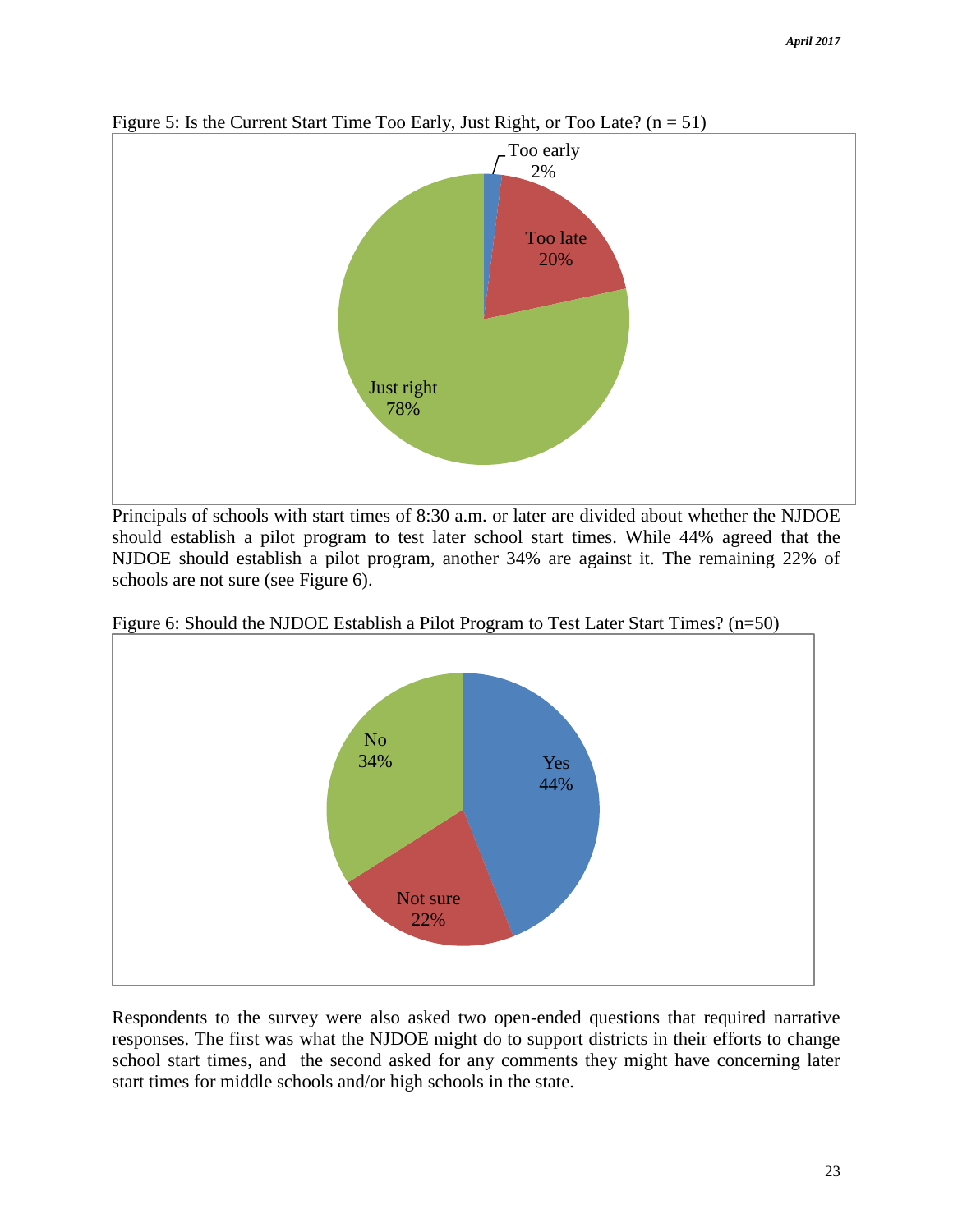Thirty-six principals responded to the first open-ended question. Among those respondents, the following suggestions were offered: provide a campaign for education, information, and/or communication about start times (25%); consider providing funding or incentives for districts and schools willing to undertake a change (17%); and launch pilot programs (8%). Slightly less than one third of the respondents (28%), however, reported that any change in school start times should be a local decision.

Twenty-nine principals offered other comments on the issue of later school start times, including those that were generally in favor of the idea (14%) or opposed to the idea (17%). Other comments included the following: principals were satisfied with their current start times (17%); transportation (10%) and athletics (7%) were important considerations among a lot of others (14%); and changing school start times is difficult to achieve because "one size does not fit all."

## **Summary of Presentations by Study Group Members and Other Stakeholders**

## *Stakeholder Organizations Represented in the Study Group*

Each stakeholder organization represented in the Study Group was asked to make a statement regarding the issue of later school start times from its particular perspective. In doing so, they were asked to focus on three questions:

- 1. What is your organization's perspective on the issue of later school start times at middle schools and high schools? Discuss the pros and cons.
- 2. What are the 3-5 issues that seem to be the most important in helping your organization to frame your position?
- 3. Given the potential benefits of a later start time for middle school and high school ages and weighing the primary issues and considerations, is your organization in support of a recommendation for a pilot study for interested middle schools and high schools?

## New Jersey Education Association (NJEA)

The NJEA has accepted the research that identifies chronic sleep deprivation as an important obstacle to maintaining adolescents' physical and mental health, safety, and well-being. Further, NJEA has acknowledged that current school start times often represent one of the contributing factors to the problem of chronic adolescent sleep deprivation. In doing so, however, NJEA has also identified a number of issues that must be taken into account when considering a change in a school's start time, including transportation, care of younger siblings, family circumstances, after-school activities, teachers' workday, and the impact of the change on other school employees.

Specifically, NJEA has identified the following issues as the most important in framing its organizational position:

- impact on bus schedules and after-school programs;
- buy-in from educators, parents, and the community;
- how changing the school schedule affects all stakeholders, not just students; and
- monetary impact of the change.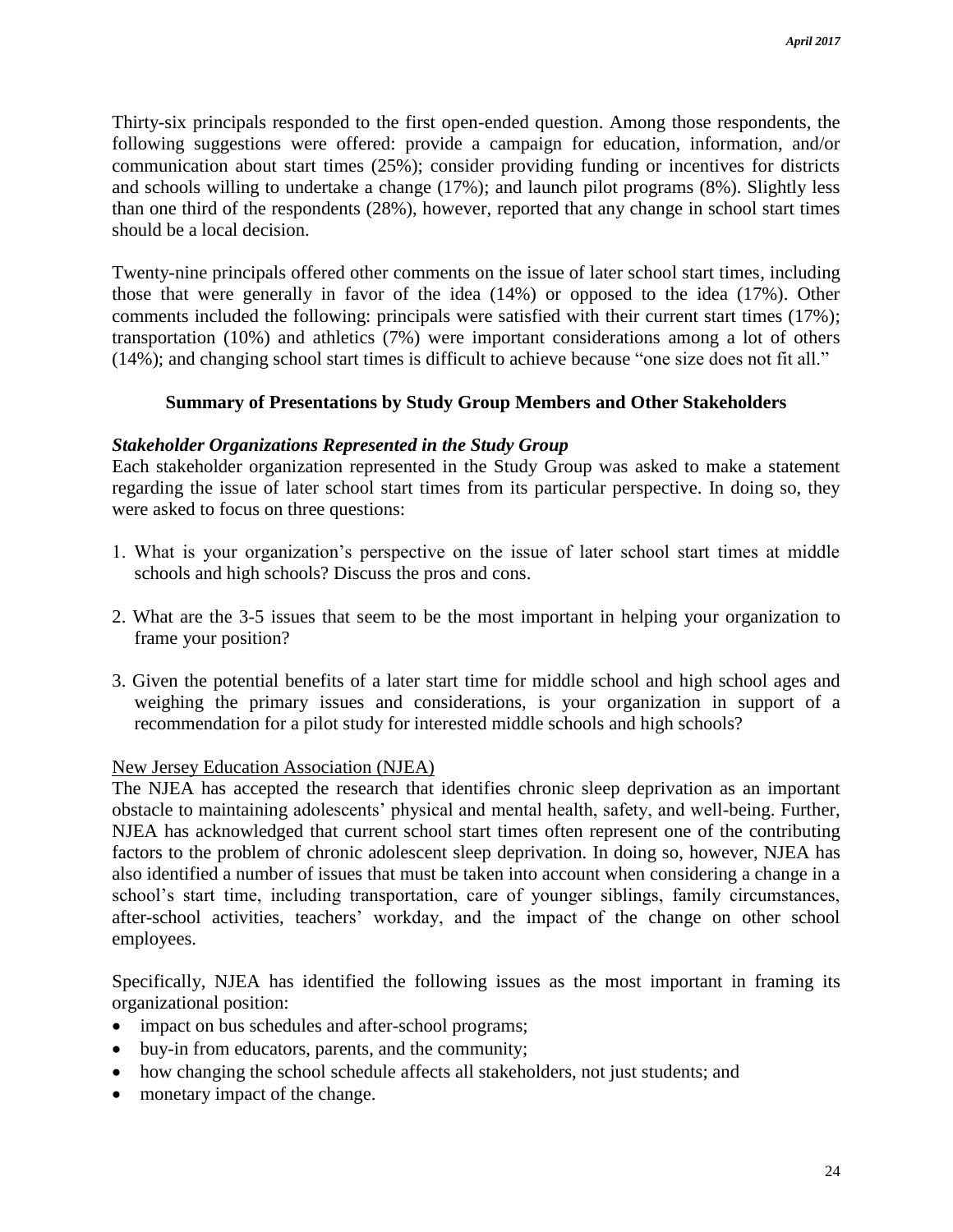The NJEA's position is that "a pilot study for interested middle and high schools would be acceptable as long as the decision to participate was made at the local level. Participation in and the results of a pilot may influence the educational community to see positive aspects of this issue. A well-run pilot might be an opportunity to build community awareness and strengthen key partnerships, which may be important and helpful for possible full-scale implementation and future sustainability of the project."

Furthermore, the NJEA has recommended that, "the pilot should begin with a list of objectives…and documentation of how it will be implemented. The documentation should provide a time-line for the pilot and the metrics for how it will be evaluated. The performance criteria have to be established prior to the pilot in order to determine the program's success or failure. Establishing the criteria prior to the pilot increases the chances of getting clear results, and [the criteria] should be objective, unambiguous, and relevant to the program's goals. It must be determined at the outset of the pilot if it will be acceptable to make moderate/minor adjustments. Sweeping predictions or assumptions about possible full-scale implementation based on major changes or early findings is unacceptable. In addition, an adequate timeframe to observe outcomes is essential to obtaining meaningful data. An effective pilot can help catch potential problems and prevent them from escalating as well as determine any pitfalls before possible full implementation. An effective pilot [should also] focus initially on a set number of sites. The program should not include any additional State funding or State support that would not be able to be sustained nor offered to other districts if later school start time becomes a State mandate. It might be fairly easy for the NJDOE to find money to fund a pilot program; however, will the implementation of later school start time be affordable if it is offered to the entire state?"

## New Jersey School Boards Association (NJSBA)

The NJSBA, a federation of local boards of education, has taken the position that the authority for the management of public schools should rest with the local districts. The state's authority over local public school districts must be limited to the scope necessary to fulfill its constitutional mandate for a thorough and efficient system of free public education. NJSBA believes that the state should not mandate school start times; rather they should be determined by local school boards in response to local needs, conditions, and community input.

The NJSBA stated that all students deserve a high-quality education. With the two percent levy cap, local boards of education must always be mindful of the need to wisely manage federal, state, and local revenues. Local boards should carefully consider the impact of adjusting school start times on the various programs of the district.

It is NJSBA's position to support a pilot study, because a study could give local boards of education additional information on how later school start times impact their students, staff, and community. This information would help inform local district decision-making concerning later school start times.

## New Jersey Association of School Administrators (NJASA)

While acknowledging the research supporting later school start times, NJASA identified transportation, athletic event conflict, and childcare issues as significant obstacles that must be considered in decisions regarding adjusting school start times. Specifically, NJASA identified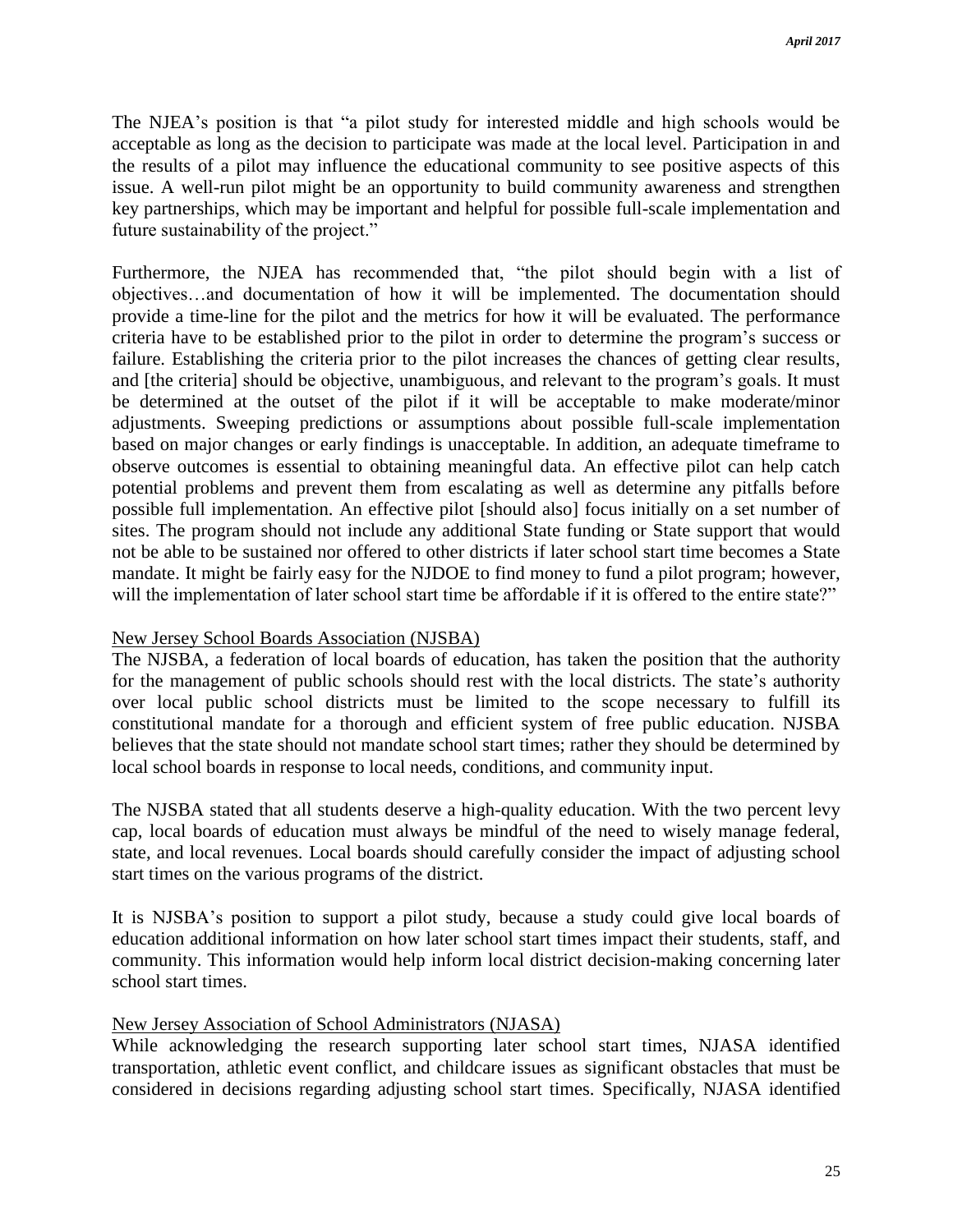the following questions and considerations as the most important in framing its organizational position:

- How will all stakeholders be educated and informed about the benefits delineated in the research, and what will the timeline be to garner understanding of the research findings?
- What will be the impact on adult family member schedules; [what will be] the economic impact on families as a whole?
- What will be the community buy-in to precipitate a change in school start time? Are children on board (i.e., agreeable) with [school start time] changes?
- What is the current reality? Is the community content with the current reality? NJASA also pointed out that a community is more than just a local school district (i.e., it also includes county/state athletic and co-curricular events).

After a review and internal dialogue of the literature and other information in their final review, the NJASA maintained a neutral stance on conducting a pilot study.

## New Jersey Principals and Supervisors Association (NJPSA)

The NJPSA has accepted the considerable research that shows that sleep deprivation among adolescents negatively affects their heath and success in school. Such research further shows that modifying school start times provides benefits to adolescents' physical and mental health, safety, and academic achievement. Nevertheless, NJPSA has also recognized that modifying school start times is not without its obstacles, many of which affect the students, families, school district, and the community. Examples of these obstacles include child care issues, extra-curricular activities, community access to local school facilities, and impact on school staffing, scheduling, and facilities. NJPSA has further recognized that the impact of these obstacles may be more prevalent in districts that utilize busing to transport children to and from school.

Specifically, NJPSA has identified the following issues as the most important in framing its organizational position:

- Determining the true benefits of modifying start times, including assessing how such a change may have modified teaching and learning in jurisdictions that have implemented a change in scheduling;
- Addressing the potential barriers to implementation that are identified by stakeholders; and
- Assessing the holistic impact of modifications and changes in school start times on students, parents, teachers, school leaders, and the community.

The NJPSA supports a pilot study, "assuming that it is a local decision...to participate. Providing unique evidence to districts about the benefits and/or impact of implementing such a change may be essential to affording 'buy-in' by local communities. A pilot may be the best way to obtain first-hand information."

## New Jersey Parent Teacher Association (NJPTA)

The NJPTA conducted several lengthy discussions in which some members expressed that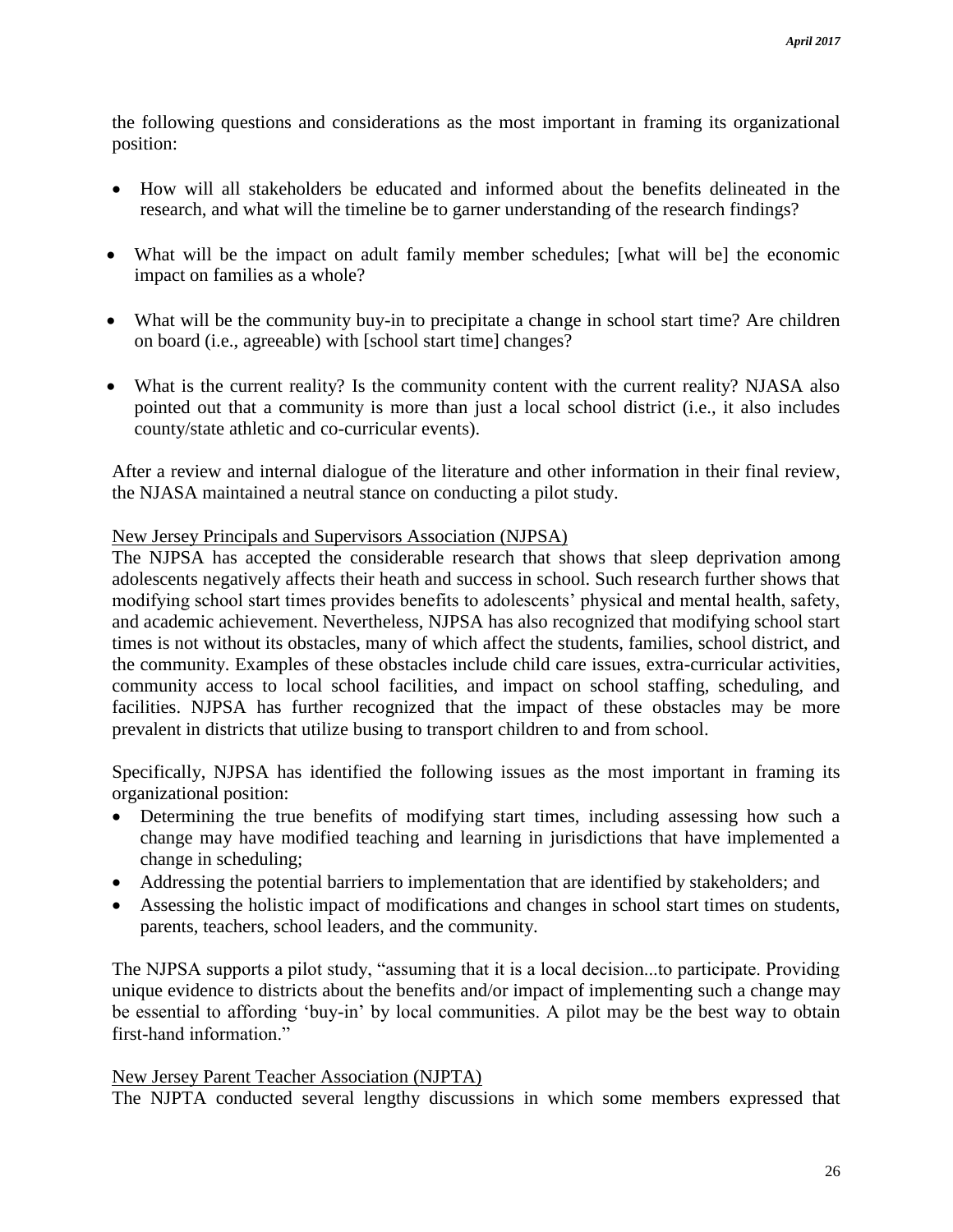imposing a certain start time would not be a good idea because of local control. Some schools would like to retain flexibility to determine their own start time instead of receiving a mandate. While some members suggested that starting the school day before 7:45 a.m. was not a good idea, some members suggested that a longer school day should be explored insofar as it could offer a longer homeroom which could, in turn, provide more time for children to eat breakfast and prepare for the school day. In the final analysis, NJPTA proposed that the NJDOE continue to review data and work with organizations across the state to provide resources for the success of students, teachers, and parents.

During their discussions, NJPTA identified several advantages of later school start times including the following: students getting more sleep, better grades, and better test scores; safer driving for students; increased physical and mental health among students; and reliable child care for younger siblings. The NJPTA also identified some challenges or obstacles to later school start times, including (a) schools with block schedules, where first block classes experience high rates of absenteeism and tardiness, (b) some students would be unable to participate in early school breakfast programs; (c) some families may not be able to rely on children for younger sibling child care, (d) later school start times may have an adverse effect on after-school student employment (and school work might suffer), (e) already overwhelming amounts of homework may be further exacerbated (thus defeating the original purpose of the later school start time), (f) student athletes may regularly miss class time in order to accommodate schedules of schools without later start times, and (g) potential adverse effects on recruiting and retaining bus drivers.

Specifically, the NJPTA identified the following issues as the most important in framing its organizational position:

- physical and mental health of students;
- time for breakfast for students; and
- student achievement and performance; preparation for college and careers.

## New Jersey Association of School Psychologists (NJASP)

The NJASP is in favor of later school start times at middle schools and high schools. However, due to the complexity of the issue with regard to feasibility and implementation, NJASP has cautioned that any adjustments to the school day need to be carefully considered within the needs of the particular school community and in collaboration with all stakeholders.

The NJASP has further identified the positive and negative aspects of later school start times. Among the positive aspects of a later time are the following: research supports the facts regarding chronic sleep deprivation among adolescents and that later start times can address the problem; persistent drowsiness and lack of alertness can be reduced and engagement can be increased; and reduced absenteeism and tardiness, higher grades, fewer student-reported depressive symptoms, increased alertness and attention, safer driving and reduced numbers of auto accidents, and reduced parent-child conflict.

Among the negative aspects of a later start time were the following: negative impact on afterschool activities; potential disruption to family schedules and routines; and stress associated with change.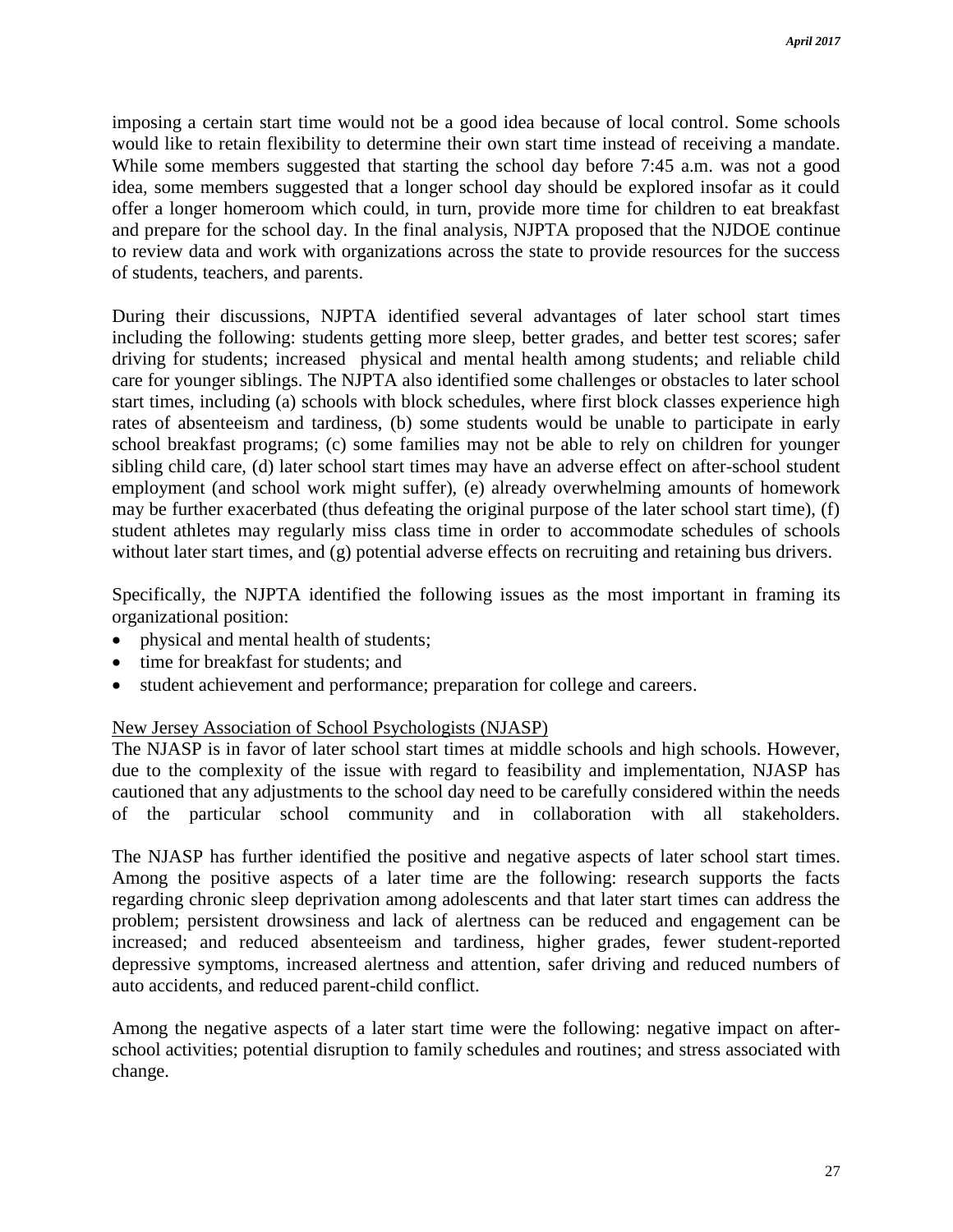Specifically, the NJASP has identified the following issues as the most important in framing its organizational position:

- impact of chronic sleep deprivation on students' academic performance;
- mental health impact of chronic sleep deprivation including emotional liability, depressive symptoms, increased irritability, anxiety, and lowered frustration tolerance; and
- changes in attention span and executive functions associated with chronic sleep deprivation.

"NJASP supports further exploration of later school times at middle and high schools. A welldesigned pilot program will assist in better determining the feasibility of this initiative. However, NJASP also recognizes the importance of considering systemic factors, at all levels, in determining the need for a pilot at a particular school with collaborative buy-in from relevant stakeholders. Schools that have already been identified with existing data as "at-risk" might benefit from a system-based initiative that could improve the learning and emotional well-being of vulnerable students. Further, NJASP suggests that a pilot should be integrated within a framework of multi-tiered supports [MTSS] that is designed to promote learning and well-being, rather than initiation of a pilot as a 'stand-alone' initiative. Integration within an MTSS framework will also promote a comprehensive system of data collection, progress monitoring, and program evaluation. While a pilot integrated within a total school initiative may not be 'pure' in the experimental sense (i.e., it may not be completely clear if it was the later start that produced change), the reality is that often it is the integration of initiatives that produce the most positive results. There can also be flexibility in a pilot program. For example, there may be some schools where, although the entire school body does not have a later start time, it might be an option for a select group of students who are more vulnerable to the effects of sleep deprivation."

"Finally, whether a district chooses to participate in a pilot program or not, NJASP recommends improved education for school administrators, teachers, student support providers, other staff members, parents, and students about the importance of adequate sleep, the consequences of sleep deprivation, and the symptoms of sleep disorders. Staff should be aware of the symptoms of sleep problems that may mimic other academic, behavioral, or emotional problems and how to refer parents to additional community referral resources for more serious sleep concerns. Within the school setting, staff should be aware of appropriate accommodations that might be necessary for students with chronic sleep problems.

## New Jersey School Counselor Association (NJSCA)

The NJSCA is in "complete support of a pilot study for interested middle schools and high schools." In doing so, NJSCA has acknowledged that later school start times work with teenagers' natural sleep rhythms, help students to get the sleep they need, and improve their performance in school. However, NJSCA also recognizes that changing to a later school start time has some downsides, including disruptions to parent work schedules, problems with transportation logistics, and negative impacts on extra-curricular school activities, especially sports.

The NJSCA further recognizes that the impact of changing school start times "would be huge for many school districts and cannot be ignored. Such a change would negatively affect family schedules, elementary schedules, and transportation concerns for districts that use their buses for multiple runs with multiple grade levels. These impacts, combined with the huge demand for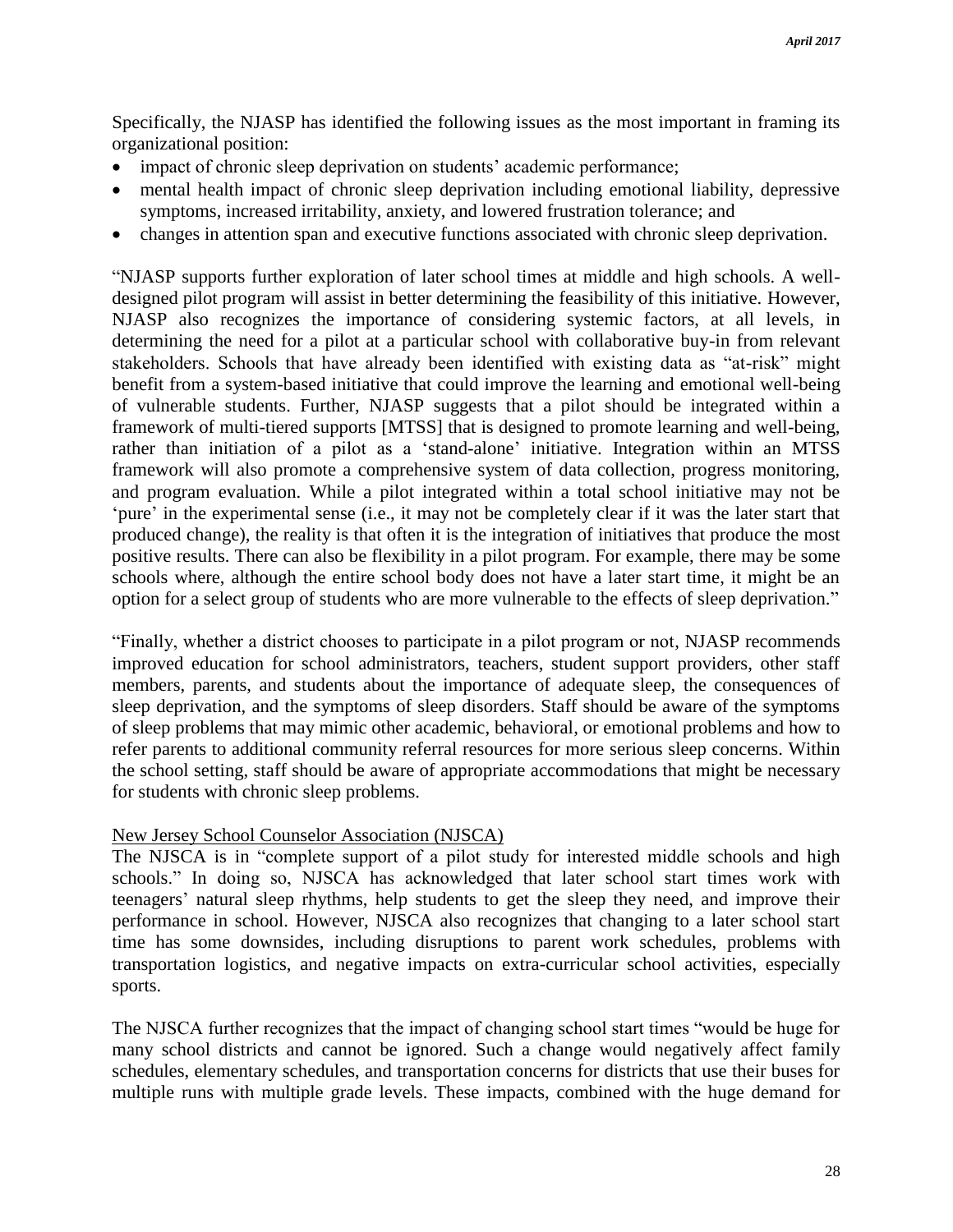time that high school students face for after-school activities like sports, work, and family responsibilities to care for younger children, must be accounted for before a policy change could ever be considered."

#### New Jersey State School Nurses Association (NJSSNA)

The NJSSNA has accepted the research by the American Academy of Pediatrics, the Centers for Disease Control, and New Jersey Department of Health that demonstrates the benefits of quality sleep and how it affects optimal health and well-being in adolescents. NJSSNA has further accepted that later school start times can help to alleviate or ameliorate many of the negative effects associated with chronic sleep deprivation that have been identified in the research. Specifically, later school start times have the potential to "reduce early morning visits to the health office and complaints of fatigue, headache, abdominal [pain], and other complaints related to sleep deprivation." Later school start times may also reduce absenteeism, tardiness, and earlymorning drowsiness. However, NJSSNA also recognizes that later school start times may result in later school dismissals and the effects such later end-of-school times may engender, including disruptions to family scheduling and routines, student employment, student sports and afterschool activities, and homework completion time.

Specifically, NJSSNA has identified the following issues as the most important in framing its organizational position:

- research that chronicles the negative effects of chronic sleep deprivation, factors that contribute to sleep deprivation, actions that may improve the quantity and quality of sleep, and the benefits and obstacles of changing school start times;
- testimony from school nurses via surveys and other information gathering; and
- school health office documentation of student visits.

It is NJSSNA's position that "a pilot program needs to be initiated in order to demonstrate evidence-based results to support current research and provide input from parents [and] school communities and to remove barriers to a successful program implementation."

The NJSSNA also provided a statement from the National Association of School Nurses (NASN) corroborating the state organization's position.

#### New Jersey State Interscholastic Athletic Association (NJSIAA)

As the New Jersey Department of Education considers various issues related to shifting school start times to accommodate adolescent learners, the NJSIAA -- based on polls of its executive committee and league of conference presidents -- is not in favor of later school start times or of a pilot study to test the concept. Chief among the concerns of association leadership are issues with childcare (e.g., older siblings supervising younger siblings) and after-care costs for parents, transportation costs, athletic contests not being completed, and resultant limitations in terms of scheduling sub-varsity athletic contests.

The NJSIAA supports the need to improve adolescent learners' sleeping habits, but association members believe that the logistical challenges that would face students, parents, and entire school districts are too numerous and far-reaching to warrant even conducting a study.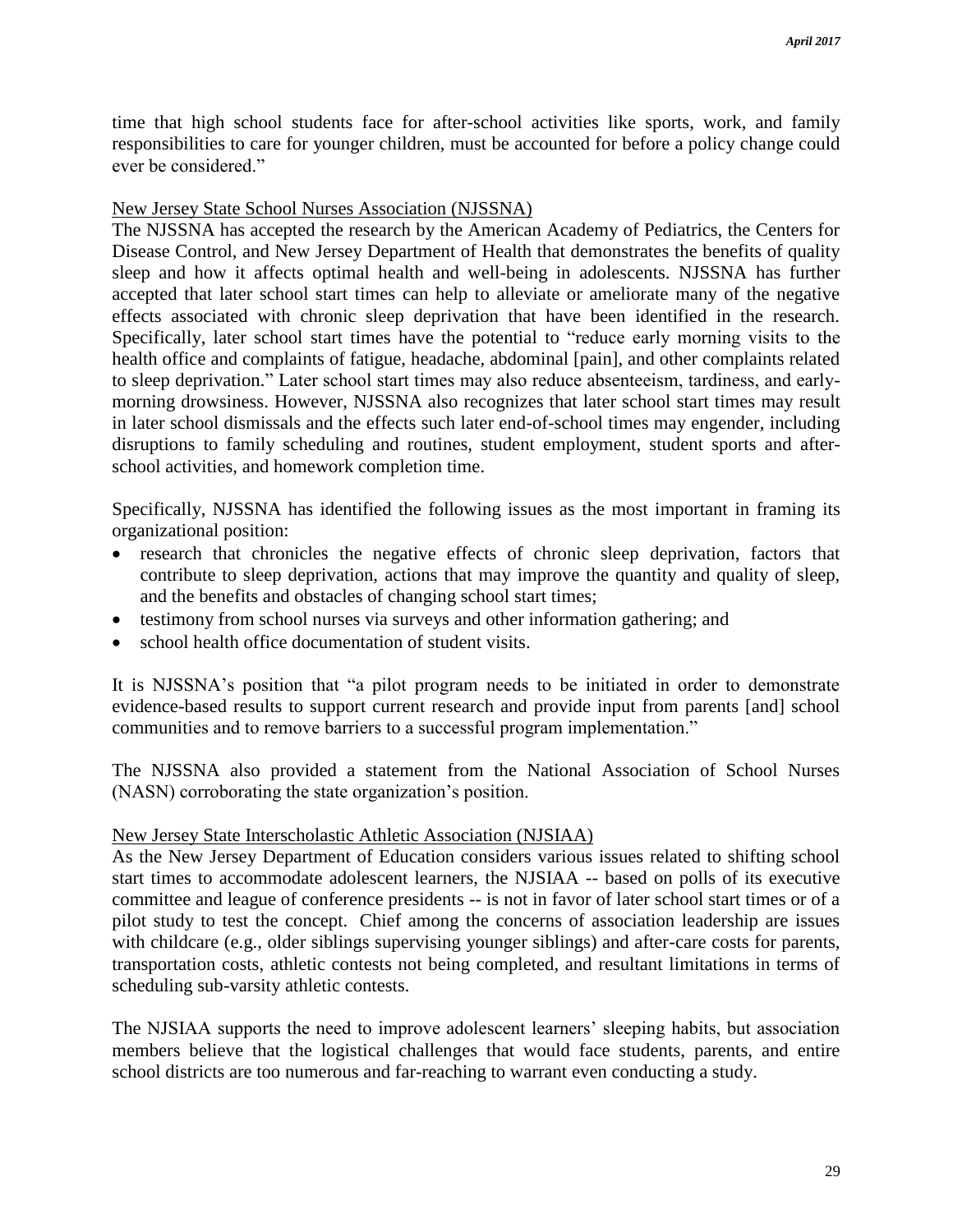## *Other Organizations Offering Input and Comments*

In addition to the educational stakeholder organizations represented in the Study Group, input and comments were also received from other organizations, as well. Brief descriptions of their contributions are presented below.

#### New Jersey Council for American Private Education (NJ CAPE)

The NJ CAPE presented a statement in which it offered the following comment.

"Nonpublic school students who receive bussing are directly affected by the starting and closing times for public school students. In order to keep the contracts in the \$884 per pupil amount, both districts and private bus contractors attempt to keep busses on the road continuously. Therefore, existing routes for nonpublic school students were, in large measure, created with starting times to accommodate the starting and ending times of public school students. To think that a change would have no effect on the nonpublic community would be to overlook this important detail."

## New Jersey Council of County Vocational-Technical Schools The council has offered the following statement:

"The county vocational-technical schools share the concerns raised by school districts across the state with regard to after-school activities and student employment logistics. However, vocational-technical schools have unique concerns as well.

"The shared-time programs operated by many county vocational-technical schools are the area of greatest concern. Currently, all students participating in a shared-time program arrive within a fairly limited window of time from the sending school districts. This allows the vocational programs to start at a consistent time that provides sufficient instruction for all students. If some districts were to participate in a pilot program and have a later start time, those students would arrive late and miss half or more of the instruction period.

"The inability to provide the necessary instruction in a program would exclude students from the pilot district from participating in a shared-time program. In addition, enrollment in county vocational-technical schools would be adversely impacted. Therefore, we respectfully request that pilot school districts are not selected from counties that have shared-time programs."

## School Districts That Have Implemented Start Time Changes

The Study Group also reached out to two school districts known to have changed their school start times: the Seattle Public Schools (Seattle, WA) and the Fairfax County Public Schools (Fairfax, VA). A brief description of the findings of discussion with these districts is presented in the paragraphs that follow.

## *School District of Seattle, Washington*

Seattle Public Schools will implement later school start times for high schools beginning in the 2016-17 school year. To achieve this change, they have flipped many of the elementary schools to start earlier, while the high schools will start later at 8:30 a.m. All of the middle schools, except one, will also start at 8:30 a.m.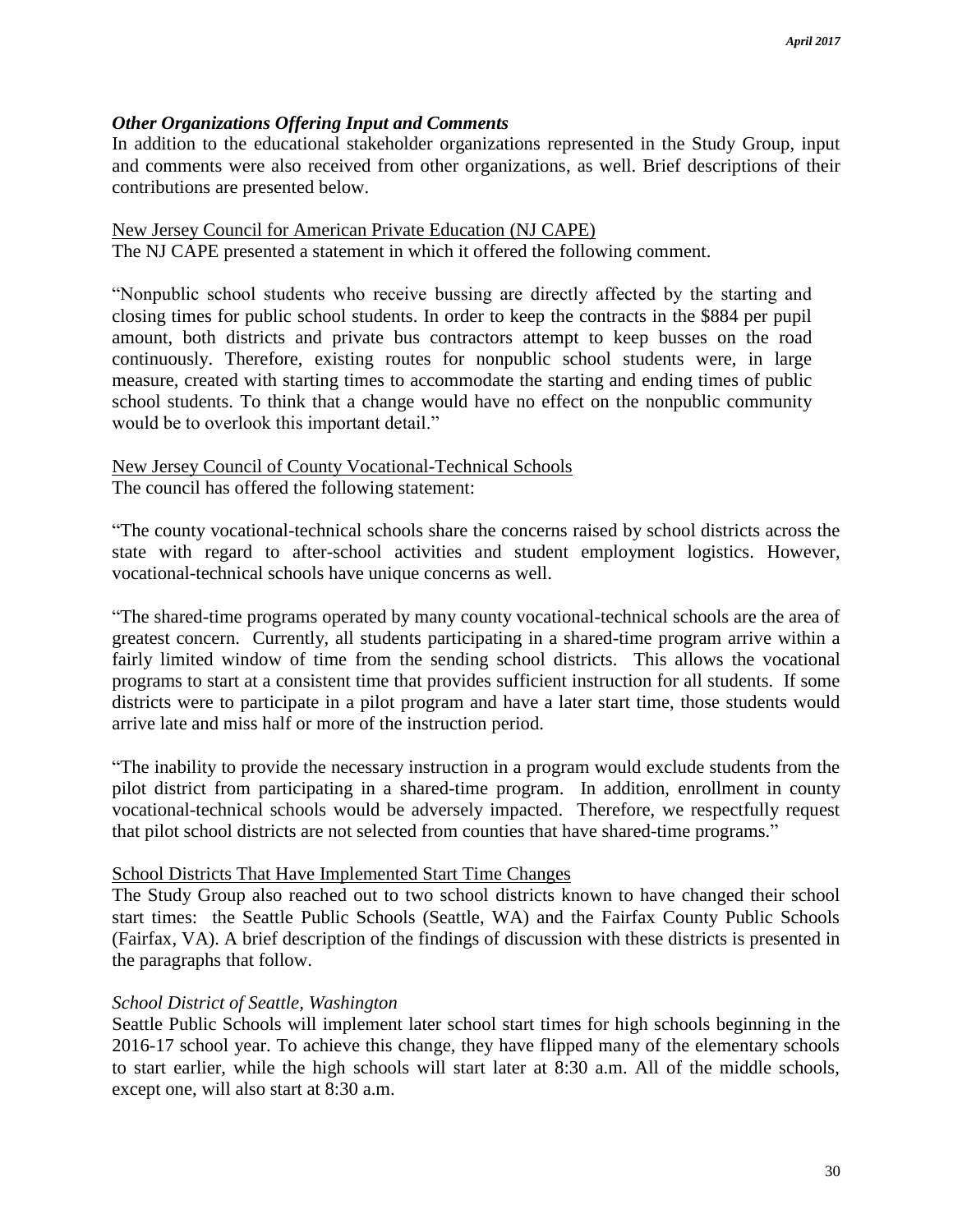The initiative for the change came from the surrounding community to change high schools to later start times. In response to community pressure, the Seattle Board of Education passed a resolution in July 2014 that directed the superintendent to analyze the school start systems currently in place to determine the feasibility and impact of a later start time for adolescents. The school board instructed the superintendent, as well as the community, that any change to transportation would have to be cost-neutral. The superintendent created a task force to conduct a feasibility analysis, which focused on the district's 3-tier<sup>3</sup> busing system, athletics, and childcare issues.

The feasibility analysis was conducted from November 2014 through November 2015 and was followed by a period of planning and mitigation that began in December 2015 and continued through September 2016. In the feasibility analysis, the following were considered: (a) the recommendations from the American Academy of Pediatrics, (b) new changes in transportation had to be cost-neutral, (c) Title 1 programs were prioritized to earlier tiers to support district equity considerations, and (d) new plans had to maximize the number of schools in Tiers 1 and 2.

The major hurdles that were encountered were analyzing the feasibility study data and soliciting and gaining community support. The task force spent six months informing and educating the community on issues related to later school start times. There was considerable back and forth discussion with the community regarding start time details, and some of the details in the proposed plan changed based on community feedback. If the task force were to undertake such an effort again, they would provide additional time for community meetings to discuss the changes the school board made to the plan.

As part of the feasibility and implementation processes, the task force ensured the following: Seattle public officials were included in all discussions and deliberations; the teachers' union was on board (written letters of support were obtained from union leaders); the community was kept well-informed of progress and strategies at each step in the process (community forums and a neighbor-to-neighbor program were used, in which individuals would host small meetings, watch a video, and then give feedback to the district after the meeting); the city government was solicited to assist in identifying childcare options; the use of district and publicly-owned land and facilities was negotiated (the school district uses some public parks for their athletics and city government uses some school fields for their programs); and the required environmental impact studies were conducted (according to the *Washington State Environmental Policy Act*, whenever a program is changed, an environmental study (SEPA) is required).

Upon implementation of the school start time changes in fall 2016, the school district will measure the efficiency and success of the program by analyzing standardized test scores, conducting school climate surveys, and working with the University of Washington to conduct other analyses. The district already has two high schools that begin in Tier 2, which will serve as a control group. In addition, there are two elementary schools that will not be changing their start times, and they also will be used as control groups.

 $\overline{a}$ 

<sup>3</sup> Tier 1 (start: 7:50 a.m., end: 2:20 p.m.) includes some high schools, middle schools, and one K-8 school. Tier 2 includes some elementary schools (start: 8:40 a.m., end: 2:50 p.m.) and two high schools and one K-8 school (start: 8:40 a.m., end 3:10 p.m.). Tier 3 includes some elementary schools (start: 9:30 a.m., end: 3:40 p.m.) and some K-8 schools (start: 9:30 a.m., end: 4:00 p.m.).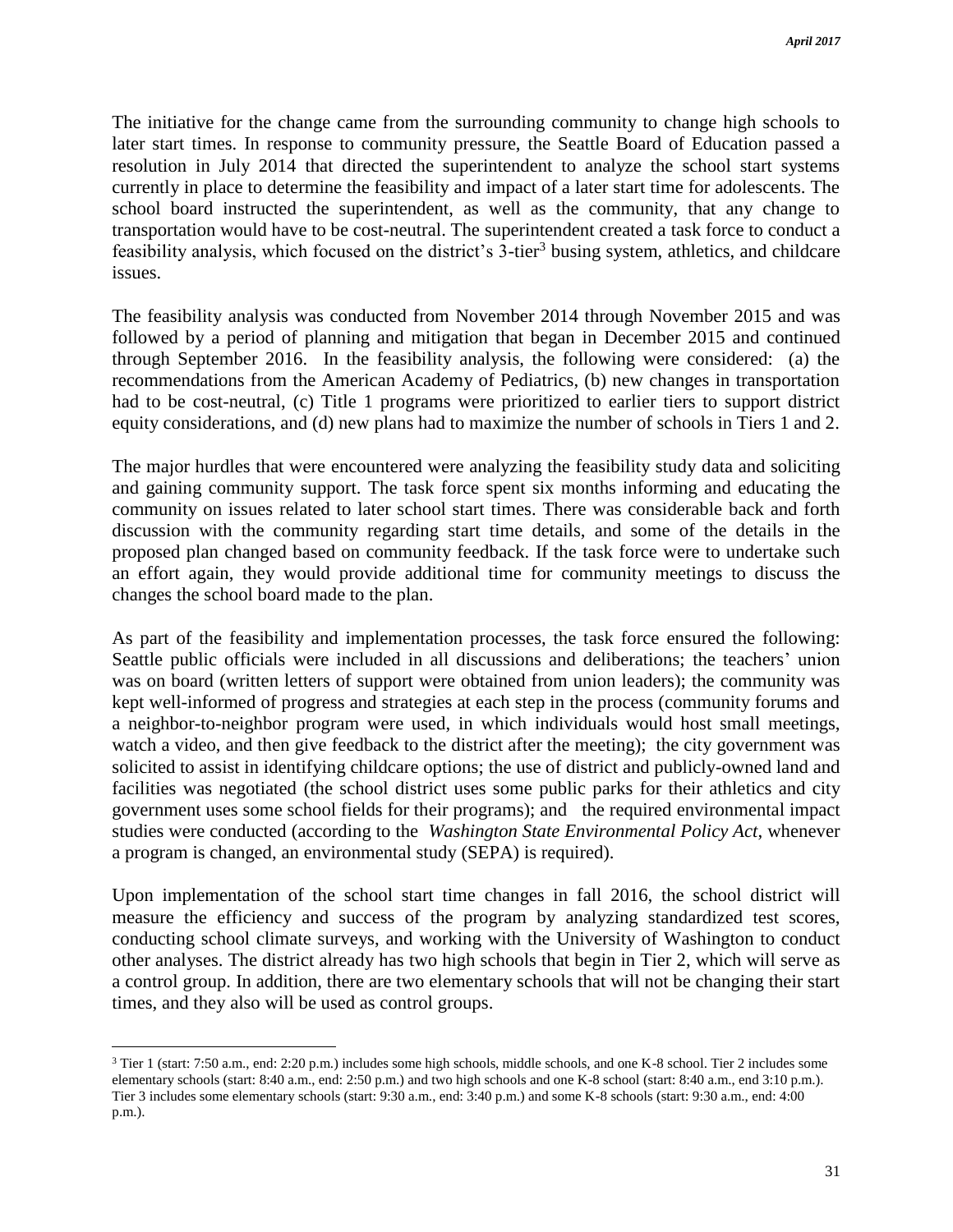## *School District of Fairfax, Virginia*

The Fairfax County School Board adopted a resolution in April 2012 to seek solutions that would establish high school start times at 8 a.m. or later. After adopting the resolution, the school board voted in March 2013 to award a contract to Children's National Medical Center (CNMC) to develop a proposal to achieve that goal.

Beginning in June 2012, the school board held six work sessions to discuss the issue. In addition, eight community meetings were held between May 19 and June 11, 2014, during which approximately 1,000 participants shared their opinions on four options. In conjunction with the community meetings, more than 2,000 comments were gathered through online feedback.

Working with a stakeholder committee, CNMC's Division of Sleep Medicine initiated a process to develop a *Blueprint for Change.* The committee studied several workable options to start high schools in Fairfax County after 8:00 a.m. to improve students' mental and physical health, academic performance, and safety. The options were presented to the school board at a work session in April 2013 and at community meetings and via an online form in May and June 2013. The district then spent three months identifying the impact of each of the options on students, district employees, and the greater Fairfax County community. After analyzing the feedback from the work sessions and meetings, CNMC made a final recommendation to the school board at its work session on July 2013.

Subsequently, after considerable research, deliberation, and planning, the district developed a plan to adjust the start time for high schools to between 8:00 and 8:10 a.m. for the 2014-15 school year. The change affected approximately 57000 students, roughly 30% of the student population, and required the addition of 27 buses at a cost of \$4.9 million. Middle school start times remained at 7:30 a.m. and ended at 2:15 p.m. All elementary schools started between 8:00 a.m. and 9:20 a.m. and ended between 2:40 p.m. and 4:05 p.m. High schools started between 8:00 a.m. and 8:10 a.m. and ended between 2:40 p.m. and 2:55 p.m. The school board provided educators and families a full year prior to implementation to adjust to the change.

## **Summary of Public Outreach Efforts**

Three public hearings were held to elicit comments from educational stakeholders and members of the public. The session sites were regionally distributed as follows:

**Southern region:** Camden County College, Blackwood, May 2, 2016, 4 p.m.–7 p.m. **Central region:** New Jersey Principals and Supervisors Association, Monroe Twp., May 4, 2016, 11 a.m.–1:30 p.m.

**Northern region:** Franklin Williams Middle School, Jersey City, May 10, 2016, 4 p.m.–7 p.m.

Invitations were sent via email to all executive county superintendents, school district superintendents, charter school lead persons, renaissance school project lead persons, and other educational stakeholder organizations including NJEA, NJSBA, NJASA, NJPSA, NJSIAA, NJSSNA, NJASP, NJPTA, and NJSCA. Invitations were also sent to other state organizations including the NJ Association of School Resource Officers, NJ Chamber of Commerce, NJ State League of Municipalities, NJ Business and Industry Association, NJ Association of School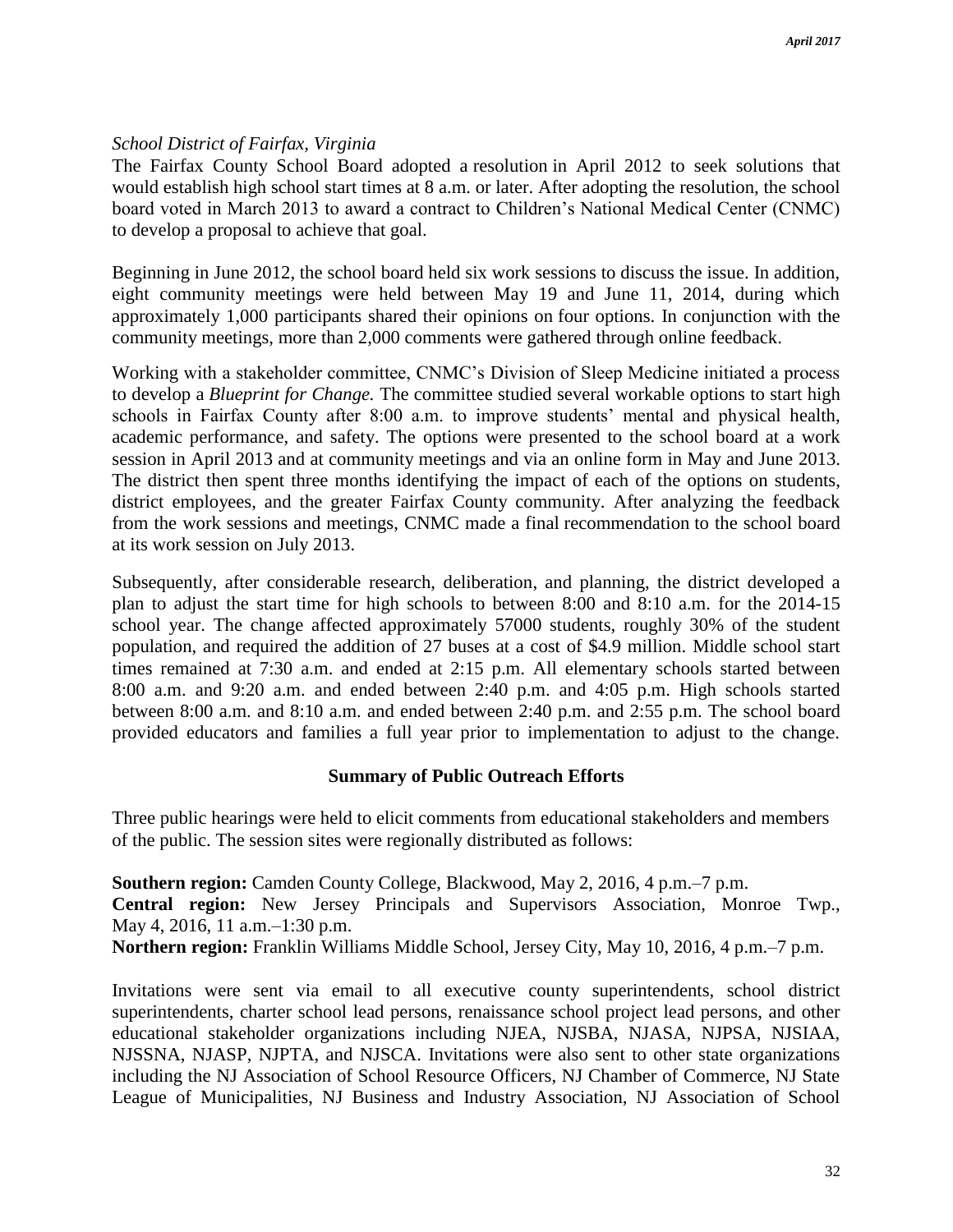Business Officers, NJ School Transportation Association, NJ Student Council Association, and the Garden State School Bus Contractors Association.

In the correspondence, individuals were invited to offer oral and written comments that addressed two questions:

(1) Should the NJDOE establish a pilot program to examine later school start times in select middle schools and high schools that may be interested in participating in the program?

(2) How might a school start time of 8:30 a.m. or later in your district's middle school and/or high school affect you?

Those who were unable to attend the public hearings and provide oral testimony were invited to provide written comments to an NJDOE email address established for that specific purpose. All electronic and written correspondence to the NJDOE on this issue was considered in the development of the report.

## Summary Findings of Public Hearings

*Blackwood (May 2, 2016)* – No individuals offered public testimony at this site.

*Monroe Twp. (May 4, 2016)* – Nine individuals offered testimony, including one school principal, three former or present members of district boards of education, and five parents. All spoke in favor of delaying the start of school for their middle school or high school children. All were also in favor of the NJDOE's conducting a pilot study. During their testimonies, the presenters spoke to the issues of the need for children to get adequate sleep. They further addressed both the advantages (e.g., more efficient learning, less student depression, increased driver safety, improved personal relationships) and obstacles and challenges to be faced in changing the school start times, including disruption to transportation and athletics.

*Jersey City (May 10, 2016)* – Only one individual offered public testimony at this site, former Governor Richard Codey, who spoke in favor of delaying the start times of schools. Governor Codey, also a current member of the New Jersey Senate and a sponsor of the legislation authoring the Study Group's charge, cited recent research by the American Academy of Pediatrics and the importance of adequate sleep among adolescents. He suggested that, given what is known about the biological time clocks of elementary-aged children and adolescents, perhaps the current practice of earlier school start times for middle school and high school students and later school start times for elementary school students should be reversed. He further cited the advantages (in terms of student learning, health, safety, and well-being) of adequate sleep, as well as the negative outcomes associated with chronic sleep deprivation. He also pointed out that the current research suggests that altering school start times will not produce the negative effects predicted by opponents to the change. Rather, he suggested that adolescents would retain their present sleep habits and patterns but, with the advent of later school start times, they would gain the opportunity for at least one additional hour of sleep per night. Finally, Governor Codey suggested that current school start times may be driven by what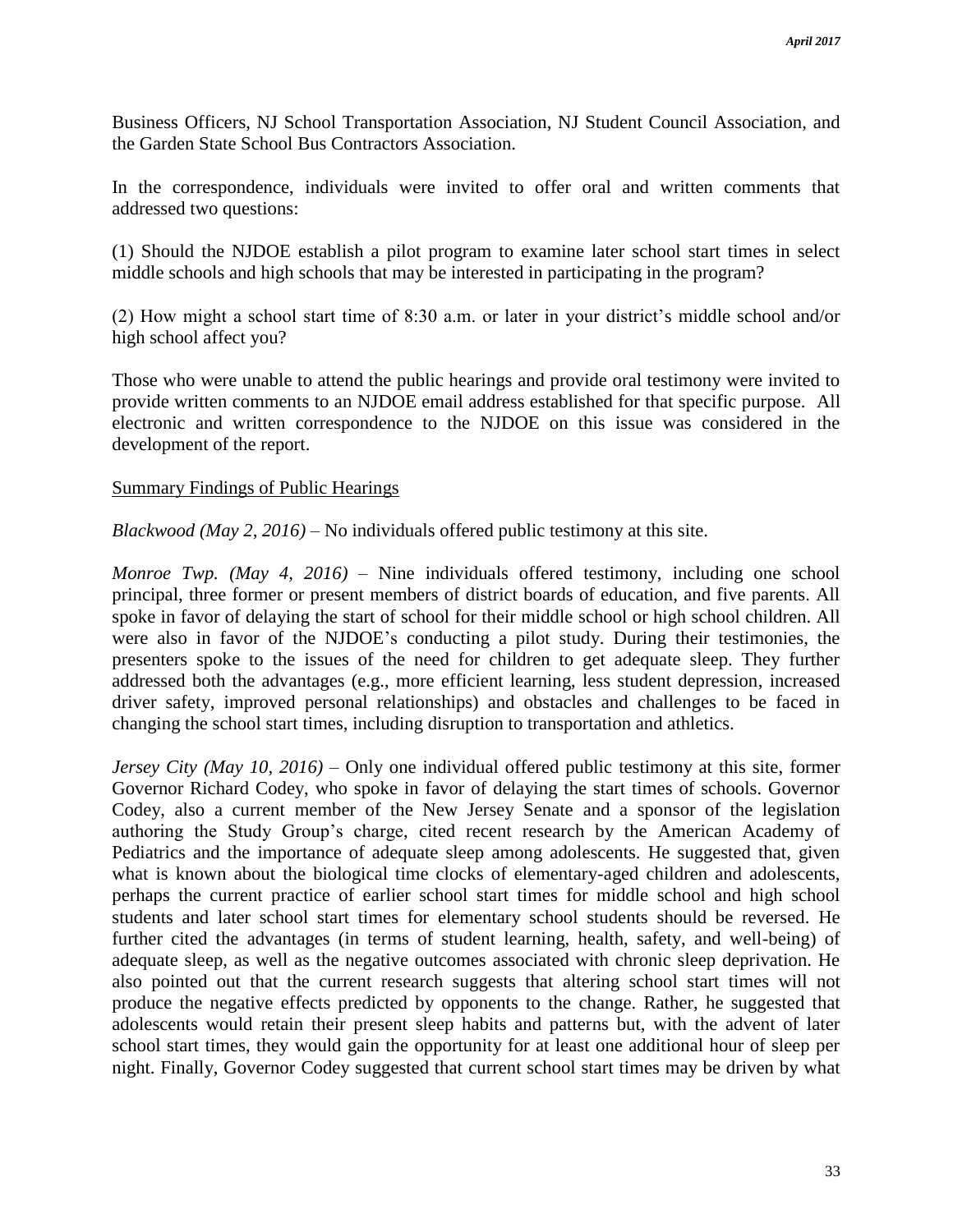adults, including teachers and parents, perceive as what is best for them. In fact, he posited, the basic premise of when the school day starts should be driven by what is best for the children.

## Content Analysis of Email Outreach Effort

In order to determine the opinions of the general public on the issue of later school start times and the potential pilot project, a request for comments was posted on the NJDOE website. In addition, the Study Group encouraged the N.J. Association of Student Councils to advertise the call for public comment within the organization's student network. Finally, each of the stakeholder groups represented within the Study Group (e.g., NJEA, NJASA, NJPSA, and NJSBA as well as school and building administrators, classroom teachers, and PTA members) also communicated requests for public comment through various forums including email blasts and informal correspondence. Respondents were asked to comment on the following: whether or not they were in favor of later school start times in general; whether the NJDOE should undertake a pilot project assessing the feasibility or need for further legislative action regarding later school start times; and how later school start times might directly affect them. Over a period of approximately three weeks, 553 emails were received by the NJDOE. The major findings of these emails are summarized below. Many of the emails were focused on the single issue of later school start times and did not address the issue of the pilot program. A number of adults also spoke to the effects of current and later start times on children, rather than on the respondents themselves.

In presenting this analysis, it is important to note that the statistics presented below have not been assembled from a randomly selected sample of respondents, but rather from a self-selected group of individuals whose views may differ from larger populations of adults and students. In addition, the findings --including the percentages --have not been tested for statistical significance and, therefore, should not be considered statistically representative of any larger group with which respondents may be identified.

## *Findings*

1. A total of 553 emails were received, which came from the following groups of respondents: 240 (43%) could reasonably be expected to have come from parents or grandparents of schoolage children; 60 (11%) from students, presumably in middle school or high school; 52 (9%) from current or former teachers; 11 (2%) from district or building administrators; 6 (1%) from current or former members of local boards of education; and the remainder (184, 33%) from respondents who could not otherwise be categorized in one or more of the above-named groups.

2. Of the 553 emails received, 437 respondents (79%) were in favor of the concept of later school start times, while 113 (21%) were not in favor. The remaining three could not be determined.

3. The 437 (79%) respondents who expressed agreement for later school start times cited the following benefits: increased sleep for adolescents -- 251 (57%); better health, safety, and wellbeing for adolescents -- 179 (41%); and increased learning for adolescents-- 155 (39%). Seventeen (4%) respondents recommended the "typical" current start times (i.e., elementary schools first, followed by middle schools, followed by high schools) should be reversed.

4. The 113 (21%) respondents who expressed disagreement with later school start times cited the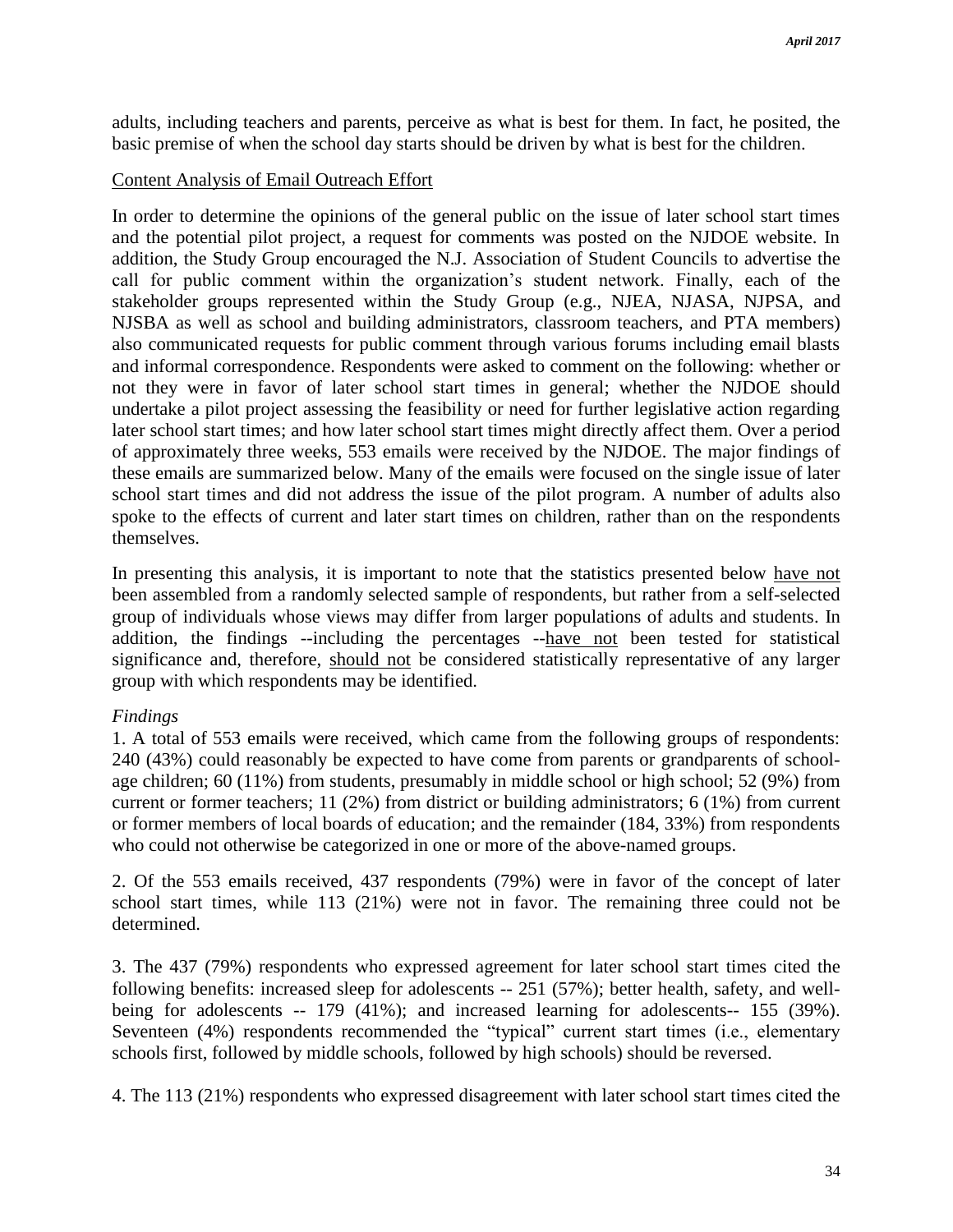following negative outcomes: a delayed end-of-school-day -- 51 (45%); the delay or limiting of after-school activities -- 50 (44%); children need to be more responsible and held more accountable for their own decisions regarding bedtimes and sleep-- 39 (35%); and unwanted effects on parent schedules and obligations such as employment -- 26 (23%). In addition, 23 (21%) reported that changing school start times won't matter because nothing will really change as a result, such as children's bedtime habits and patterns; 18 (16%) reported that enforcing bedtimes rules in the household was a parenting decision and should not be tampered with by state or district policy mandates; and 9 (8%) reported that changing school start times would be unnecessarily costly.

## **Study Group Conclusions and Recommendations**

## Conclusions

Based on the research, discussions, and deliberations as presented in the summary of major findings above, the Study Group has arrived at the following conclusions:

- 1. The scholarly research, including that by the American Academy of Pediatrics (AAP), is resolute in its identification of chronic adolescent sleep deprivation as a serious endangerment to adolescents' health, safety, well-being, and academic performance. Moreover, the research strongly supports the many advantages and benefits of adequate sleep for adolescents.
- 2. Delaying the start of school times for middle schools and high schools, even for a short period of time, offers significant positive benefits and outcomes, including those related to students' health, safety, well-being, and academic performance. However, it would be difficult to determine the impact of such delays in isolation of other factors.
- 3. Delaying school start times is fraught with obstacles and challenges, as it will undoubtedly affect not only middle schools and high schools, but elementary schools, as well. Chief among these obstacles and challenges are those associated with the potentially negative impact on student transportation; after-school activities, including athletics; and childcare. The Study Group acknowledges these impediments to change. However, it also recognizes that some school districts have chosen pathways that have enabled them to minimize such impediments.
- 4. A sustained public campaign about the importance of adequate sleep for adolescents, as well as the serious negative outcomes associated with chronic sleep deprivation among adolescents, is both necessary and beneficial.

## Recommendations

1. School start times should not be mandated by the New Jersey Legislature or the NJDOE. Any decision to pursue later school start times must be determined solely by local school districts and must be driven by locally determined situations, conditions, and needs. Given the myriad of characteristics, factors, and variables that distinguish school districts and schools from one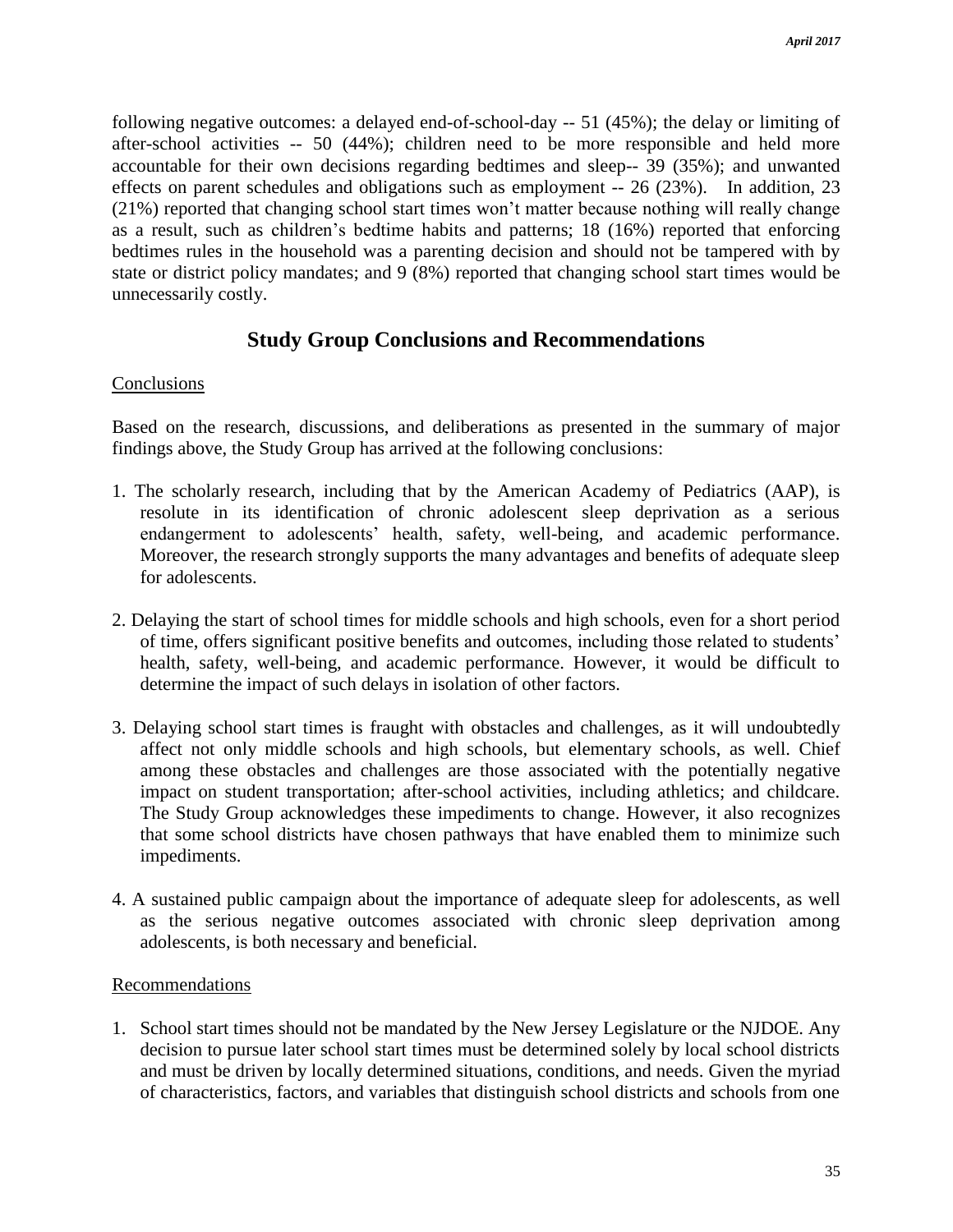another, communities should not be confronted with a "one-size fits all" school start time mandate. The Study Group does, however, strongly recommend that school districts carefully review the issues attendant to later start times for middle schools and high schools.

- 2. The Study Group has determined that there is a sufficient number of middle schools and high schools currently implementing a later start time for the NJDOE to obtain ample implementation information without conducting a formal pilot study. New Jersey students would be better served if the NJDOE spent its time and resources on gathering and providing information from these districts/schools already implementing later starting times to educators and families to help guide their decision-making and implementation.
- 3. The NJDOE should publicize both this report, as well as its accompanying research, on its website so that parents and educators are informed about the negative impact of chronic sleep deprivation on adolescents. Furthermore, the NJDOE should notify schools about this report directly from the Department, through statewide associations, and through the organizations represented in the study group.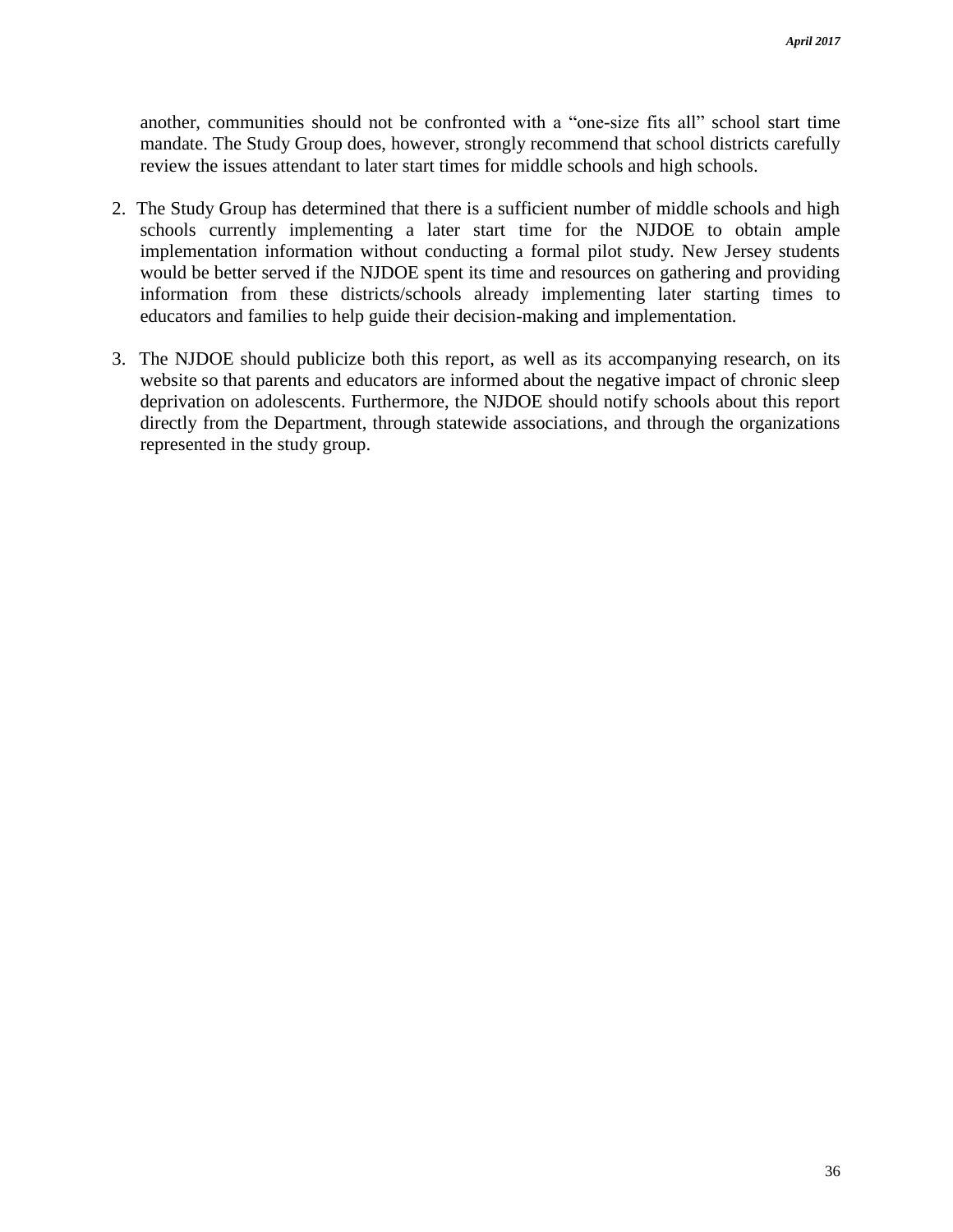## **List of Research Reviewed and Other Selected Relevant Resources**

- Andrade, M. M. M., Benedito-Silva, A. A., Domenice, S., Arnhold, I. J. P., & Menna-Barreto, L. (1993). Sleep characteristics of adolescents: A longitudinal study. *Journal of Adolescent Health, 14*, 401-406. doi: 10.1016/S1054-139X(08)80016-X
- Beebe, D. W., Rose, D., & Amin, R. (2010). Attention, learning, and arousal of experimentally sleep-restricted adolescents in a simulated classroom. *Journal of Adolescent Health, 47*, 523- 525. doi: 10.1016/j.jadohealth.2010.03.005
- Beebe, D. W. (2011). Cognitive, behavioral, and functional consequences of inadequate sleep in children and adolescents. *Pediatric Clinics of North America, 58*, 649-665. doi: 10.1016/j.pcl.2011.03.002
- Boergers, J. (2015, January). Benefits of later school start times. *The Brown University Child and Adolescent Behavior Letter, 31,* (1), 5-7.
- Calamaro, C. J., Mason, T. B. A., & Ratcliffe, S. J. (2009). Adolescents living the 24/7 lifestyle: Effects of caffeine and technology on sleep duration and daytime functioning. *Pediatrics, 123*, 1005-1010. doi: 10.1542/peds.2008-3641
- Carrell, S. E., Maghakian, T., & West, J. E. (2011). A's from Zzzz's? The causal effect of school start time on the academic achievement of adolescents. *American Economic Journal: Economic Policy*, *3*, 62–81.
- Carskadon, M. A. (1999). When worlds collide: Adolescent need for sleep versus societal demands. *Phi Delta Kappan, 80*, 354-359. Retrieved from:<http://www.kappanmagazine.org/>
- Carskadon, M. A. (2013). Optimal sleep habits in adolescents. In H. P. A. Van Dongen & G. A. Kerkhof (Eds.), *Encyclopedia of Sleep, 190,* 86-87). doi: 10.1016/B978-0-12-378610- 4.00018-8
- Carskadon, M.A., & Acebo, C. (1997). Historical view of high school start time: Preliminary results. *Sleep*, 184.
- Carskadon, M. A., Acebo, C., & Jenni, O. G. (2004). Regulation of adolescent sleep: Implications for behavior. *Annals of the New York Academy of Sciences, 1021*, 276-291. doi: 10.1196/annals.1308.032
- Carskadon, M. A., Wolfson, A. R., Acebo, C., Tzischinsky, O., & Seifer, R. (1998). Adolescent sleep patterns, circadian timing, and sleepiness at a transition to early school days. *Sleep, 21*, 871-881. Retrieved from:<http://www.journalsleep.org/>

Centers for Disease Control. (2013). *2013 Youth Risk Behavior Study*. Washington, DC.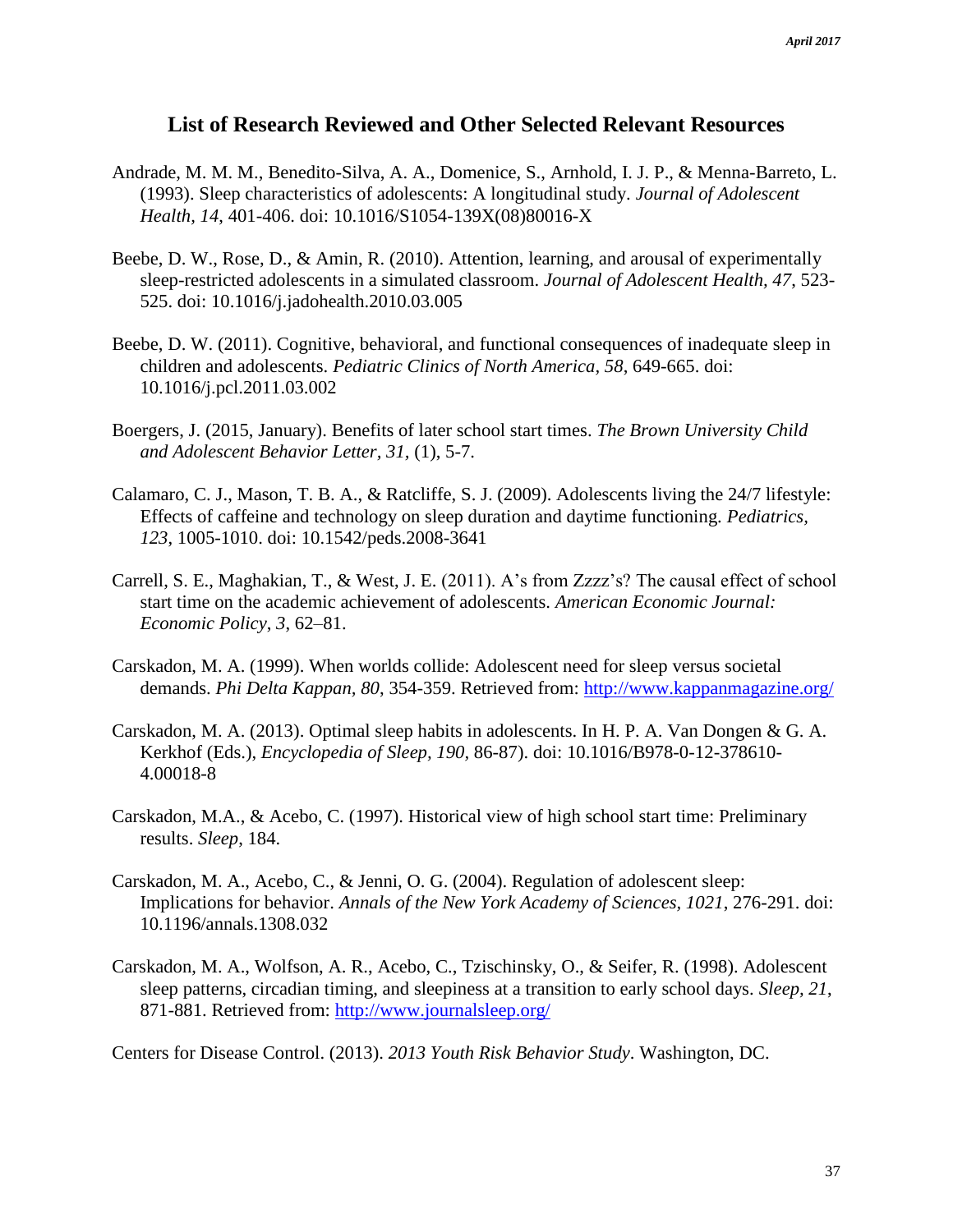- Crowley, S. J., Acebo, C., & Carskadon, M. A. (2007). Sleep, circadian rhythms, and delayed phase in adolescence. *Sleep Medicine, 8*, 602-612. Center for Applied Research and Educational Improvement, 54, University of Minnesota. doi: 10.1016/j.sleep.2006.12.002.
- Dahl, R. E. (1999). The consequences of insufficient sleep for adolescents: Links between sleep and emotional regulation. *Phi Delta Kappan, 80,* 354-359. Retrieved from [www.kappanmagazine.org](http://www.kappanmagazine.org/)
- Dahl, R. E., & Lewin, D. S. (2002). Pathways to adolescent health: Sleep regulation and behavior. *Journal of Adolescent Health, 31*, 175-184. doi: 10.1016/S1054-139X(02)00506-2
- Danner, F., & Phillips, B. (2008). Adolescent sleep, school start times, and teen motor vehicle crashes. *Journal of Clinical Sleep Medicine*, *4*, 533–535. [PubMed: 19110880]
- Discover | Teaching + Education. (2014, March). *The benefits of a late start.* Retrieved from [http://discover.umn.edu/news/teaching-education/late-start-times-benefit-high-school](http://discover.umn.edu/news/teaching-education/late-start-times-benefit-high-school-students)[students](http://discover.umn.edu/news/teaching-education/late-start-times-benefit-high-school-students)
- Drake, C., Nickel, C., Burduvali, E., Roth, T., Jefferson, C., & Badia, P. (2003). The pediatric daytime sleepiness scale (PDSS): Sleep habits and school outcomes in middle-school children. *Sleep*, *26*, 455-458. Retrieved from:<http://www.journalsleep.org/>
- Edwards, F. (2010). *Early to rise? The effect of daily start times on academic performance.* Working Paper, University of Illinois at Urbana-Champaign. Retrieved from: [http://ssrn.com/abstract=1628693.](http://ssrn.com/abstract=1628693)
- Edwards, F., & Ridell, J. (2012). School start times found to affect student achievement. *Education Next, 12* (3).
- Elisasson, A., Eliasson, A., King, J., Gould, B., & Eliasson, A. (2002). Association of sleep and academic performance. *Sleep and Breathing, 6*, 45-48. doi: 10.1007/s11325-002-0045-9
- Epstein, R., Chillag, N., & Lavie, P. (1998). Starting times of school: Effects on daytime functioning of fifth-grade children in Israel. *Sleep*, *21*, 250–256. [PubMed: 9595603]
- Fitzgerald, C. T., Messias, E., & Buysse, D. J. (2011). Teen sleep and suicidality: Results from the youth risk behavior surveys of 2007 and 2009. *Journal of Clinical Sleep Medicine, 7,*  351-356. doi: 10.5664/JCSM.1188
- Fredriksen, K., Rodes, J., Reddy, R., & Way, N. (2004). Sleepless in Chicago: Tracking the effects of adolescent sleep loss during the middle school years. *Child Development, 75*, 84- 95. doi: 10.1111/j.1467-8624.2004.00655.xsaa
- Frey, S., Balu, S., Greusing, S., Rothen, N., & Cajochen, C. (2009). Consequences of the timing of menarche on female adolescent sleep phase preference. *PLoS ONE, 4*(4), e5217.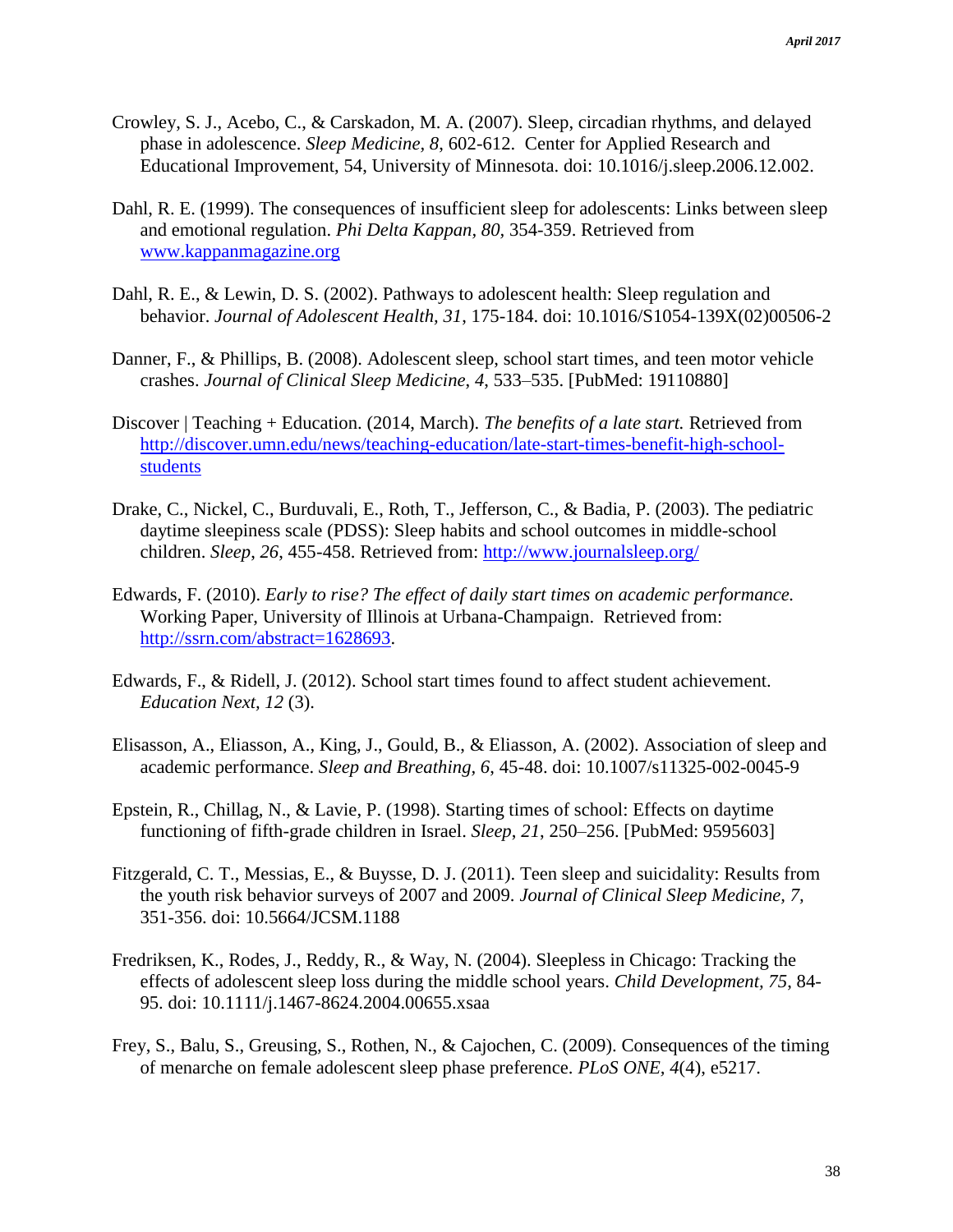- Gau, S. S., Shang, C., Merikangas, K., Chiu, Y., Soong, W., & Cheng, A. T. (2007). Association between morningness-eveningness and behavioral/emotional problems among adolescents. *Journal of Biological Rhythms, 22*, 268-274. doi: 10.1177/0748730406298447
- Giannotti, F., & Cortesi, F. (2002). *Sleep patterns and daytime functions in adolescents: An epidemiological survey of Italian high-school student population.* New York, NY Cambridge University Press.
- Gillen-O'Neel, C., Huynh, V. W., & Fuligni, A. J. (2013). To study or to sleep? The academic costs of extra studying at the expense of sleep. *Child Development, 84*, 133-142. doi: 10.1111/j.1467-8624.2012.01834.x
- Hagenauer, M. H., Perryman, J. I., Lee, T. M., & Carskadon, M. A. (2009). Adolescent changes in the homeostatic and circadian regulation of sleep. *Developmental Neuroscience*, *31*, 276- 284. doi: 10.1159/000216538
- Hanover Research. (2013). *Impact of school start time on student learning*. Washington, D.C.
- Hansen, M., Janssen, I., Schiff, A., Zee, P., & Dubocovich, M. L. (2005). The impact of school daily schedule on adolescent sleep. *Pediatrics, 115*, 1555 – 1561. doi: 10.1542 /peds. 2004- 1649
- Harvey, A. G., Alfano, C. A., & Clarke, G. (2013, November). Mood disorders. In A. R. Wolfson & H. E. Montgomery-Downs (Eds.), *The Oxford Handbook of Infant, Child, and Adolescent Sleep and Behavior* (515-531). Ontario, Canada: Oxford University Press.
- Hinrichs, P. (2011).When the bell tolls: The effects of school starting times on academic achievement. *Education Finance and Policy*, *6*, 1–22.
- Jacob, B., & Rockoff, J. (2011). *Organizing schools to improve student achievement: Start times, grade configurations, and teacher assignments.* Washington, DC: The Brookings Institution.
- Jenni, O.G., Achermann, P., & Carskadon, M.A. (2005). Homeostatic sleep regulation in adolescents. *Sleep, 28*(11), 1446–1454.
- Lamberg, L. (2009). High schools find later start time helps students' health and performance. *JAMA, 301*(21), 2200-2201. Retrieved from: [http://jama.jamanetwork.com.](http://jama.jamanetwork.com/)
- Lamberg, L. (2010). Later high school start times may benefit teens' mental health. *Psychiatric News*, *45*(10), 15.
- Lamberg, L. (2015). Sleep data lead large school systems to push back high school start times. *Psychiatric News*, *50*(3).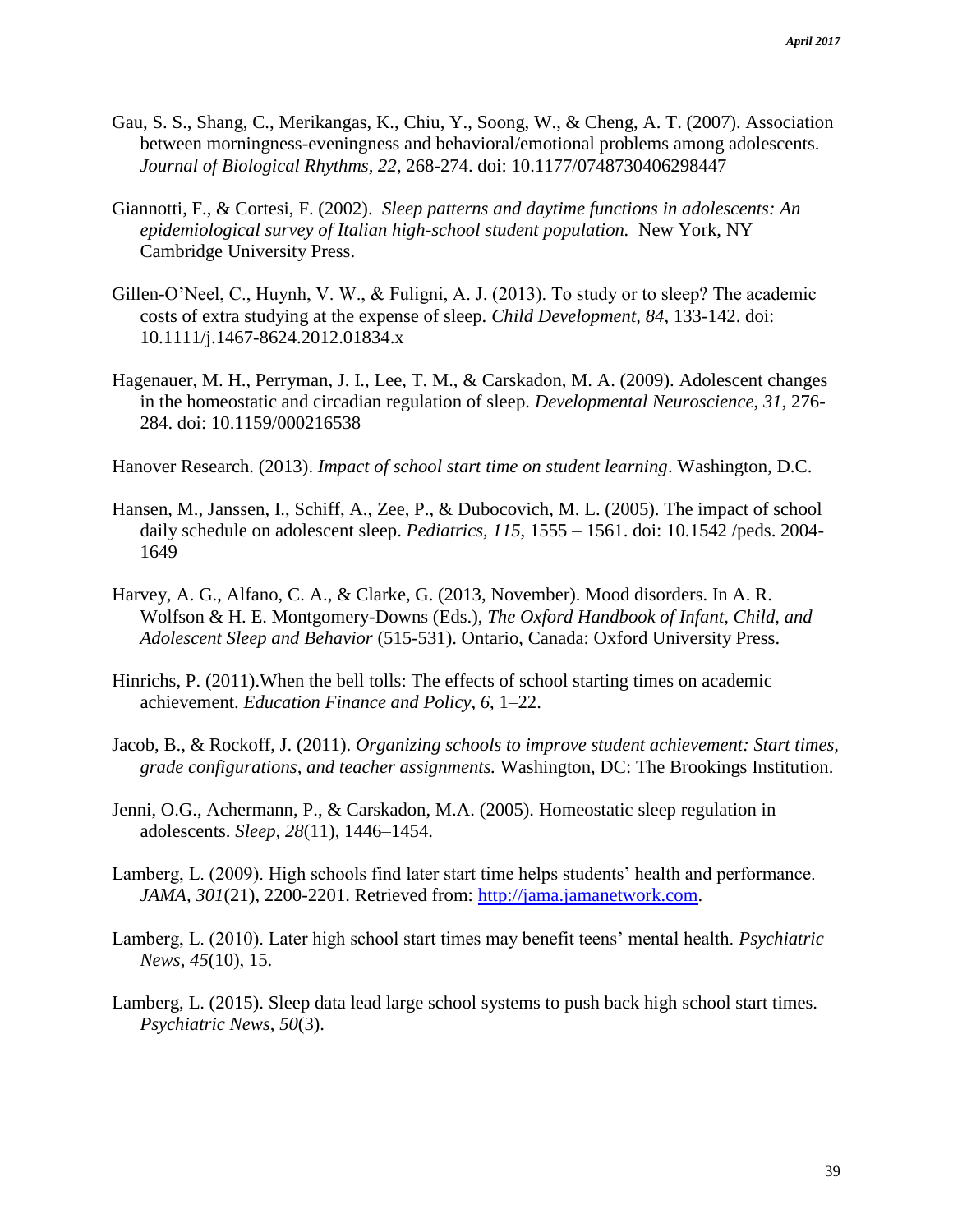- Ludden, A. B., & Wolfson, A. R. (2009). Understanding adolescent caffeine use: Connecting use patterns with expectancies, reasons, and sleep. *Health Education & Behavior, 37*, 330-342. doi: 10.1177/1090198109341783
- Lufi, D., Tzischinsky, O., & Hadar, S. (2011). Delaying school starting time by one hour: Some effects on attention levels in adolescents. *Journal of Clinical Sleep Medicine, 7*, 137-143. Retrieved from:<http://www.aasmnet.org/JCSM/>
- McKnight-Eily, L. R., Eaton, D. K., Lowry, R., Croft, J. B., Presley-Cantrell, L., & Perry, G. S. (2011). Relationships between hours of sleep and health-risk behaviors in U.S. adolescent students. *Preventive Medicine, 53,* 271-273. doi:10.1016/j.ypmed.2011.06.020
- New Jersey Department of Education (NJDOE). (2013). *New Jersey Student Health Survey 2013.* Trenton: Author.
- Ng, E. P., Ng, K., & Chan, K. C. (2009). Sleep duration, wake/sleep symptoms, and academic performance in Hong Kong secondary school children. *Sleep Breath, 13*, 357-367. doi: 10.1007/s11325-009-025505
- National Sleep Foundation (2006). *Summary of findings: 2006 sleep in America poll.* Retrieved from:<http://www.sleepfoundation.org/article/sleep-america-polls/2006-teens-and-sleep>
- Onyper, S. V., Thacher, P. V., Gilber, J. W., & Gradess, S. G. (2012). Class start times, sleep, and academic performance in college: A path analysis. *Chronobiology International, 29*, 318-335. doi: 10.3109/07420528.2012.655868
- Owens, J.A., Belon, K., & Moss, P. (2010, July). Impact of delaying school start time on adolescent sleep, mood, and behavior. *JAMA, 164,* (7). Retrieved from <http://archpedi.jamanetwork.com/article.aspx?articleid=383436>
- Owens, J. A., Au, R., Carskadon, K., Millman, R., & Wolfson, A. (2014a). Insufficient sleep in adolescents and young adults: An update on causes and consequences. *Pediatrics*, *134*(3), e921-e932. doi: 10:1542/peds.2014-1696.
- Owens, J. A., Au, R., Carskadon, K., Millman, R., & Wolfson, A. (2014b). School start times for adolescents. *Pediatrics*, *134*(3), 642-649. doi: 10.1542/peds.2014-1697
- Owens, J.A., Drobnich, D., Baylor, A., & Lewin, D. (2014). School start time change: An indepth examination of school districts in the United States*. International Mind, Brain, and Education Society and Wiley Periodicals, Inc., 8*(4), 182-213.
- Perkinson-Gloor, N., Lemola, S., & Grob, A. (2013). Sleep duration, positive attitude toward life, and academic achievement: The role of daytime tiredness, behavioral persistence, and school start times. *Journal of Adolescence, 36,* 311-318. doi: 10.1016/j.adolescence.2012.11.008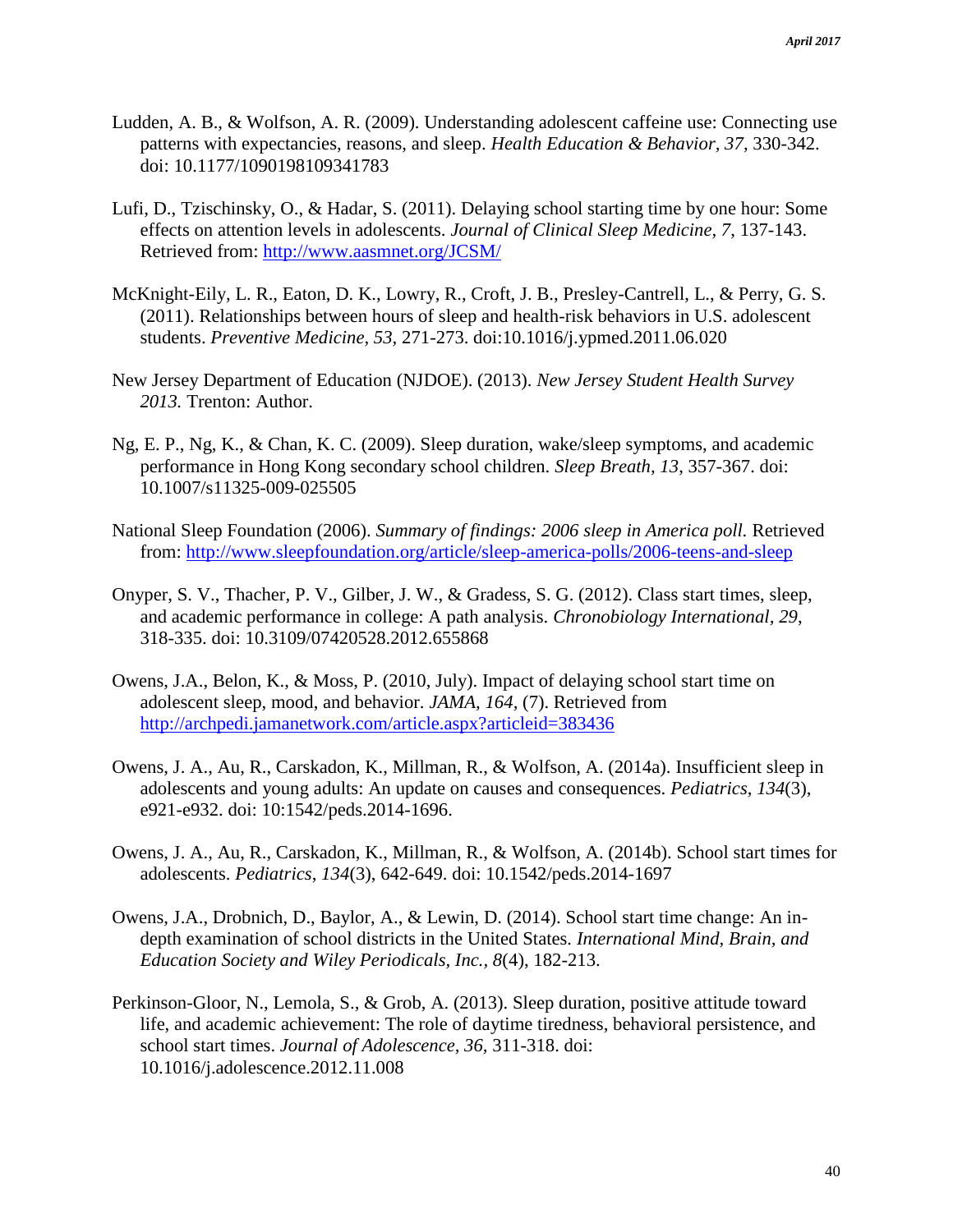- Pizza, F., Contardi, S., Antognini, A. B., Zagoraiou, M., Borrotti, M., Mostacci, B., Mondini, S., & Cirignotta, F. (2010). Sleep quality and motor vehicle crashes in adolescents. *Journal of Clinical Sleep Medicine, 6*, 41-45. doi: 10.1177/1099800411408414
- Pollak, C. P., & Bright, D. (2003). Caffeine consumption and weekly sleep patterns in U.S. seventh-, eighth-, and ninth-graders. *Pediatrics, 111,* 42-46. doi: 10.1542/peds.111.1.42
- Rosenberg, M. (n.d.). *Clearing the snooze hurdles.* American Association of School Administrators. Retrieved from<http://www.aasa.org/content.aspx?id=36907>
- Sleep Foundation. (2016). *Eight major obstacles to delaying school start times.* Retrieved from <https://sleepfoundation.org/sleep-news/eight-major-obstacles-delaying-school-start-times/>
- State of Maryland. (2014). *Study of safe and healthy school hours for Maryland public schools.*  Annapolis: The Maryland Department of Health and Mental Hygiene.
- State of New Jersey. (2008, March). *New Jersey Teen Driver Study Commission: Recommendation report.* Trenton.
- Vedaa, O., Saxvig, I. W., & Wilhelmsen-Langeland, A. (2012). School start time, sleepiness and functioning in Norwegian adolescents. *Scandinavian Journal of Educational Research, 56,*  55-67. doi: 10.1080/00313831.2011.567396
- Vorona, R. D., Szklo-Coxe, M., Wu, A., Dubik, M., Zhao, Y., & Ware, J. C. (2011). Dissimilar teen crash rates in two neighboring southeastern Virginia cities with different high school start times. *Journal of Clinical Sleep Medicine, 7*, 145-151. Retrieved from: <http://www.aasmnet.org/JCSM/>
- Wahlstrom, K.L. (1999, January). The prickly politics of school starting times. *Phi Delta Kappan,* 345-347.
- Wahlstrom, K.L. (2002). Changing times: Findings from the first longitudinal study of later high school start times. *NASSP Bulletin*, *286*, 3–21.
- Wahlstrom, K. (2003) Later high-school start times still working. *Education Digest, 68*(6), 49- 54.
- Wahlstrom, K.L., Dretzke, B.J., Gordon, M.F., Peterson, K., Edwards, K., & Gdula, J. (2014). *Examining the impact of later high school start times on the health and academic performance of high school students: A multi-site study: Final report*. Center for Applied Research and Educational Improvement. Retrieved from: <http://www.cehd.umn.edu/CAREI/sleepresources.html>
- Wallace, K. (2016, April 14). *Why letting teens sleep in could save lives.* Retrieved from [www.cnn.com/2016/04/14/health/teens-sleep-school-start-times/index.html](http://www.cnn.com/2016/04/14/health/teens-sleep-school-start-times/index.html)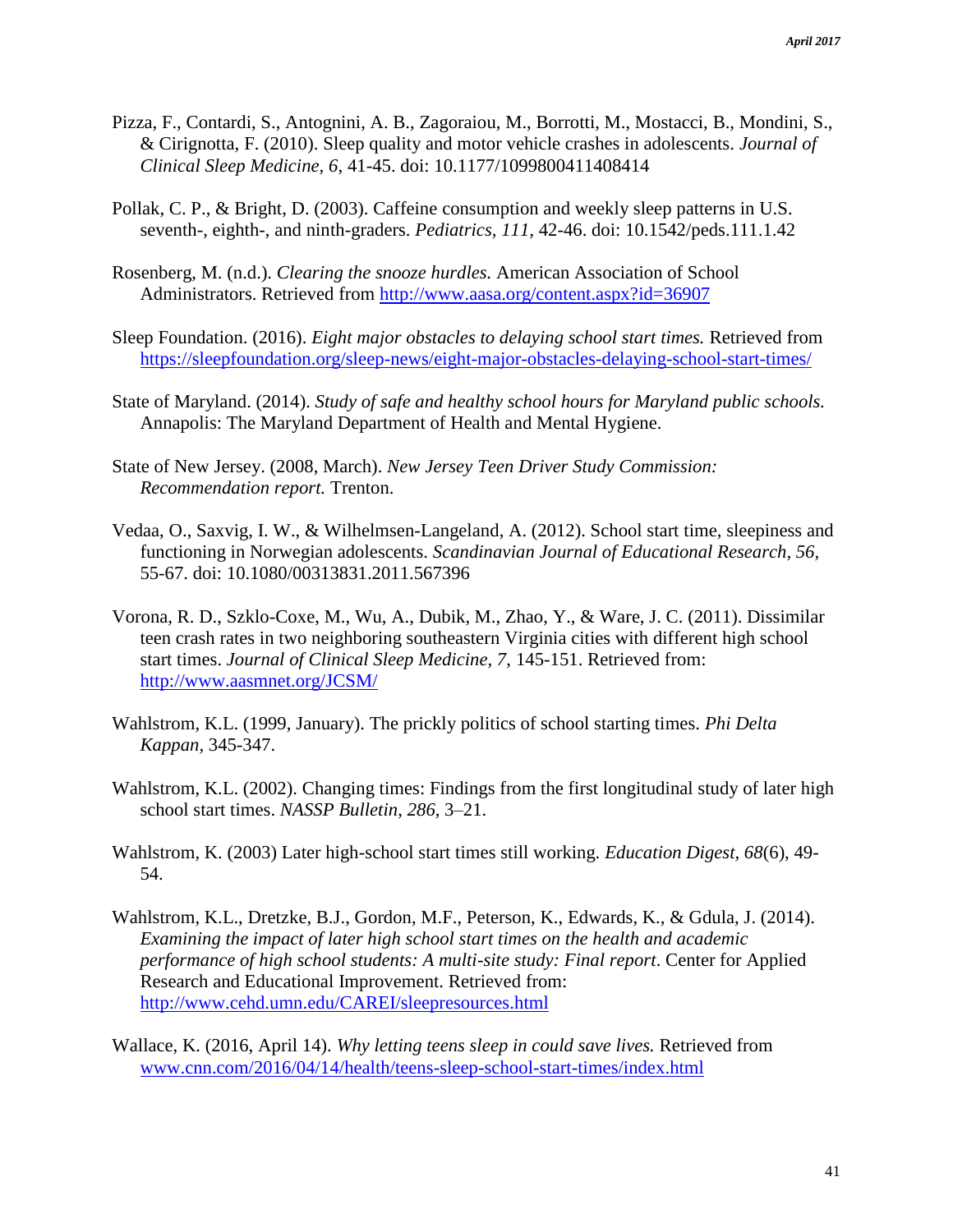- Wheaton, A.G., Olsen, E., Miller, G., & Croft. J. (2015, August). *School start times for middle school and high school students in the U.S. 2011-12.* Centers for Disease Control and Prevention, *Morbidity and Mortality Weekly Report, 64* (30).
- Wheaton, A.G., Olsen, E., Miller, G., & Croft. J. (2016, April). Sleep duration and injury-related behaviors among high school students – United States, 2007-1013*.* Centers for Disease Control and Prevention, *CDC Saving Lives, Protecting People Weekly, 65* (13), 337-341. Retrieved from [www.cdc.gov/mmwr/volumes/65/wr/mm6513a1.htm?s\\_cid=mm6513a1\\_w](http://www.cdc.gov/mmwr/volumes/65/wr/mm6513a1.htm?s_cid=mm6513a1_w)
- Wolfson, A., R., & Carskadon, M. A. (2003). Understanding adolescents' sleep patterns and school performance: A critical appraisal. *Sleep Medicine Review, 7*, 491-503. doi: 10.1053/smrv.2002.0258
- Wolfson, A. R., & Carskadon, M. A. (2005). A survey of factors influencing high school start times. *NASSP Bulletin, 89*(642), 47-66. doi: 10:1177/019263650508964205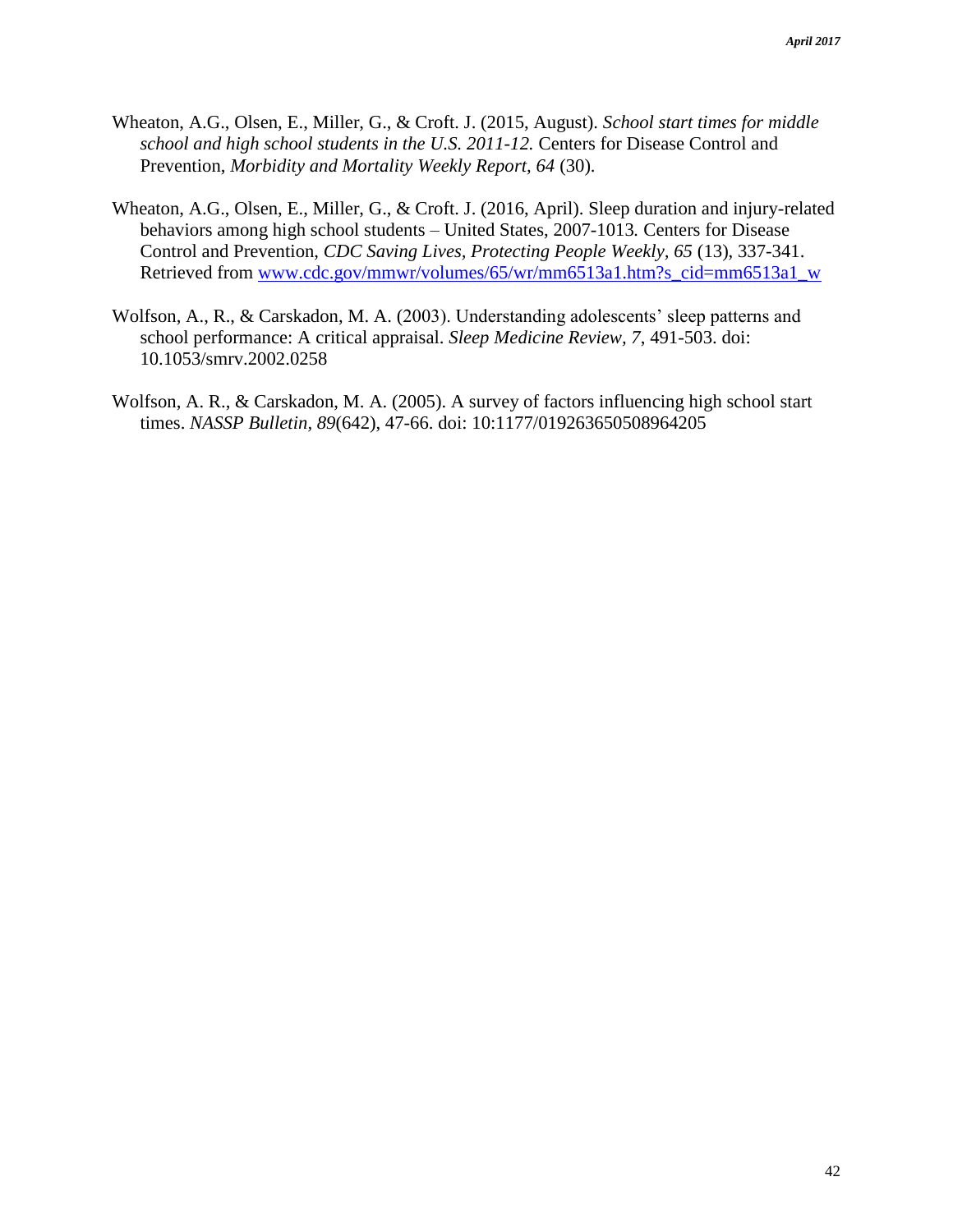# **Appendix 1**

# **Charge to the Later School Start Time Study Group**

# **CHAPTER 96**

**AN ACT** requiring the Department of Education to conduct a study on school start times.

**BE IT ENACTED** *by the Senate and General Assembly of the State of New Jersey:* 

1a. The Department of Education shall conduct a study on the issues, benefits, and options for instituting a later start time to the school day in middle school and high school. The study shall:

(1) consider the recent recommendations of the American Academy of Pediatrics on the establishment of later school start times;

(2) include an assessment of the health, academic, and safety benefits associated with establishing later start times in middle schools and high schools;

(3) evaluate any potential negative impacts on school districts and families that may be associated with a later start time and consider strategies for addressing potential problems; and

(4) review all available literature and data on the experiences of school districts in the nation that have instituted later start times.

b. The department shall submit a report on the study to the Governor, and to the Legislature pursuant to section 2 of P.L.1991, c.164 (C.52:14-19.1) that details the findings of the study. The report shall include a recommendation on the advisability of establishing a pilot program to test later school start times in select middle schools and high schools throughout the State that are interested in participating in the program.

2. This act shall take effect immediately.

Approved August 10, 2015.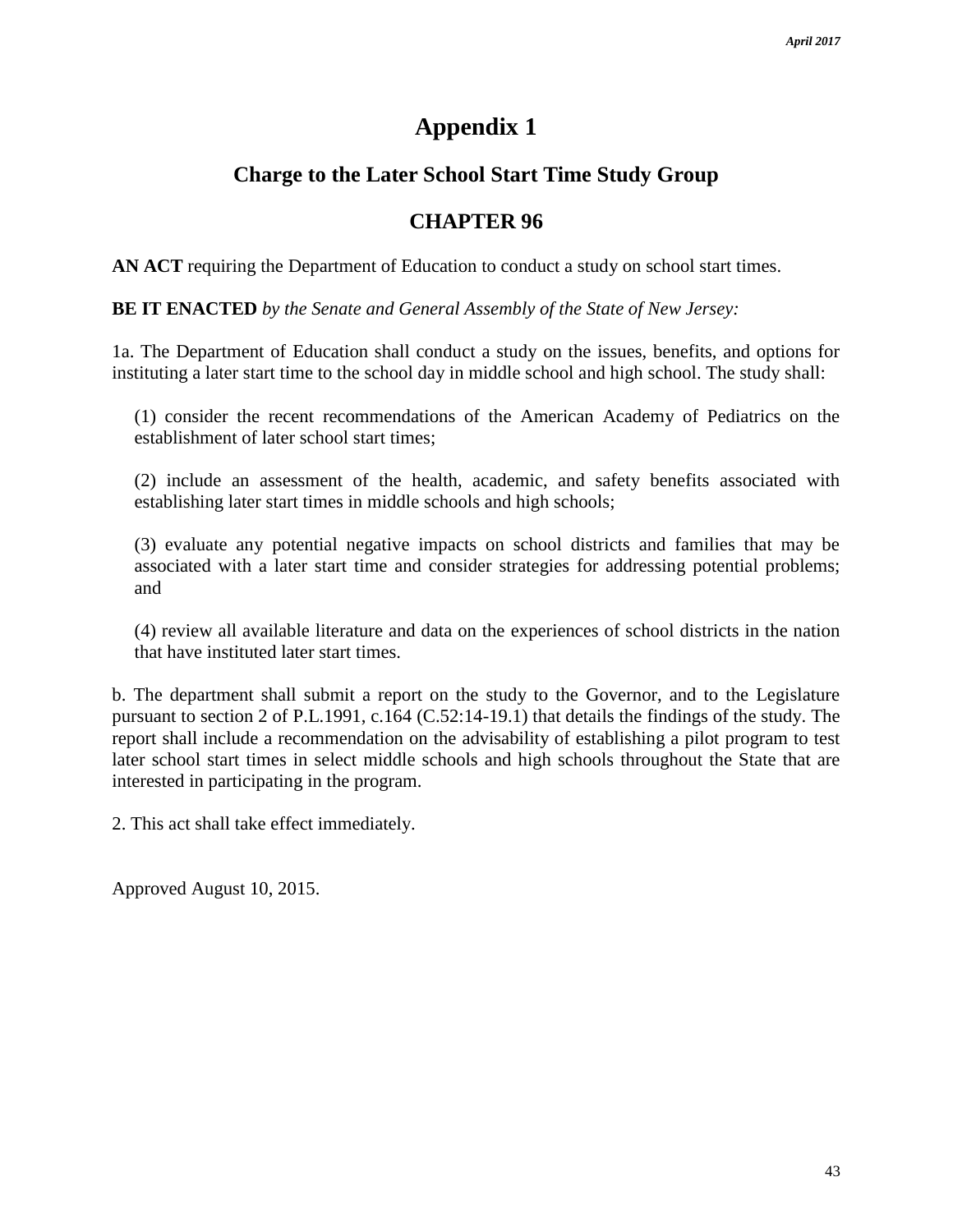# **Appendix 2**

## **Later School Start Times Study Group Members**

New Jersey Department of Education

Susan Martz, Asst. Commissioner, Learning Supports and Specialized Services (co-chair) Peggy McDonald, Deputy Asst. Commissioner, Learning Supports and Specialized Services (cochair) Colleen Schulz-Eskow, Director, Office of Legislative and External Affairs Mary McKillip, Ph.D., Office of Student Support Services Amanda Schultz, Office of Student Support Services Judy Alu, Office of ESEA Policy and Grant Development Jesse Young, Office of Legislative and External Affairs Thomas C. Monahan, Ed.D., Staff Consultant

> New Jersey Education Association Amy C. Fratz, Ed.D., Associate Director, Professional Development and Instructional Issues

> > New Jersey School Boards Association John J. Burns, Esq., Counsel

New Jersey Association of School Administrators Anthony Trongone, Superintendent, Pemberton Public Schools

New Jersey Principals and Supervisors Association Jennifer Keyes-Maloney, Assistant Director for Government Relations

> New Jersey Parent Teacher Association Lynette Howard, Camden County PTA President

New Jersey School Counselor Association James Lukach, Executive Director

New Jersey Association of School Psychologists Terri Allen, Ph.D., Past-President

New Jersey State School Nurses Association Judith Woop, M.Ed., RN, NJ-CSN, Executive Director

New Jersey State Interscholastic Athletic Association Michael Zapicchi, Project Manager